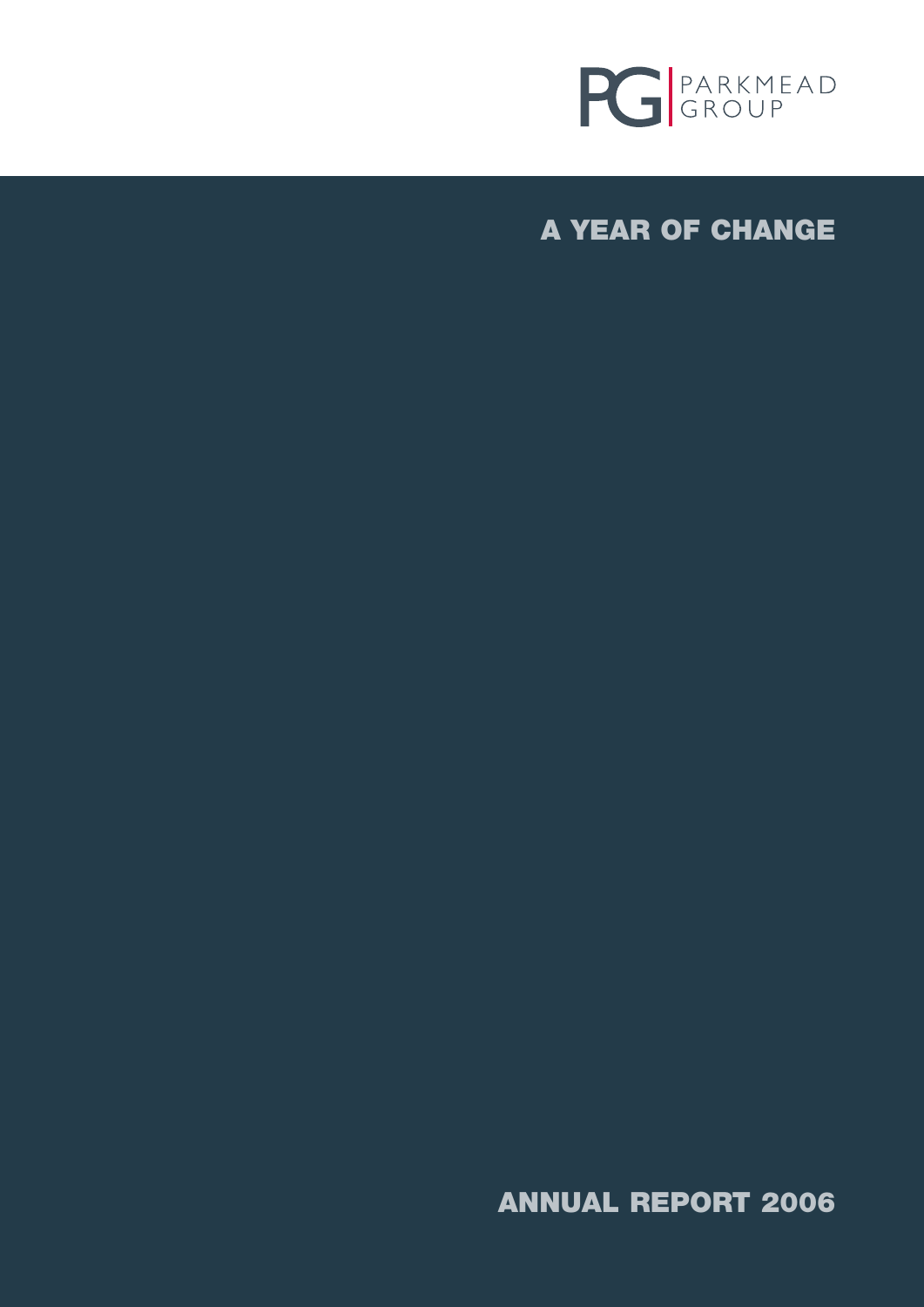- **CHAIRMAN'S STATEMENT**
- **THE BOARD**
- **DIRECTORS AND ADVISORS**
- **DIRECTORS' REPORT**
- **STATEMENT OF DIRECTORS' RESPONSIBILITIES**
- **CORPORATE GOVERNANCE REPORT**
- **INDEPENDENT AUDITORS' REPORT**
- **CONSOLIDATED PROFIT AND LOSS ACCOUNT**
- **GROUP NOTE OF HISTORICAL COST PROFITS AND LOSSES GROUP STATEMENT OF TOTAL RECOGNISED GAINS AND LOSSES**
- **CONSOLIDATED BALANCE SHEET**
- **COMPANY BALANCE SHEET**
- **CONSOLIDATED STATEMENT OF CASH FLOWS CONSOLIDATED RECONCILIATION OF NET CASH FLOW TO MOVEMENT IN NET FUNDS**
- **NOTES TO THE FINANCIAL STATEMENTS**
- **NOTICE OF ANNUAL GENERAL MEETING**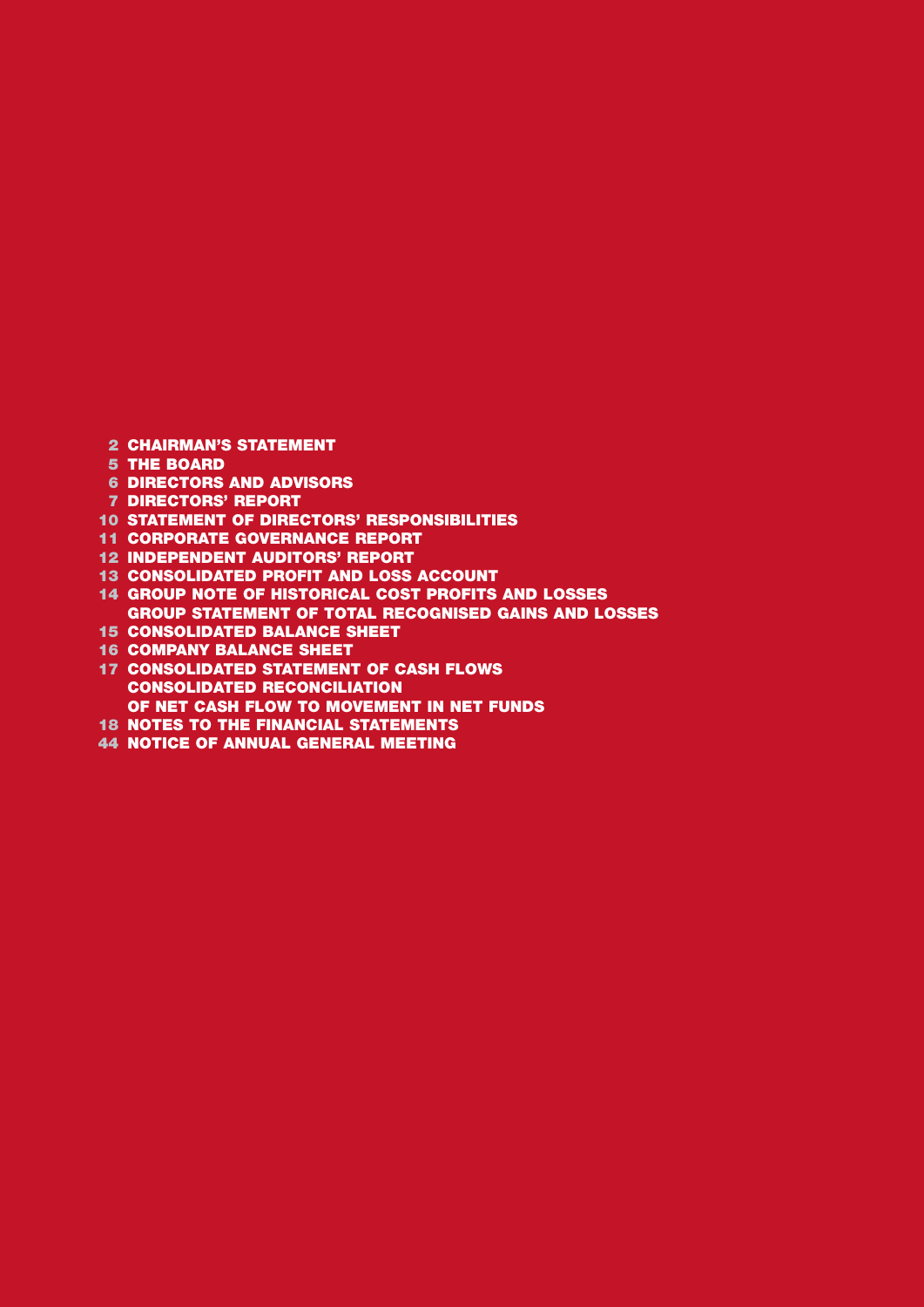# **FOUNDED IN 1992, THE PARKMEAD GROUP PLC IS A LONDON-BASED MERCHANT BANK**

# **WE PROVIDE THE FOLLOWING SERVICES TO OUR CLIENTS:**

**• TURNAROUND MANAGEMENT CONSULTING**

- **• PRINCIPAL FINANCE / INVESTMENT**
- **• CORPORATE FINANCE**

# **WE OPERATE ACROSS A WIDE VARIETY OF SECTORS INCLUDING:**

# **• ENERGY**

- **TECHNOLOGY**
- **MANUFACTURING**
- **AEROSPACE**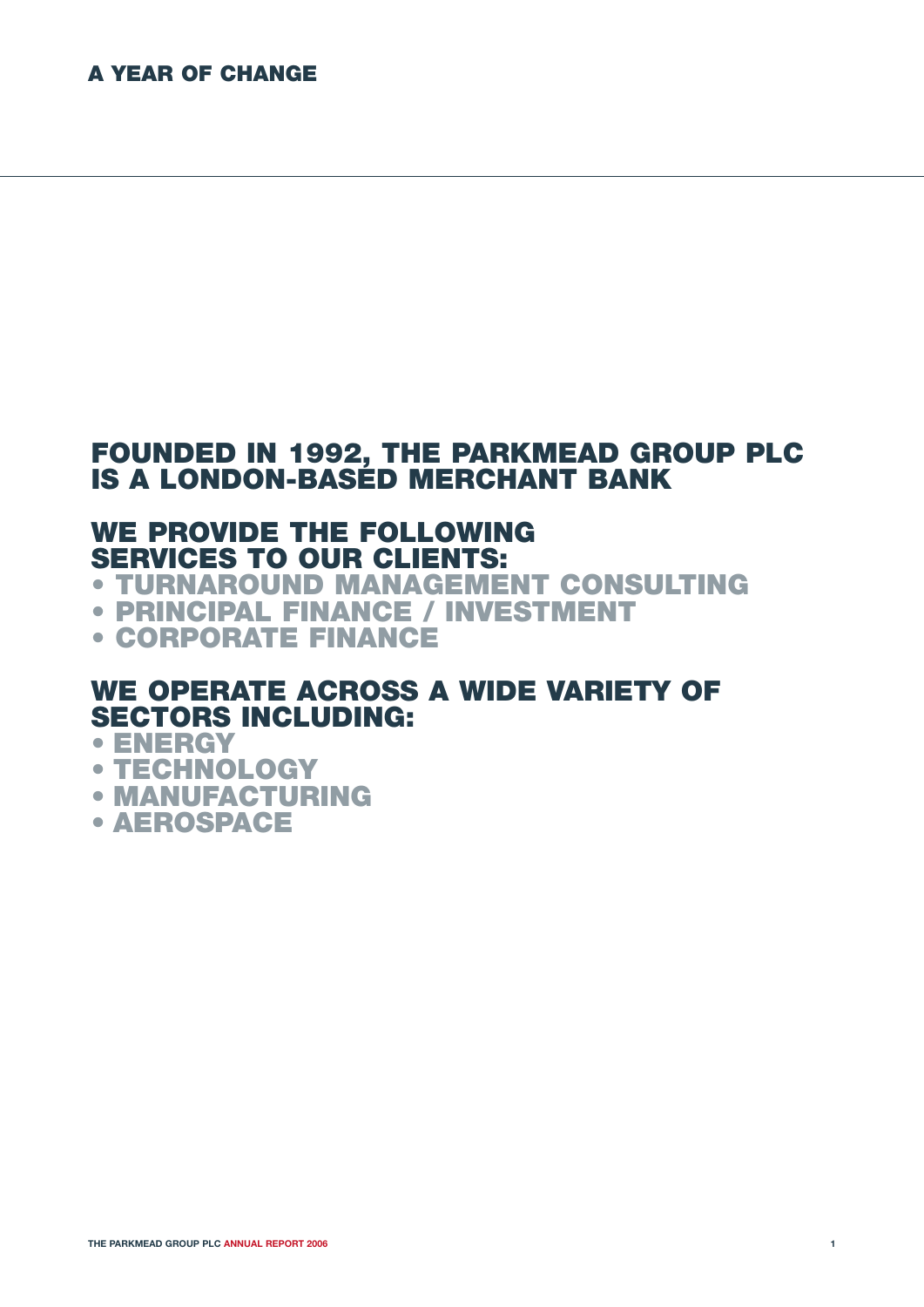# **CHAIRMAN'S STATEMENT**

**A GROWING BUSINESS**



**…"our business is, fundamentally, in better shape. We have realigned our cost base with our revenues, our acquisition of QCS is proving highly complementary across the wider Group, we have increased our financial resources and we have reduced our indebtedness. We are now well placed to build a profitable and growing business"…**

**Niall Doran**  Chief Executive

# **DEVELOPMENT OF THE GROUP**

During the second half of the year ended 30 June 2006, the Group implemented a number of significant changes following a strategic review by the Board. During the first half of the year ended 30 June 2006, it became clear that the former business model of the Group was not viable, in terms of both profitability and growth. In particular, the Group's cash resources were in decline and the Group's trading subsidiaries were not, and were not likely to be, cash generative in the near term. In light of this, the Board agreed to implement a number of significant changes to address these issues:

- to reduce the Group's cost base;
- to seek additional sources of capital;
- to seek an exit from the Group's portfolio investments and subsidiaries;
- to seek acquisitions which would enhance the Group's deal flow and also be cash generative; and
- to change the core focus of the Group from being technology specific to multi sector.

An integral part of these changes was to re-constitute the Board to reflect the Group's new strategic direction. Kenneth Olisa, Roger Jeynes, Martin Cooper, Rupert Cook, Richard Fifield, John Forrest and Geoffrey Shingles stood down from the Board during the year. Subsequent to the year end Melvyn Morris also stood down. I should like to take this opportunity to thank them for their contribution to the Group. During the year Niall Doran was appointed Chief Executive Officer, David Mills was appointed Executive Director following the acquisition of Quayside Corporate Services Limited and Gordon Ashworth was appointed Chief Financial Officer. Additionally the Group made a number of non-executive appointments. These were John Leggate, Brian Wilson, and myself as Non-Executive Chairman. On

13 January 2006, Ian Taylor changed from being an Executive Director to a Non-Executive Director. Subsequent to the year end Thomas Cross was also appointed as a Non-Executive Director. Biographical details of the Board are given on page 5.

I am pleased to announce that the Group has substantially completed the changes arising out of the strategic review:

- the Company's core operating costs have been substantially reduced and by way of example our annualised payroll costs have reduced from £1.351 million to £0.689 million. A further £0.377 million loss was incurred in 2006 by our US operation prior to its closure during the year;
- in early February 2006 the Group raised £10.0 million before expenses through a placing with institutional investors;
- our efforts to realise value through the sale of our portfolio and subsidiary companies have proven more time consuming than envisaged. However, we continue to keep this position under review and on 6 October 2006 the Group announced the sale of Audio Visual Machines Limited;
- additionally, the Group acquired the entire share capital of Quayside Corporate Services Limited (QCS). QCS provides business turnaround consulting services and is highly complementary to the Group's corporate finance advisory business. The QCS business is cash generative and is performing in line with expectations; and
- we have moved away from an exclusive focus on the technology sector and are now engaging in corporate finance advisory activities across the telecom, defence, transport and energy sectors.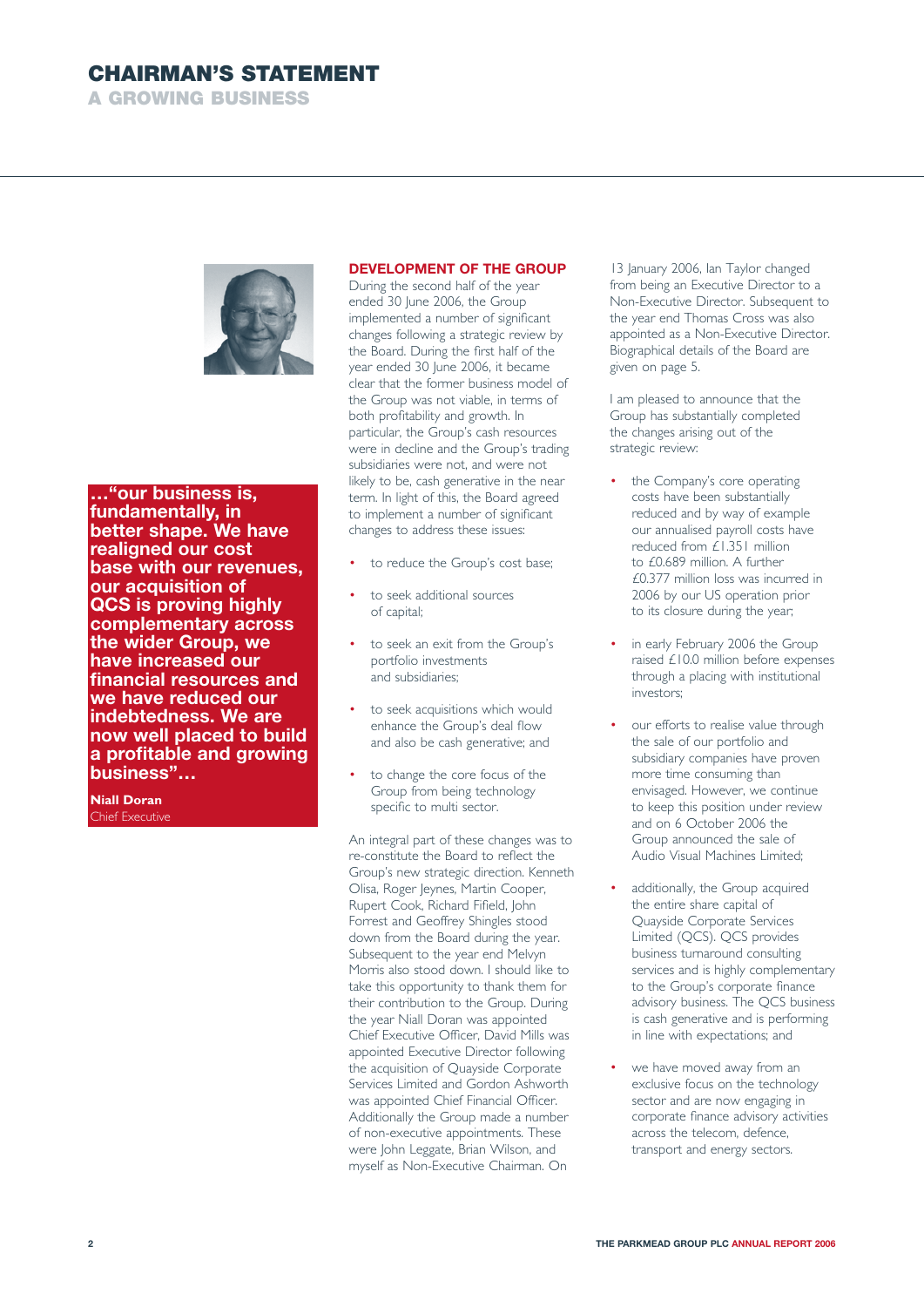# **RESULTS AND DIVIDENDS**

In the interim report for the six months ended 31 December 2005 an operating loss of £1.593 million was reported. The retained loss for the same period reported was £3.347 million. Following the completion of our restructuring plans and the downward revaluation of our portfolio holdings, the overall operating loss for the year amounted to £2.305 million (after restructuring costs) and the retained loss for the year amounted to £4.742 million. The Board is not recommending the payment of a dividend (2005: £nil).

# **INVESTMENT AND ADVISORY**

# **CORPORATE FINANCE BUSINESS**

The Group's corporate finance team operates out of The Parkmead Group plc. Our 2006 revenues grew 143% to £3.287 million (2005: £1.352 million) due to some significant corporate finance deals and were further enhanced following the acquisition of QCS. The loss for the year reflects the completion of our restructuring and cost reduction exercise which was implemented in the early part of 2006 and the results of our assessment of our portfolio companies described below. Our corporate finance activity is now well placed to produce profitable and sustainable growth. Broadening the team's sector focus has delivered an increased deal flow with the result that performance in the first quarter of the financial year ending 30 June 2007 has been profitable. We are particularly pleased to see opportunities flowing into the team out of QCS, which has also traded profitably since acquisition. Current assignments cover the energy, aviation and consulting sectors. The Group's operations in the USA were heavily loss making during the year and, accordingly, the Group closed this operation prior to the year end.

# **PORTFOLIO INVESTMENTS**

Performance of the Group's portfolio of technology investments has been mixed. The Group values its investments according to the International Private Equity and Venture Capital Valuation guidelines (IPEVC). Applying the IPEVC guidelines as at 30 June 2006 produced a valuation for the portfolio of £3.059 million (2005: £5.648 million).

Following the appointment of administrators to Keycrypt, Netinfo, Webscreen and Nanomagnetics the Group recognised additional provisions during the year to provide fully against the carrying values of these investments. The Group's holdings in Open Text and Adaptive were disposed of during the year and were fully provided for prior to their disposal. During the year the Group also provided fully against the carrying value of its investments in Blue Arc, Elite Strategies, Futureroute, Knowledge=Power, Oilcats, Raidtec, and Speed Trap. Following the valuation exercise undertaken in accordance with the IPEVC rules, the Group has assessed the value of its investments in Respond, Red M and Metapraxis resulting in a downward valuation. The additional provisions resulted in a charge to the profit and loss account of  $\tilde{2.67}$  I million and the reversal of prior year revaluations.

As previously stated the Group continues to pursue disposal strategies with regards to its non-core subsidiaries and investments.

Following the change of strategy and direction noted above, the Group made its first investment as principal by way of the acquisition of 4.7% of Thruvision Limited (Thruvision) for a consideration of £1.052 million. Thruvision has developed proprietary non-intrusive imaging technologies used in the detection of explosives. Thruvision's technologies are of significant interest to the security and defence industries and we believe that this investment will be realised through a trade sale in the near to mid term.

# **SUBSIDIARIES**

The Group's other two trading subsidiaries delivered much improved performance during the year.

# **SOFTWARE DEVELOPMENT, SUPPORT AND MARKETING**

Yospace Technologies Limited (Yospace) develops, installs and maintains message management systems for mobile phone operators and has also developed user generated content solutions for the mobile phone industry and other content providers. Yospace's turnover increased to £1.885 million (2005:  $£1.235$  million) due to new contract wins across Europe, and, for the six months ended 30 June 2006, Yospace was profitable at the operating level. The Group is satisfied with the trading performance of this business.

## **DESIGN, SUPPLY AND INSTALLATION OF AUDIO VISUAL SYSTEMS**

Audio Visual Machines Limited (AVM) designs, installs and services audio visual systems. Turnover of AVM increased from £1.892 million (for the five months from acquisition in January 2005 to 30 lune 2005) to  $£7.944$  million for the year ended 30 June 2006. Of this £6.052 million increase, £2.171 million arose on the acquisition of the Video Meeting Company Limited made by AVM during the year. AVM traded profitably throughout the year. As previously stated, the Group has sought to realise value from these trading subsidiaries and in this regard, on the 29 September 2006, the Group sold its interest in AVM for a consideration of £1.275 million before expenses. Accordingly the results of AVM have been classified under discontinued operations in the profit and loss account.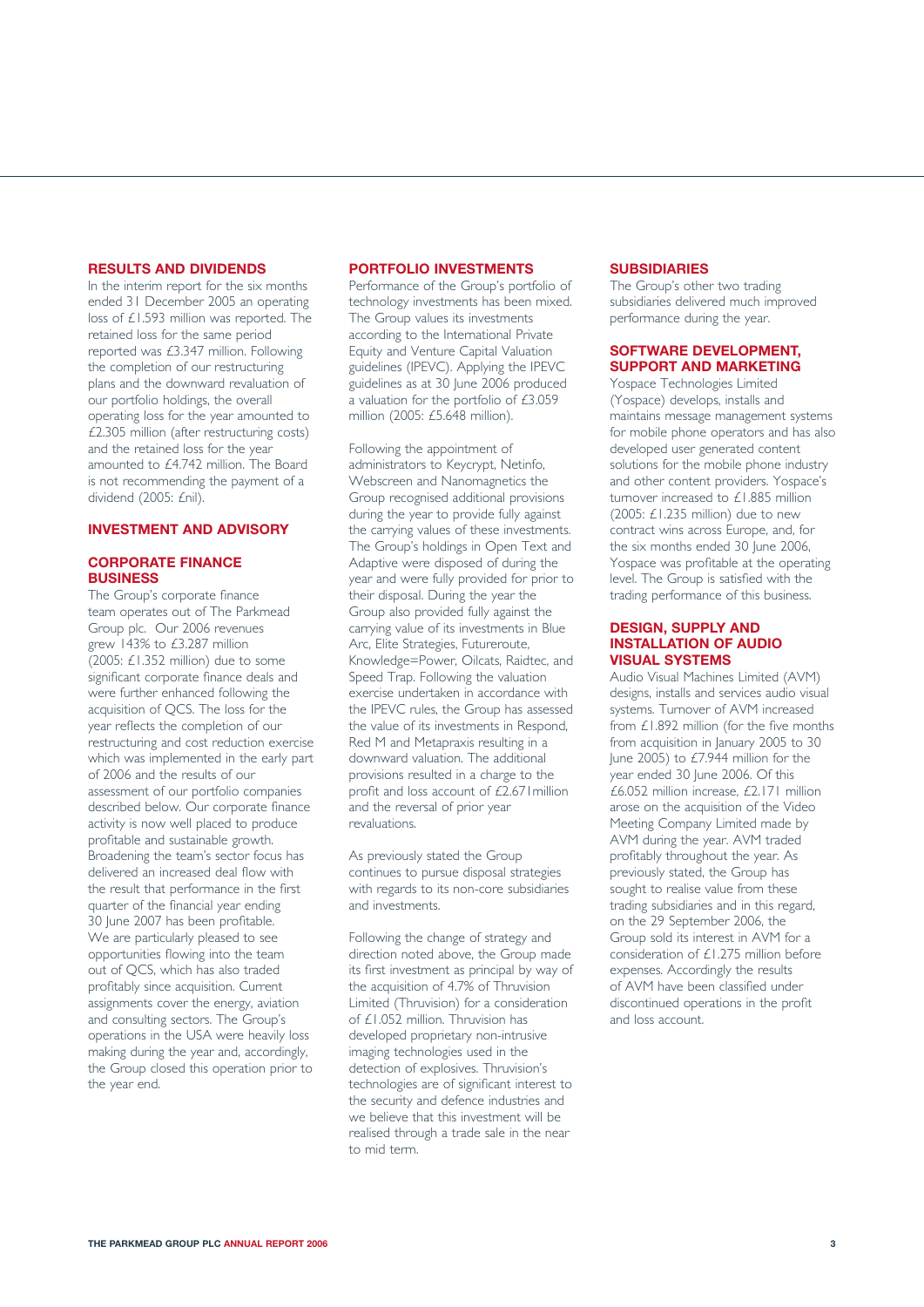# **CHAIRMAN'S STATEMENT CONTINUED**

**A GROWING BUSINESS**

**..."our balance sheet is now net cash positive; we have funds in place to grow our advisory business and also to take principal finance positions. We have assessed the carrying value of our investments. We have reorganised our capital and reserves structure. Our financial position is now secured and we are well placed to develop the Group"...**

**Gordon Ashworth** Chief Financial Officer

# **KEY PERFORMANCE INDICATORS**

The Board monitors performance in its investment and advisory businesses through the reporting of monthly profit and loss accounts, cash flow forecasts, and balance sheet reporting. Additionally, key performance indicators are set against which the Board can assess performance and prospects for the businesses. With regard to QCS, the Board monitors each assignment undertaken against budgeted profit and gross profit margin. With regard to the corporate finance business, revenue is analysed between recurring revenue streams and success fees. The baseline target is to cover fixed costs with recurring revenues.

The Board continues to monitor the performance of its other investments to seek the maximum returns on exit.

# **PRINCIPAL RISKS AND UNCERTAINTIES**

The principal trading risks of the Group's corporate finance business are deal flow and the Group's ability to recruit and retain experienced corporate finance executives. With regard to deal flow, the acquisition of QCS has improved the Group's access to advisory, merger and acquisition opportunities significantly through its established network of banking and intermediary relationships. Recruitment and retention of experienced corporate finance executives remains challenging however, the Board believes that the Group is well placed to create innovative and attractive packages for suitable staff.

The Group's investment business is also exposed to any downturn in performance of the underlying businesses in which it holds an interest. The Board regularly evaluates the financial position of its investment portfolio.

# **OUTLOOK**

This has been a year of significant change for the Group. Following the placement undertaken in February 2006 we have raised sufficient working capital to develop the Group and we have reduced the Company's debt. We have refocused our corporate finance business and this division is now trading profitably. QCS has traded profitably since acquisition. Importantly, it is also proving highly effective in creating deal flow for our corporate finance team. Corporate activity in our business sectors remains strong and the Board believes that the Group is well placed to benefit from this strength. Furthermore, the Board believes that by widening the Group's sector focus, additional advisory opportunities will arise and this has been borne out by trading in the first quarter of the current financial year. The acquisition of QCS, whose primary focus is on turnaround opportunities arising out of over indebted businesses, effectively mitigates the Group against a general business downturn. We will continue to seek value through exiting from our portfolio investments and non-core subsidiaries. The Directors are satisfied with the position of the companies within the Group as at the year ended 30 June 2006.

The Group is now well positioned to grow a profitable business.

 $L$ 

**Colin Goodall**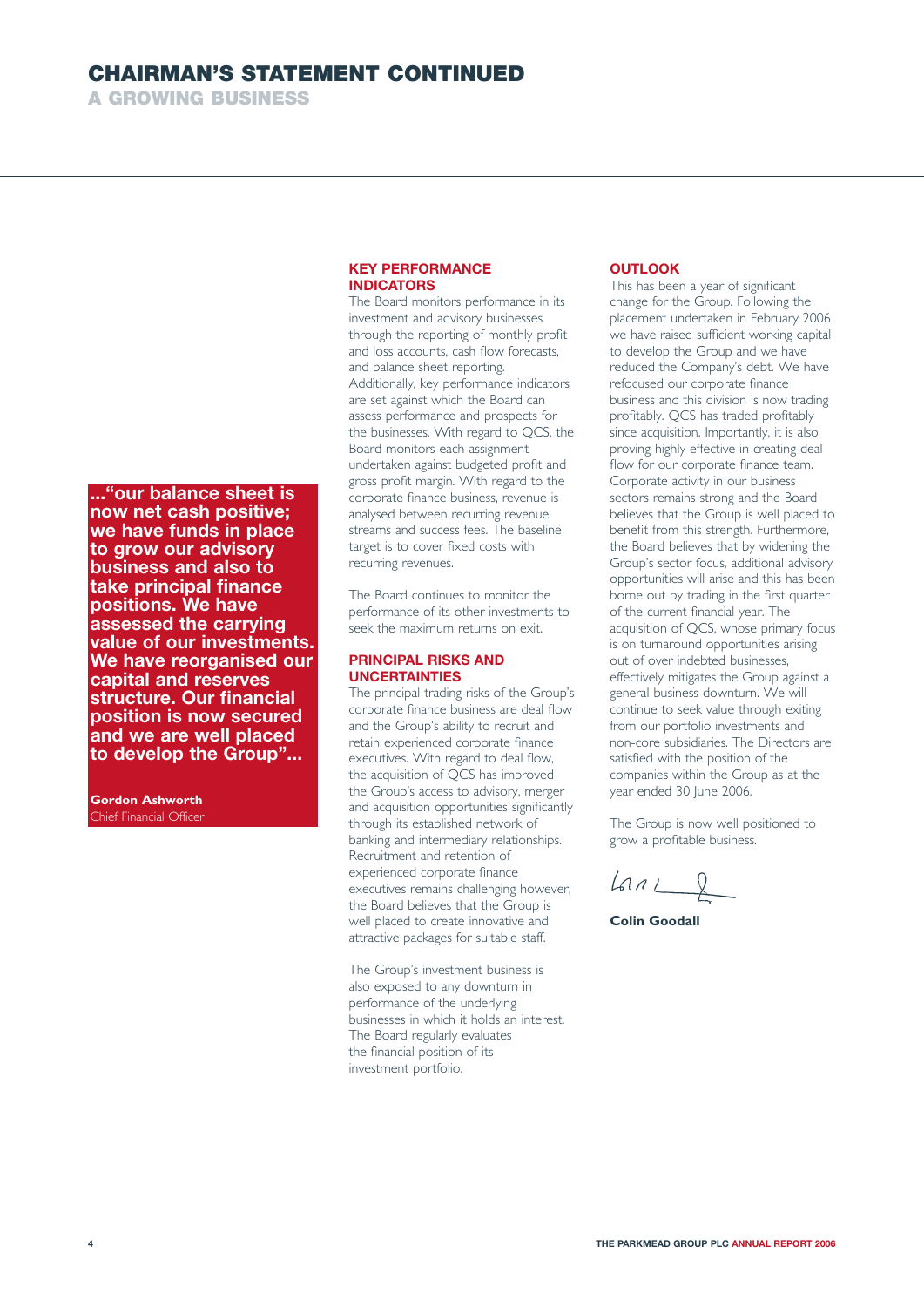# **THE BOARD**



### **GORDON ASHWORTH CHIEF FINANCIAL OFFICER**

Gordon was previously Finance Director and Chief Executive Officer of Asite plc, a listed technology company focused on the construction sector. Prior to this, Gordon gained experience as finance director in the IT contracting, hospitality, consulting, and banking sectors. Gordon qualified as an accountant in 1989.



# **TOM CROSS NON-EXECUTIVE DIRECTOR**

Tom is Chief Executive of Dana Petroleum plc. He is a chartered director and petroleum engineer with 24 years energy sector experience spanning 20 countries. Tom is Chairman of BRINDEX, the Association of British Independent Oil Companies and a Council member of UKOOA, the UK Offshore Operators Association. He chairs AUPEC, a global advisory group on energy policy and economics and has served as Chairman of the Society of Petroleum Engineers and an advisor to BBC Radio on oil and gas affairs.



#### **NIALL DORAN CHIEF EXECUTIVE OFFICER**

Niall started his career in 1992 with Accenture. In 1995 he was appointed the first chief of staff to the UK Managing Partner of Accenture. In 1996 he joined the Energy Practice of Accenture and was appointed a partner in 2000. In 2003 Niall was recruited to take on the role of turnaround CEO for an Indian software start-up, which was stabilised, returned to profit and sold to a leading provider of supply chain solutions.



### **COLIN GOODALL NON-EXECUTIVE CHAIRMAN**

Colin is currently Non-Executive Chairman of Dana Petroleum plc. He has had a 24 year upstream oil career with the BP Group, during which time he became the first Chief of Staff. From 1995 to 1999 he served as Chief Financial Officer of BP Europe and then as BP's senior representative in Russia. Colin holds directorships at Dana Petroleum plc, Asite plc and Sindicatum Carbon Capital Ltd.



### **JOHN LEGGATE NON-EXECUTIVE DIRECTOR**

John is CIO & GVP strategic supply chain management for BP. Following 20 years in the E+P division he has spent seven years in key corporate roles. He ran many oil and gas field developments and operations, was president of Azerbaijan International Operating Company and is known for restructuring late life assets. He has been involved in BP's industry scale M+A activities following the BP/Amoco merger.



## **DAVID MILLS EXECUTIVE DIRECTOR**

David qualified as a banker in 1978. By 1992 he was a director, running a division responsible for £900 million of lending turnover. In 1995 he left to pursue other commercial opportunities, as both a shareholder and non-executive positions. David founded his own company, Quayside Corporate Services, which represents banks and venture capital groups. David also chairs a number of businesses representing both his own and other investors' investments.



# **IAN TAYLOR, MP NON-EXECUTIVE DIRECTOR**

Ian became an MP in 1987 after working in investment banking. Between 1994 and 1997 he was minister for science and technology at the DTI. He is currently Vice-Chairman of the Parliamentary IT Committee, on the Council of the Parliamentary Office of Science and Technology, a director of the European Information Society Group and Co-Chairman of the Parliamentary Space Committee. He is also a Non-Executive Director of Next Fifteen Communications Group plc, Axa-Framlington Group, Speed-Trap and Chairman of RadioScape plc.

# **RT HON BRIAN WILSON NON-EXECUTIVE DIRECTOR**

Brian is a former Labour government minister who stood down at the last election after 18 years in Parliament. Between 1997-2005, he held five ministerial posts, including Minister for Trade and Minister for Energy. Latterly, he acted as the Prime Minister's Special Representative for Overseas Trade and since leaving Parliament, he has continued to take a close interest in the energy sector. He is also a director of Celtic FC.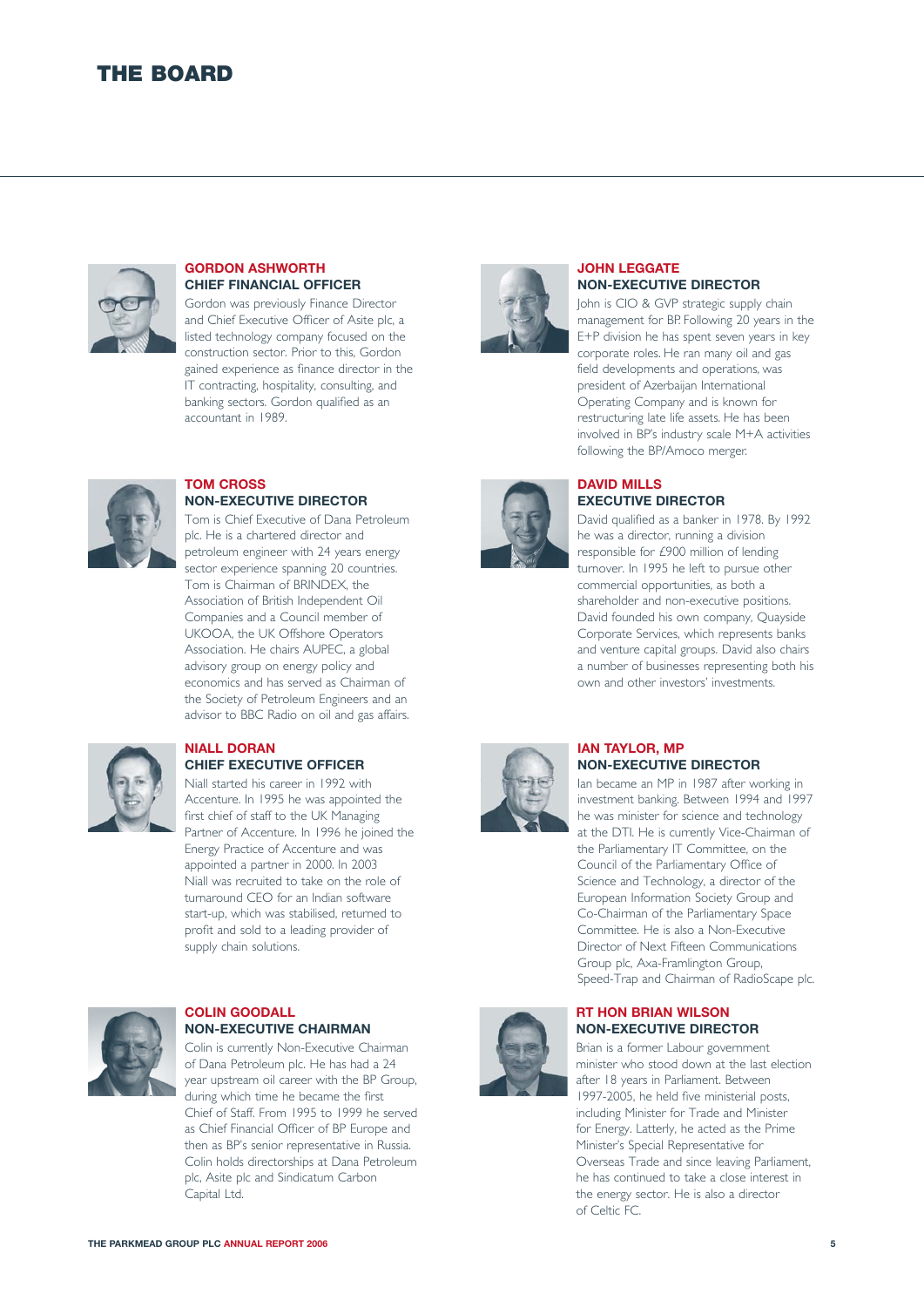# **DIRECTORS AND ADVISORS**

# **EXECUTIVE DIRECTORS**

Gordon Ashworth Niall Doran David Mills

# **NON-EXECUTIVE DIRECTORS**

Thomas Cross Colin Goodall John Leggate lan Taylor Brian Wilson

## **SECRETARY**

Gordon Ashworth

# **NOMINATED ADVISOR AND NOMINATED BROKER**

Bridgewell Securities Limited Old Change House 128 Queen Victoria Street London EC4V 4B

## **COMPANY JOINT BROKER**

Charles Stanley Securities Limited 25 Luke Street London EC2A 4AR

### **AUDITORS**

PricewaterhouseCoopers LLP The Atrium 1 Harefield Road Uxbridge UB8 1EX

## **BANKERS**

Lloyds TSB Bank plc Ground Floor, Phase 2 PO Box 112 Canons House Canons Way Bristol BS99 7LB

# **SOLICITORS**

Burgess Salmon Narrow Quay House Narrow Quay Bristol BS1 4AH

# **REGISTRARS**

Capita 390/398 High Road Ilford IGI 1NG

# **REGISTERED OFFICE**

22/23 Old Burlington Street London W1S 2JJ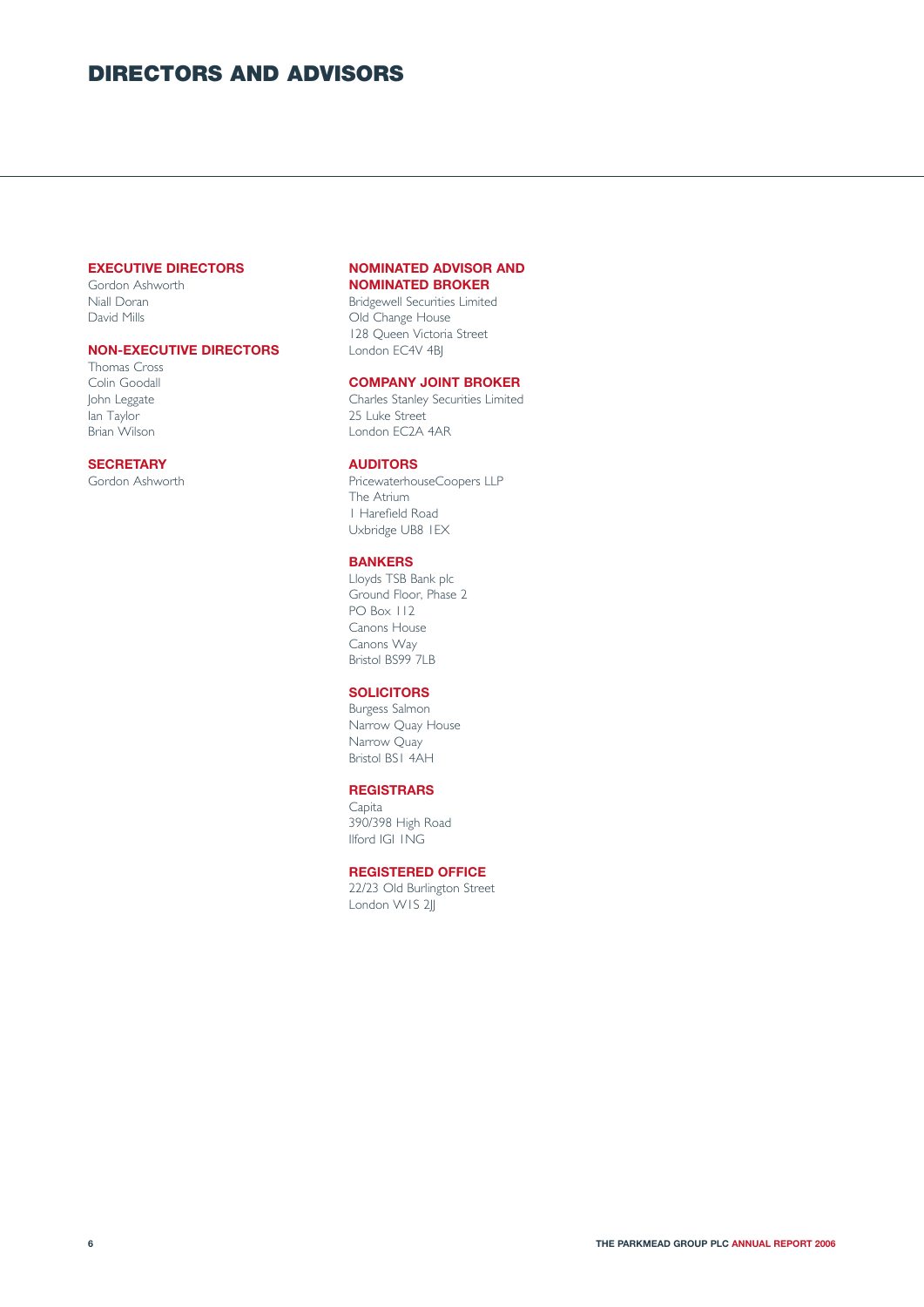# **DIRECTORS' REPORT**

The Directors present their Annual Report and financial statements of the Company and of the Group for the year ended 30 June 2006.

### **PRINCIPAL ACTIVITY**

The Group's principal activities carried out both in the United Kingdom and internationally were those of management and marketing consultants, business advisors and investors in technology companies. During the course of the year the Group changed its strategy from focusing purely on technology companies to a wider remit of being a multi sector corporate advisor.

#### **RESULTS AND DIVIDENDS**

The Group loss for the year after taxation amounted to £4.742 million (2005: loss of £0.356 million). The Directors do not recommend a final dividend (2005: £nil). It is proposed that the loss for the year will be deducted from reserves.

#### **REVIEW OF BUSINESS AND FUTURE DEVELOPMENTS**

The review of the business for the year, future developments and events since the end of year are set out in the Chairman's Statement on pages 2 to 4. In the second half of the year ended 30 June 2006 it became increasingly clear that the Group's former strategy of being corporate advisors to companies in the technology sector was not providing sufficient revenue flow to create a sustainable and profitable business. Accordingly, the Board undertook some significant measures to reduce the Group's cost base to a sustainable level and to reconsider its focus on the technology sector in favour of a non-sector specific strategy. As a result of these actions, a number of changes to the Group's board were made during the year which are described within the Chairman's Statement. On 28 February 2006, the Group acquired the entire share capital of Quayside Corporate Services Limited, a business turnaround specialist. Details of the acquisition are provided in note 28 on page 41 of this Annual Report and financial statements.

### **CHANGE OF COMPANY NAME**

On 16 May 2006, the Company also changed its named from Interregnum plc to The Parkmead Group plc.

### **POST BALANCE SHEET EVENT**

On 29 September 2006, the Group sold its entire holding in Audio Visual Machines Limited for a consideration of £1.275m before expenses.

#### **DIRECTORS AND THEIR INTERESTS**

The names and biographical details of the current Directors are given on page 5. The following Board changes arose during the year ended 30 June 2006 and up to the date of signing these financial statements:

|                 | <b>APPOINTED</b> | <b>RESIGNED</b>  |
|-----------------|------------------|------------------|
|                 |                  |                  |
| C Goodall       | 13 January 2006  |                  |
| J Leggate       | 02 February 2006 |                  |
| I Taylor        |                  |                  |
| <b>B</b> Wilson | 13 January 2006  |                  |
| G Ashworth      | 07 June 2006     |                  |
| T Cross         | 06 October 2006  |                  |
| N Doran         | 23 November 2005 |                  |
| D Mills         | 22 February 2006 |                  |
|                 |                  |                  |
| K Olisa         |                  | 28 February 2006 |
| R Jeynes        |                  | 28 February 2006 |
| M Cooper        |                  | 08 June 2006     |
| G Shingles      |                  | 13 January 2006  |
| R Fifield       |                  | 13 January 2006  |
| R Cook          |                  | 13 January 2006  |
| M Morris        |                  | 31 August 2006   |
| Forrest         |                  | 13 January 2006  |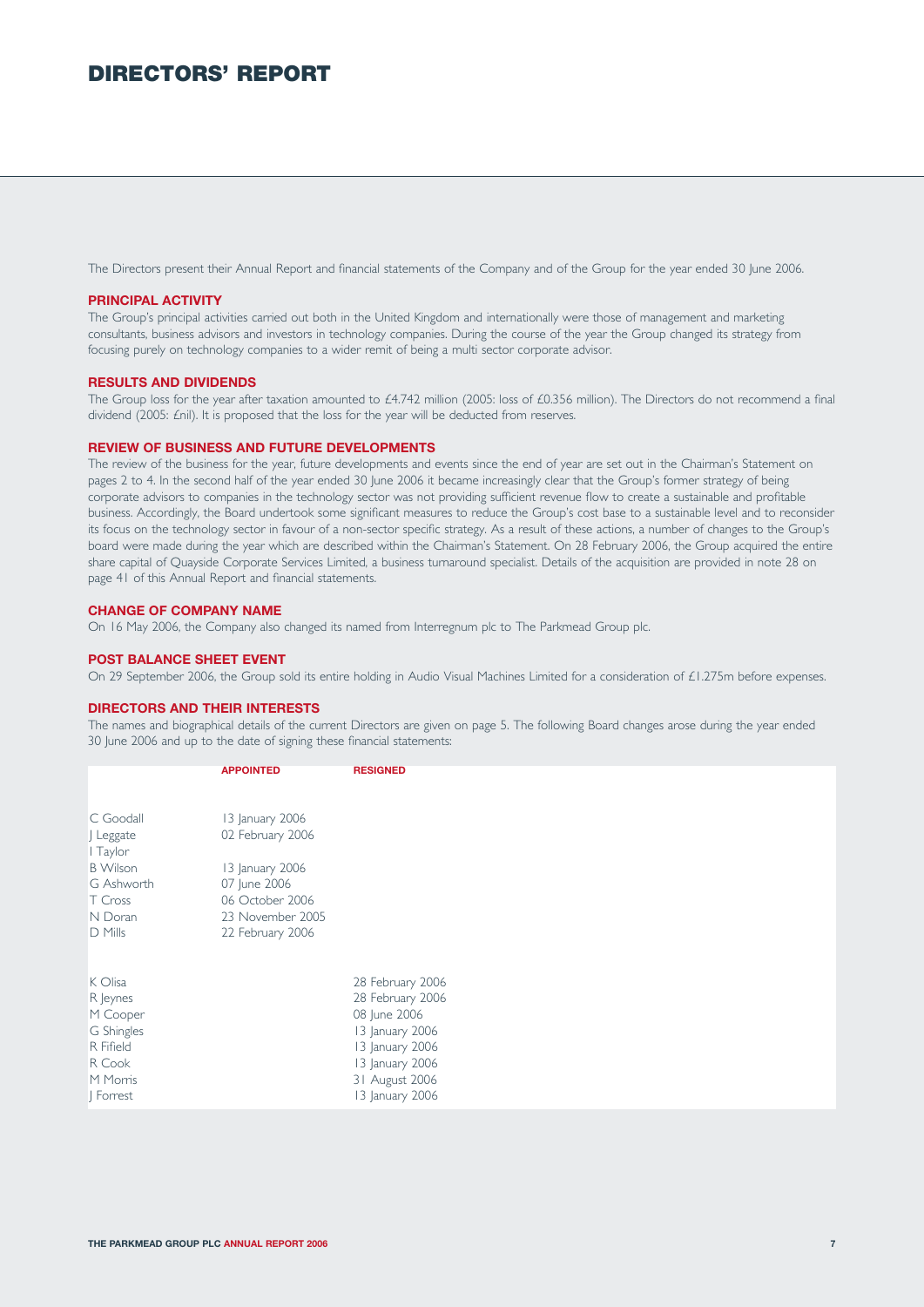## **DIRECTORS AND THEIR INTERESTS continued**

The interests of Directors who held office at 30 June 2006 in the ordinary shares and in options to acquire ordinary shares of the Company are set out below:

|                 | <b>ORDINARY SHARES OF £0.05 PENCE EACH</b> |                        |                                                             |  |  |  |
|-----------------|--------------------------------------------|------------------------|-------------------------------------------------------------|--|--|--|
|                 | <b>APPOINTED</b>                           | <b>AT 30 JUNE 2006</b> | <b>AT 30 JUNE 2005</b><br>(OR DATE OF<br><b>APPOINTMENT</b> |  |  |  |
| C. Goodall      | 13 January 2006                            | ۰                      |                                                             |  |  |  |
| Leggate         | 02 February 2006                           | ۰                      |                                                             |  |  |  |
| I Taylor        |                                            | 400.000                | 323,250                                                     |  |  |  |
| <b>B</b> Wilson | 13 January 2006                            |                        |                                                             |  |  |  |
| G Ashworth      | 07 June 2006                               |                        |                                                             |  |  |  |
| N Doran         | 23 November 2005                           | 33,485,616             |                                                             |  |  |  |
| D Mills         | 22 February 2006                           | 75.757.576             | ۰                                                           |  |  |  |

At 5 December 2006, there have been no changes in Directors' interests in shares from those disclosed above.

The following Directors have been granted options:

|          | <b>DATE OF GRANT</b> | <b>OPTIONS GRANTED</b> | <b>EXERCISE PRICE</b> |
|----------|----------------------|------------------------|-----------------------|
| l Taylor | 08 April 2003*       | 5,000,000              | £0.05                 |
| N Doran  | 22 May 2006**        | 33,485,616             | £0.08                 |

The share options vest equally over a five year period from date of grant. There are no other performance criteria.

The vesting conditions associated with these options are such that 50% of the options vest at any time if the closing mid market price of the ordinary shares of the Company exceeds £0.18 pence. The remainder of the options vest if, at any time, the closing mid market price exceeds £0.27 pence. The options expire in April 2016.

All options granted above relate to The Parkmead Group plc. No options were exercised by the Directors or lapsed during the year.

## **FIXED ASSET INVESTMENTS**

Fixed asset investments are stated at cost or valuation and in accordance with the "International Private Equity and Venture Capital Valuation Guidelines". Details of changes in fixed asset investments are set out in note 15 to these financial statements.

## **CANCELLATION OF SHARE PREMIUM**

On 29 June 2006, by order of the court, the share premium account of The Parkmead Group plc was cancelled. The purpose of the cancellation was to eliminate the deficit standing on the audited profit and loss account of the Company as at 30 June 2006.

## **FINANCIAL RISK MANAGEMENT POLICIES**

Full details of the Group's financial risk management policies are set out in note 22 to the financial statements on page 34.

### **CHARITABLE AND POLITICAL DONATIONS**

The Group made charitable donations of £3,710 during the year (2005: £nil).

### **CREDITOR PAYMENT POLICY**

It is Company policy to agree and communicate clearly the terms of payment as part of the commercial arrangements negotiated with suppliers and then to pay according to these based on the timely receipt of an accurate invoice. The Company supports and follows the CBI Prompt Payers Code. A copy of the code can be obtained from the CBI at Centre Point, 103 New Oxford Street, London, WC1A 1DU.

Trade creditor days based on creditors as at 30 June 2006 were 80 days (2005: 47 days) for the Company.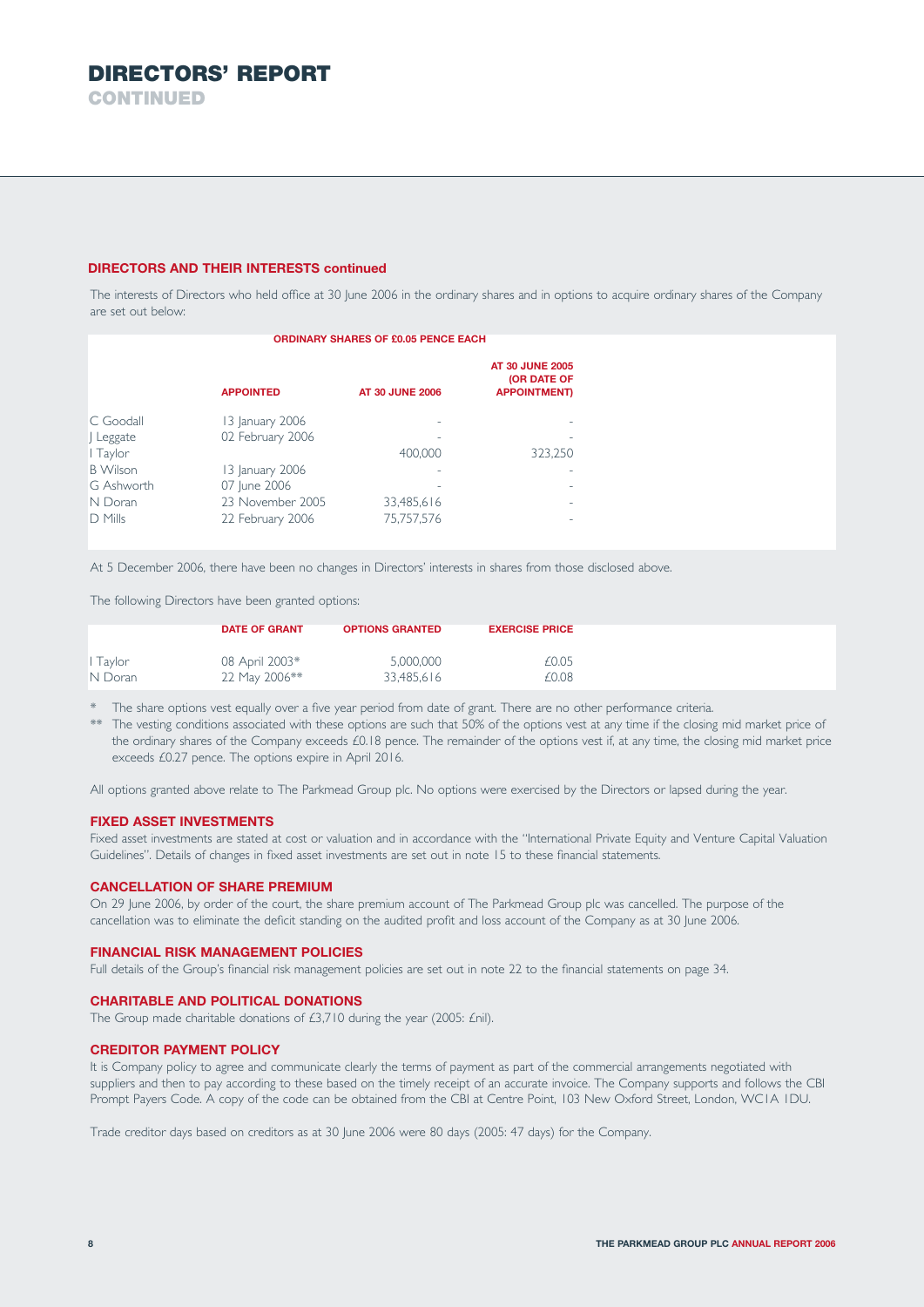#### **RESEARCH AND DEVELOPMENT**

Yospace Technologies Limited, a subsidiary company, builds a range of innovative software products targeted at the mobile telecom industry. These products allow mobile operators to launch innovative customer products. During the ended 30 June 2006, research and development costs of £622,590 (2005: £376,701) were charged to the profit and loss account.

### **SUBSTANTIAL SHAREHOLDINGS**

The Company has been advised of the following substantial shareholdings as at 30 October 2006:

| 75,757,576<br>20.57%<br>62,212,220<br>16.89%<br>16.45%<br>60,606,061<br>43,686,007<br>  1.86%<br>35,660,076<br>9.68%<br>9.09%<br>33,485,616<br>4.11%<br>15,151,515 |                                | <b>NO OF ORDINARY</b><br><b>SHARES HELD</b> | % OF ORDINARY<br><b>SHARES</b> |
|--------------------------------------------------------------------------------------------------------------------------------------------------------------------|--------------------------------|---------------------------------------------|--------------------------------|
|                                                                                                                                                                    | Mr David Mills                 |                                             |                                |
|                                                                                                                                                                    | Schroder Investment Management |                                             |                                |
|                                                                                                                                                                    | Artemis Fund Managers          |                                             |                                |
|                                                                                                                                                                    | Liontrust Asset Management     |                                             |                                |
|                                                                                                                                                                    | Mr Kenneth Olisa               |                                             |                                |
|                                                                                                                                                                    | Mr Niall Doran                 |                                             |                                |
|                                                                                                                                                                    | Mr Graham Hayes                |                                             |                                |

# **ANNUAL GENERAL MEETING**

Your attention is drawn to the Notice of the Annual General Meeting to be held on 25 January 2007 which is set out on pages 44 and 45 to this Report. Under Ordinary Business, shareholders will be asked to consider:

- approving the Annual Report and financial statements for the year ended 30 June 2006;
- the reappointment of Directors who, in accordance with the articles of association of the Company have retired by rotation; and,
- approving the re appointment of PricewaterhouseCoopers LLP as auditors to the Company.

Under Special Business, shareholders will be asked to consider:

- approving provisions whereby the Group is authorised to buy back its shares subject to approved limits; and,
- approving provisions whereby the Group can disapply statutory pre emption rights subject to approved limits.

#### **AUDITORS**

In July 2006 the Company appointed PricewaterhouseCoopers LLP as auditors to the Company and certain of its subsidiaries. PricewaterhouseCoopers LLP, have indicated their willingness to continue in office and a resolution concerning their reappointment will be proposed at the forthcoming Annual General Meeting.

By order of the Board

**Gordon Ashworth** Chief Financial Officer 5 December 2006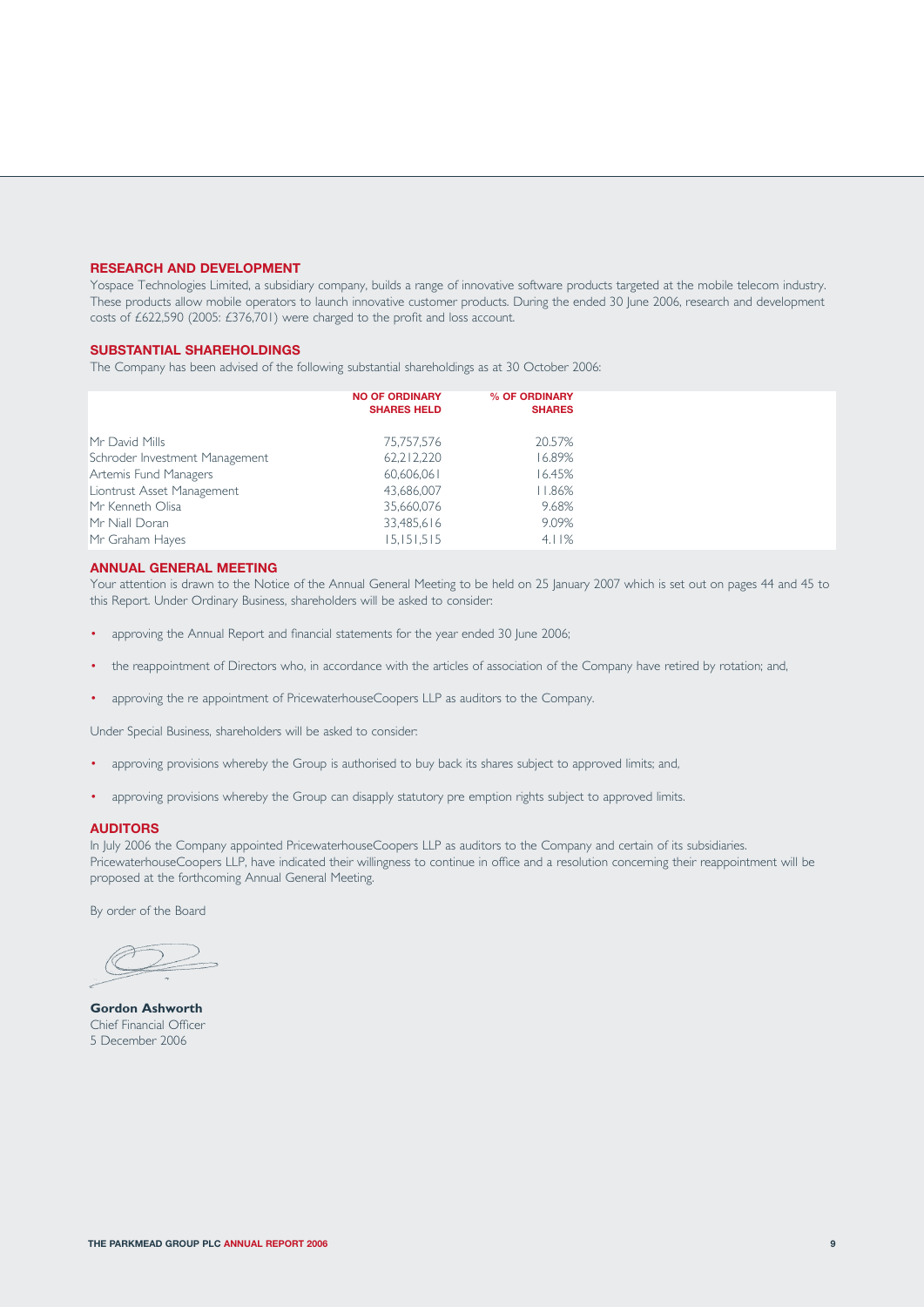# **STATEMENT OF DIRECTORS' RESPONSIBILITIES**

The Directors are responsible for preparing the Annual Report and financial statements in accordance with applicable law and United Kingdom Accounting Standards (United Kingdom Generally Accepted Accounting Practice).

The Directors are responsible for preparing financial statements for each financial year which give a true and fair view, in accordance with United Kingdom Generally Accepted Accounting Practice, of the state of affairs of the Company and of the Group and of the profit or loss of the Group for that period. In preparing those financial statements, the directors are required to:

- select suitable accounting policies and then apply them consistently with the exception of the changes arising from the adoption of new accounting standards as explained on pages 18 to 21 under Note 1;
- make judgements and estimates that are reasonable and prudent;
- state whether applicable accounting standards have been followed, subject to any material departures disclosed and explained in the financial statements; and,
- prepare the financial statements on the going concern basis unless it is inappropriate to presume that the Company will continue in business.

The Directors confirm they have complied with the above requirements in preparing the financial statements.

The Directors are responsible for keeping proper accounting records which disclose with reasonable accuracy, at any time, the financial position of the Company and the Group and to enable them to ensure that the financial statements comply with the Companies Act 1985. They are also responsible for safeguarding the assets of the Company and the Group and hence for taking reasonable steps for the prevention and detection of fraud and other irregularities.

A copy of the financial statements of the Company is placed on The Parkmead Group plc website. The maintenance and integrity of the website is the responsibility of the Directors and the work carried out by the auditors does not involve consideration of these matters. Accordingly, the auditors accept no responsibility for any changes that may have occurred to the financial statements since they were originally presented on the website. Legislation in the United Kingdom governing the preparation and dissemination of financial statements may differ from legislation in other jurisdictions.

# **STATEMENT ON DISCLOSURE OF INFORMATION TO THE AUDITORS**

As far as the Directors are aware, there is no relevant audit information of which the Company's auditors are unaware. The Directors have also taken all the steps they ought to have taken as Directors, to make themselves aware of any relevant audit information and to establish that the Company's auditors are aware of that information.

Approved on behalf of the Board by

**Gordon Ashworth** Chief Financial Officer 5 December 2006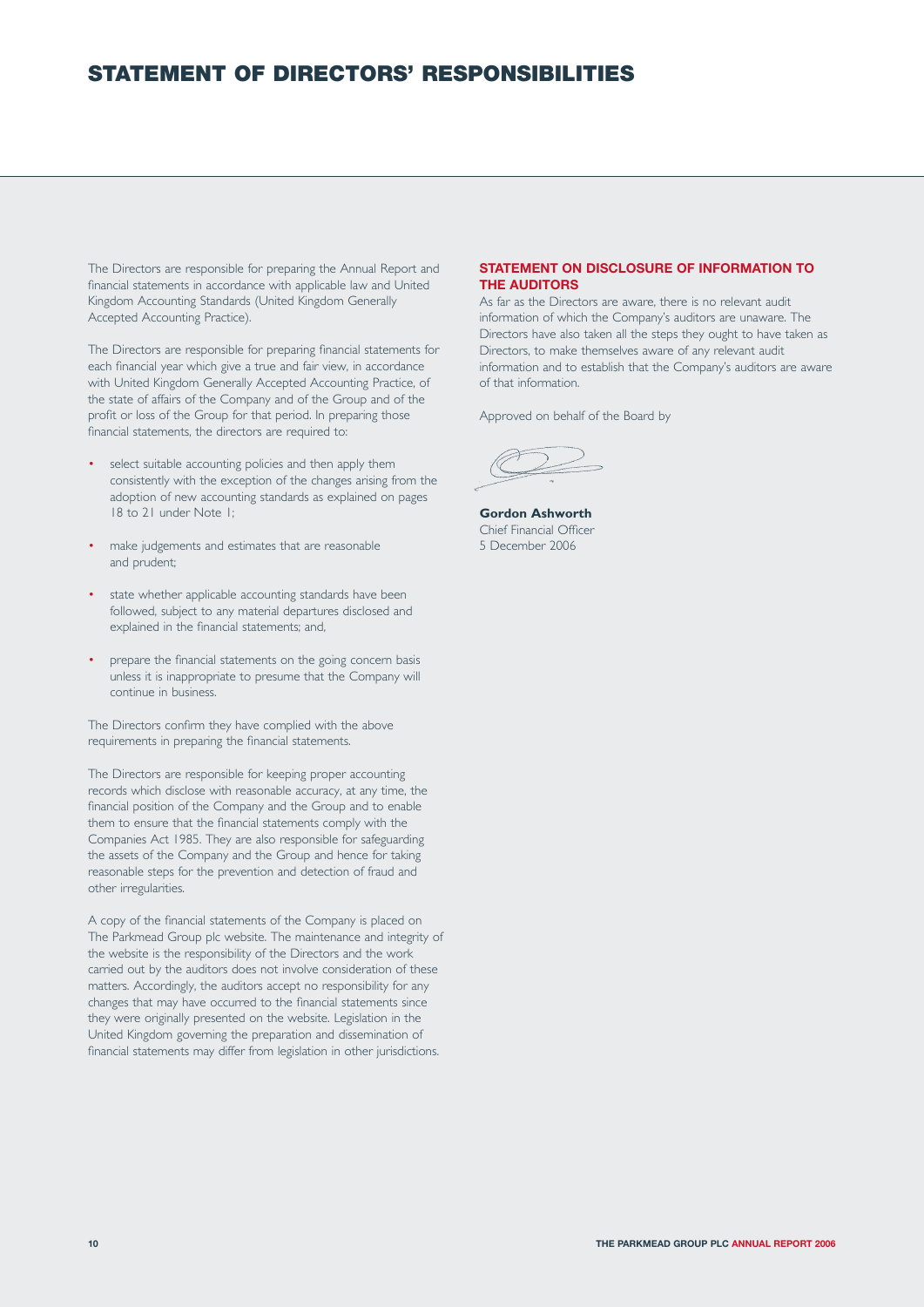## **COMPLIANCE WITH THE COMBINED CODE**

Under the rules of the Alternative Investment Market (AIM) the Company is not required to and does not comply in all respects with the FRC Combined Code published in July 2003 and updated in June 2006 (the Combined Code). However, the Board is committed to high standards of corporate governance and intends to comply, as far as is practicable, with the Combined Code and to the extent reasonable, in the Board's view, for a public company of The Parkmead Group plc's current size and nature. The Group's principal Corporate Governance procedures are described below.

#### **BOARD OF DIRECTORS AND BOARD COMMITTEES**

#### **The Board**

The Board of Directors comprises of a non-executive Chairman, four non-executive Directors and three executive Directors. The Board meets regularly throughout the year holding a minimum of four meetings and has implemented procedures to ensure that relevant financial and business information is provided on a monthly basis. The executive Directors also meet regularly on an informal basis.

#### **Audit Committee**

The Board has established an audit committee which is chaired by Colin Goodall with the other non-executive Director member being John Leggate. Niall Doran and Gordon Ashworth attend by invitation. The purpose of the committee is to ensure the preservation of good financial practices throughout the Group; to monitor that controls are enforced to ensure the integrity of financial information; to review the interim and annual financial statements; and, to provide a line of communication between the Board and external auditors.

### **Remuneration Committee**

The remuneration committee is chaired by Brian Wilson with the other non-executive member being Colin Goodall. It is responsible for the executive Directors' remuneration, other benefits and terms of employment including performance related bonuses and share options.

Given the size of the Board, it is not considered necessary to constitute a separate nominations committee. All Board members are consulted on the potential appointment of a new Director. All Directors are subject to re-election every three years.

### **INTERNAL CONTROL**

The Board is ultimately responsible for the Group's system of internal control and for reviewing its effectiveness. The system of internal control is designed to provide reasonable, but not absolute, assurance against material misstatement of results.

The principal internal control in the Group lies in the budgetary process. A comprehensive budget is completed once a year and is reviewed and approved by the Board. The Group's results are compared with the budget and also against prior year comparatives on a monthly basis and this information is distributed to the Board regardless of whether there is a Board meeting in the month or not. Revenue is reforecast on a weekly basis and any significant divergence to budget is reported to the wider Board.

Following the Board changes in the year, the internal control systems have been reviewed and amendments have been made over the course of the year to address:

- specific authorities required to approve expenditure;
- specific authorities required to approve investments; and,
- specific authorities required to approve contracts between the Group and its clients.

## **GOING CONCERN**

After making appropriate enquiries that the Group has adequate resources to continue in operation for the foreseeable future, the Board continues to adopt the going concern basis in preparing the financial statements.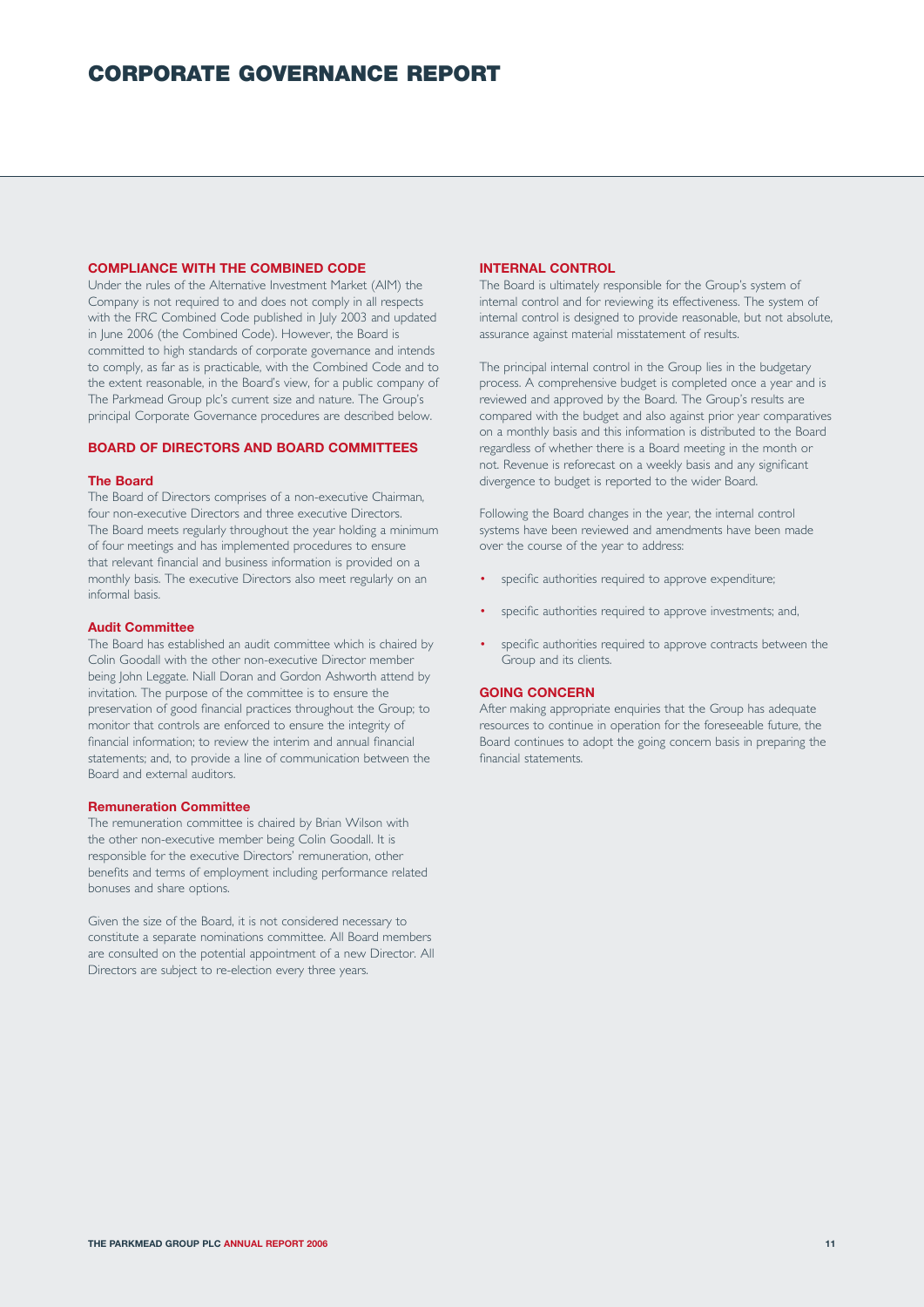# **INDEPENDENT AUDITORS' REPORT TO THE MEMBERS OF THE PARKMEAD GROUP PLC**

We have audited the Group and parent Company financial statements (the financial statements) of The Parkmead Group plc for the year ended 30 June 2006 which comprise the Consolidated Profit and Loss Account, the Consolidated and Company Balance Sheets, the Group Cash Flow Statement, the Consolidated Reconciliation of Net Cashflow to Movement in Net Funds, the Group Note of Historical Cost Profits and Losses, the Group Statement of Total Recognised Gains and Losses and the related notes. These financial statements have been prepared under the accounting policies set out therein.

## **RESPECTIVE RESPONSIBILITIES OF DIRECTORS AND AUDITORS**

The Directors' responsibilities for preparing the Annual Report and the financial statements in accordance with applicable law and United Kingdom Accounting Standards (United Kingdom Generally Accepted Accounting Practice) are set out in the Statement of Directors' Responsibilities.

Our responsibility is to audit the financial statements in accordance with relevant legal and regulatory requirements and International Standards on Auditing (UK and Ireland). This report, including the opinion, has been prepared for and only for the Company's members as a body in accordance with Section 235 of the Companies Act 1985 and for no other purpose. We do not, in giving this opinion, accept or assume responsibility for any other purpose or to any other person to whom this report is shown or into whose hands it may come save where expressly agreed by our prior consent in writing.

We report to you our opinion as to whether the financial statements give a true and fair view and are properly prepared in accordance with the Companies Act 1985. We report to you whether in our opinion the information given in the Directors' Report is consistent with the financial statements. The information given in the Directors' Report includes specific information presented in the Chairman's Statement that is cross-referred from the Review of Business section of the Directors' Report. We also report to you if, in our opinion, the Company has not kept proper accounting records; if we have not received all the information and explanations we require for our audit; or, if information specified by law regarding Directors' remuneration and other transactions is not disclosed.

We read other information contained in the Annual Report and consider whether it is consistent with the audited financial statements. This other information comprises only the Directors' Report, the Chairman's Statement and the Corporate Governance Report. We consider the implications for our report if we become aware of any apparent misstatements or material inconsistencies with the financial statements. Our responsibilities do not extend to any other information.

### **BASIS OF AUDIT OPINION**

We conducted our audit in accordance with International Standards on Auditing (UK and Ireland) issued by the Auditing Practices Board. An audit includes examination, on a test basis, of evidence relevant to the amounts and disclosures in the financial statements. It also includes an assessment of the significant estimates and judgments made by the Directors in the preparation of the financial statements, and of whether the accounting policies are appropriate to the Group's and Company's circumstances, consistently applied and adequately disclosed.

We planned and performed our audit so as to obtain all the information and explanations which we considered necessary in order to provide us with sufficient evidence to give reasonable assurance that the financial statements are free from material misstatement, whether caused by fraud or other irregularity or error. In forming our opinion we also evaluated the overall adequacy of the presentation of information in the financial statements.

## **OPINION**

In our opinion:

- the financial statements give a true and fair view, in accordance with United Kingdom Generally Accepted Accounting Practice, of the state of the Group's and the parent Company's affairs as at 30 June 2006 and of the Group's loss and cash flows for the year then ended;
- the financial statements have been properly prepared in accordance with the Companies Act 1985; and,
- the information given in the Directors' Report is consistent with the financial statements.

### **PricewaterhouseCoopers LLP**

Chartered Accountants and Registered Auditors Uxbridge 5 December 2006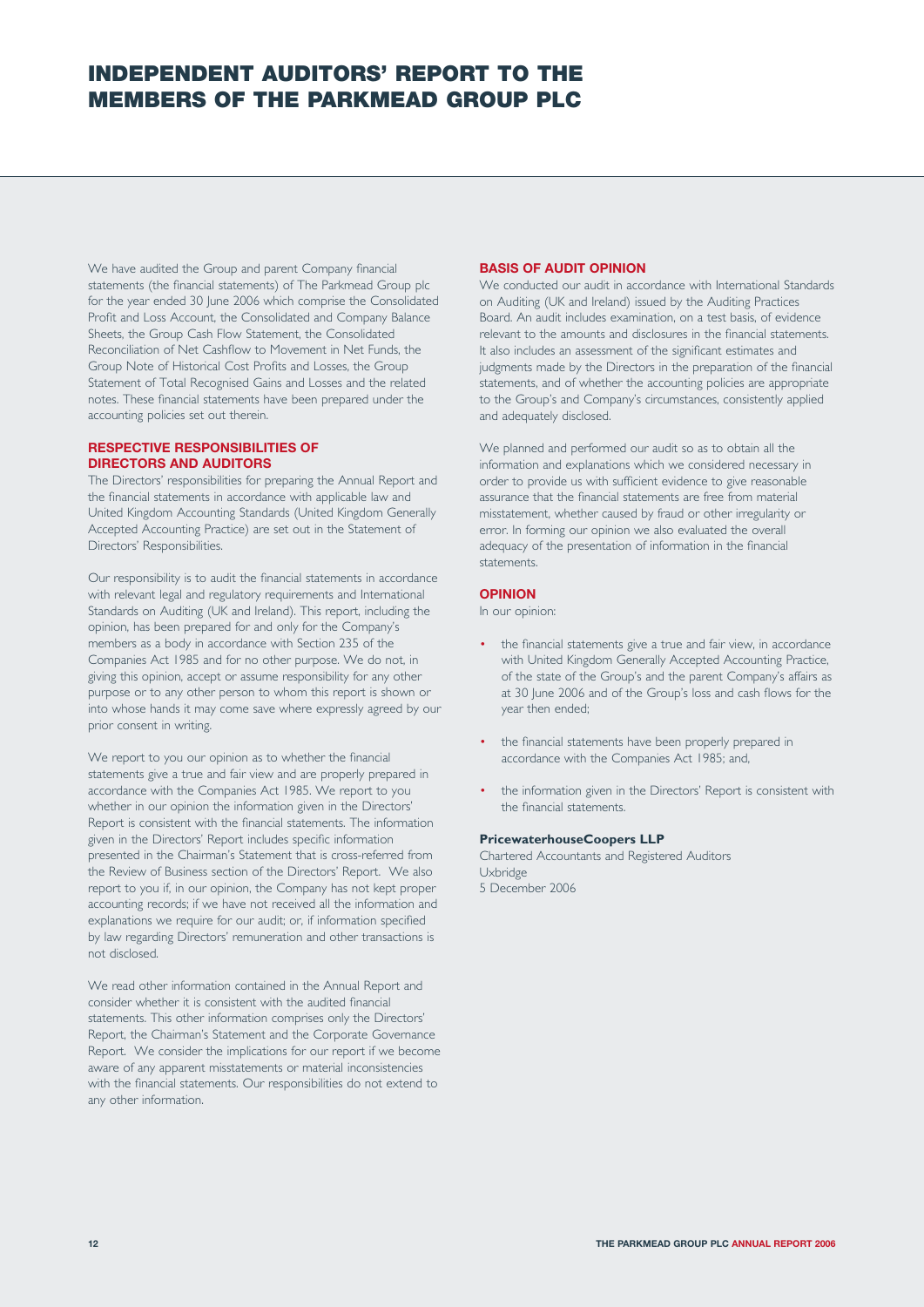# **CONSOLIDATED PROFIT AND LOSS ACCOUNT**

**FOR THE YEAR ENDED 30 JUNE 2006**

|                                                        | <b>NOTES</b>   | <b>EXISTING</b><br>2006<br>£ | <b>CONTINUING OPERATIONS DISCONTINUED</b><br><b>ACQUISITIONS</b><br>2006<br>£ | <b>OPERATIONS</b><br>2006<br>£ | <b>TOTAL</b><br>2006<br>£ | <b>TOTAL</b><br>2005<br>£ |
|--------------------------------------------------------|----------------|------------------------------|-------------------------------------------------------------------------------|--------------------------------|---------------------------|---------------------------|
| <b>Turnover</b>                                        | 2              | 4,551,940                    | 487,575                                                                       | 7,966,872                      | 13,006,387                | 7,981,615                 |
| Cost of sales                                          | $\overline{2}$ |                              | (316, 625)                                                                    | (4,672,914)                    | (4,989,539)               | (2,291,818)               |
| <b>Gross profit</b>                                    |                | 4,551,940                    | 170,950                                                                       | 3,293,958                      | 8,016,848                 | 5,689,797                 |
| Administrative expenses                                | 2              | (7,095,771)                  | (47, 296)                                                                     | (3, 284, 615)                  | (10, 427, 682)            | (7, 351, 725)             |
| Other operating income                                 | $\overline{2}$ | 106,054                      |                                                                               |                                | 106,054                   | 108,198                   |
| <b>Operating (loss)/profit</b>                         | 3              | (2,437,777)                  | 123,654                                                                       | 9,343                          | (2,304,780)               | (1,553,730)               |
| Profit on sale of investments<br>Exceptional profit on | 6              |                              |                                                                               |                                |                           | 4,434                     |
| deemed disposal                                        | 7              |                              |                                                                               |                                | 363,715                   |                           |
| Release of prior year                                  |                |                              |                                                                               |                                |                           |                           |
| provision against investments                          | 8              |                              |                                                                               |                                |                           | 1,271,819                 |
| Amounts written off investments                        | 8              |                              |                                                                               |                                | (2,670,624)               | (98,716)                  |
| Net interest payable                                   | 9              |                              |                                                                               |                                | (1, 553)                  | (58,687)                  |
| Loss on ordinary activities                            |                |                              |                                                                               |                                |                           |                           |
| before taxation                                        | 2              |                              |                                                                               |                                | (4, 613, 242)             | (434,880)                 |
| Taxation                                               | $ 0\rangle$    |                              |                                                                               |                                | (41, 873)                 | 30,300                    |
| Loss on ordinary activities                            |                |                              |                                                                               |                                |                           |                           |
| after taxation                                         |                |                              |                                                                               |                                | (4,655,115)               | (404,580)                 |
| Minority interest                                      | 26             |                              |                                                                               |                                | (86, 587)                 | 49,028                    |
| Loss for the financial year                            | 25             |                              |                                                                               |                                | (4, 741, 702)             | (355, 552)                |
| Loss per 5 pence ordinary share                        |                |                              |                                                                               |                                |                           |                           |
| - basic and diluted                                    | 2              |                              |                                                                               |                                | (0.028)                   | (0.0038)                  |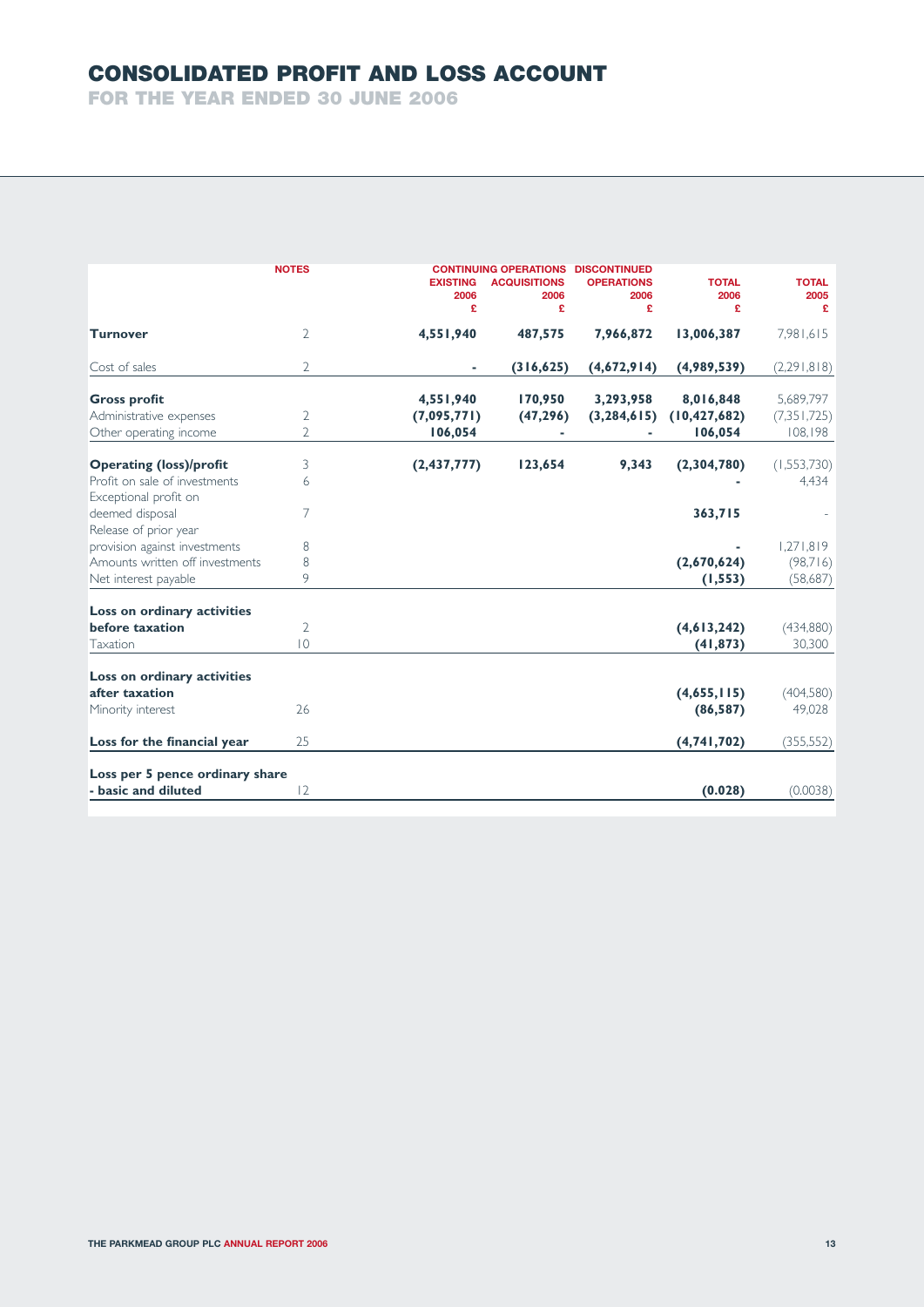# **GROUP NOTE OF HISTORICAL COST PROFITS AND LOSSES GROUP STATEMENT OF TOTAL RECOGNISED GAINS AND LOSSES**

**FOR THE YEAR ENDED 30 JUNE 2006**

# **GROUP NOTE OF HISTORICAL COST PROFITS AND LOSSES**

| <b>FOR THE YEAR ENDED 30 JUNE 2006</b> |  |  |  |
|----------------------------------------|--|--|--|
|                                        |  |  |  |

|                                                                                                                        | 2006<br>£   | 2005<br>£  |
|------------------------------------------------------------------------------------------------------------------------|-------------|------------|
| Loss on ordinary activities before taxation                                                                            | (4,613,242) | (434,880)  |
| Write-down of previous temporary diminution in value of fixed asset investments<br>charged against revaluation reserve | (306, 464)  |            |
| Historical cost loss on ordinary activities before taxation                                                            |             |            |
|                                                                                                                        | (4,919,706) | (434,880)  |
| Historical cost loss for the year retained after taxation and minority interest                                        | (5,048,166) | (355, 552) |

#### **GROUP STATEMENT OF TOTAL RECOGNISED GAINS AND LOSSES FOR THE YEAR ENDED 30 JUNE 2006**

| 2006<br>£                                                                                | 2005       |
|------------------------------------------------------------------------------------------|------------|
| Loss for the financial year attributable to members of the parent Company<br>(4,741,702) | (355,552)  |
| Unrealised surplus on revaluation of fixed asset investments                             | 953,305    |
| Write-down of previous revaluation of fixed asset investments<br>(1,095,754)             | (256, 896) |
| Temporary diminution in value of fixed asset investments                                 |            |
|                                                                                          | (360, 290) |
| Currency translation of foreign currency investments                                     |            |
| 9,772                                                                                    |            |
| Total recognised losses relating to the year<br>(5,827,684)                              | 19,433)    |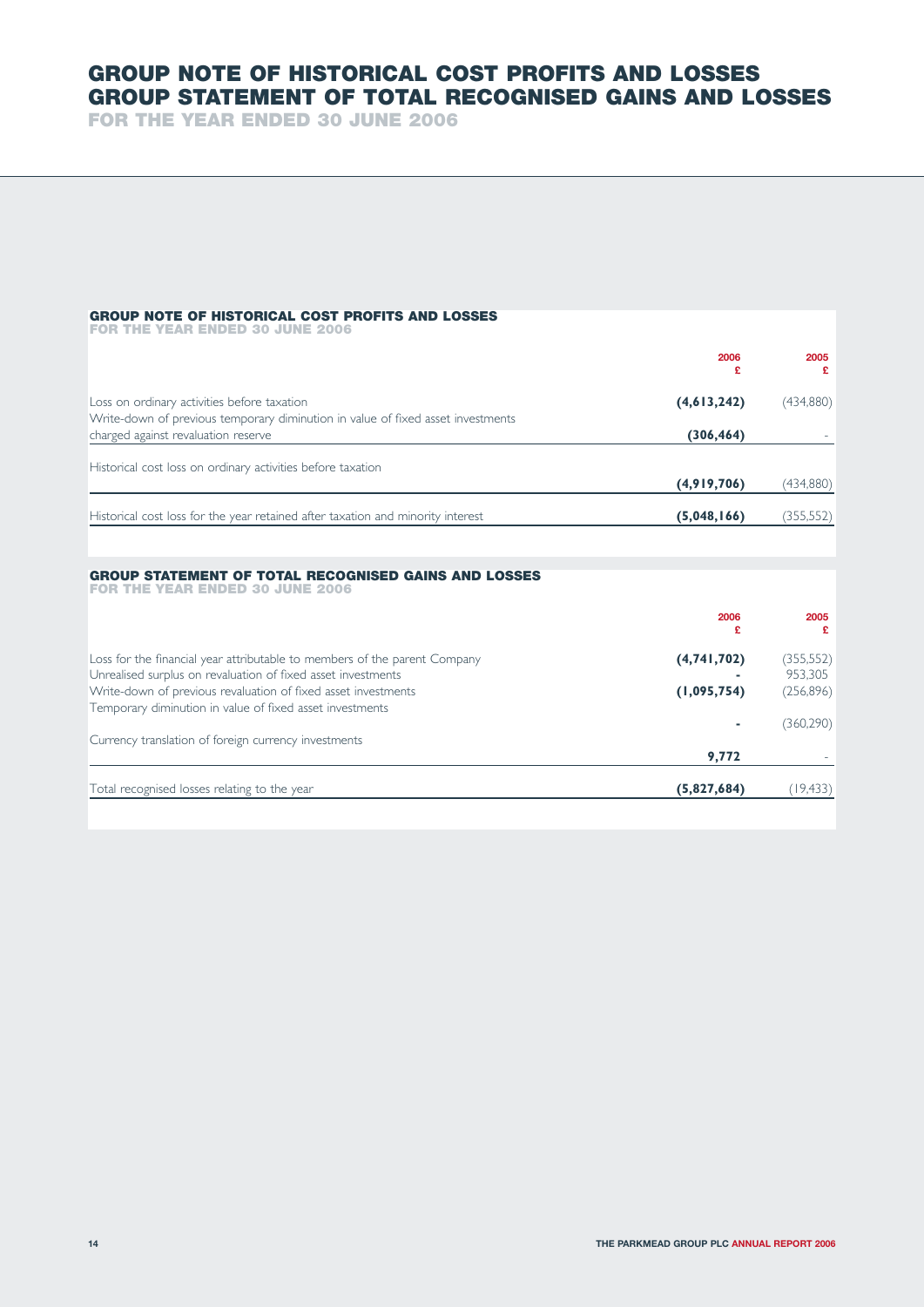# **CONSOLIDATED BALANCE SHEET**

**AS AT 30 JUNE 2005**

|                                              | <b>NOTES</b> | 2006                    | 2006<br>2005 | 2005           |
|----------------------------------------------|--------------|-------------------------|--------------|----------------|
|                                              |              | £                       | £<br>£       | £              |
| <b>Fixed assets</b>                          |              |                         |              |                |
| Intangible assets                            | 13           | 8,176,776               | 863,324      |                |
| Tangible assets                              | 4            | 598,355                 | 617,484      |                |
| Investments                                  | 15           | 3,059,365<br>11,834,496 | 5,648,003    | 7,128,811      |
| <b>Current assets</b>                        |              |                         |              |                |
| Stock                                        | 16           | 252,971                 | 160,637      |                |
| Debtors                                      | 17           | 6,697,391               | 2,038,681    |                |
| Cash at bank and in hand                     |              | 6,207,315               | 886,456      |                |
|                                              |              | 13,157,677              | 3,085,774    |                |
| <b>Creditors</b>                             |              |                         |              |                |
| Amounts falling due within                   |              |                         |              |                |
| one year                                     | 8            | (5,187,657)             | (3,296,519)  |                |
| Net current assets/(liabilities)             |              | 7,970,020               | (210,745)    |                |
|                                              |              |                         |              |                |
| <b>Total assets less current liabilities</b> |              | 19,804,516              |              | 6,918,066      |
| <b>Creditors</b>                             |              |                         |              |                |
| Amounts falling due after                    |              |                         |              |                |
| more than one year                           | 9            | (694, 982)              |              | (825, 274)     |
| <b>Provision for liabilities</b>             |              |                         |              |                |
| and charges                                  | 21           | (108, 816)              |              | (3,944)        |
| <b>Net assets</b>                            |              | 19,000,718              |              | 6,088,848      |
| <b>Capital and reserves</b>                  |              |                         |              |                |
| Called up share capital                      | 23           | 18,417,089              |              | 4,621,263      |
| Share premium account                        | 24           |                         |              | 19,430,496     |
| Revaluation reserve                          | 24           |                         |              | 789,290        |
| Merger reserve                               | 24           | (952, 109)              |              | (2,406,655)    |
| Profit and loss account                      | 24           | 1,198,507               |              | (16, 159, 905) |
| <b>Equity shareholders' funds</b>            | 24           | 18,663,487              |              | 6,274,489      |
| <b>Minority interests</b>                    | 26           | 337,231                 |              | (185,641)      |
| Capital employed                             |              | 19,000,718              |              | 6,088,848      |

Approved by the Board on 5 December 2006

 $\bigcirc$ 

**Gordon Ashworth** Chief Financial Officer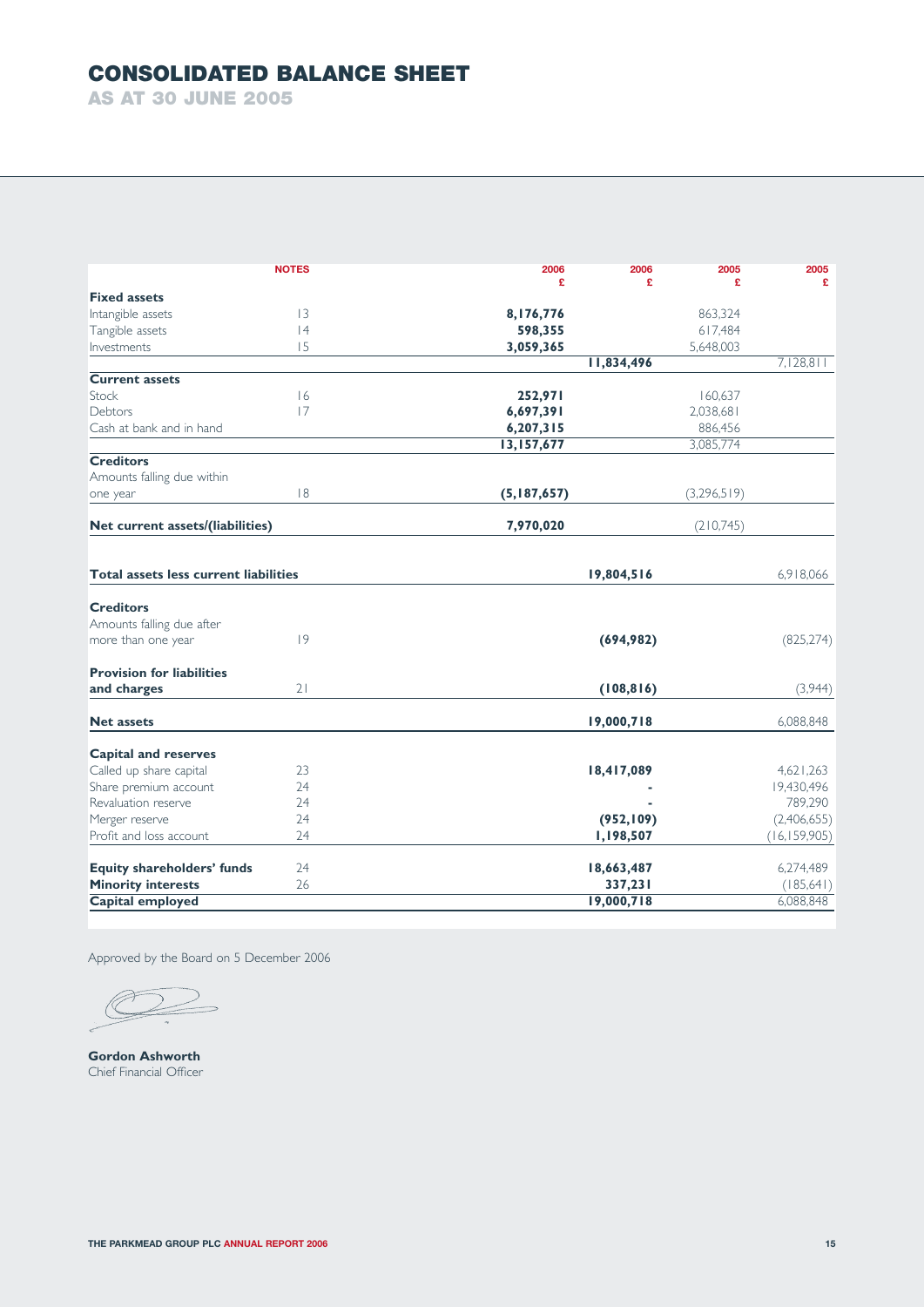# **COMPANY BALANCE SHEET**

**AS AT 30 JUNE 2006**

|                                              | <b>NOTES</b> | 2006<br>£     | 2006<br>£     | 2005<br>£   | 2005<br>£      |
|----------------------------------------------|--------------|---------------|---------------|-------------|----------------|
| <b>Fixed assets</b>                          |              |               |               |             |                |
| Tangible assets                              | 4            | 66,854        |               | 136,397     |                |
| Investments                                  | 15           | 10,031,569    |               | 7,164,975   |                |
|                                              |              |               | 10,098,423    |             | 7,301,372      |
| <b>Current assets</b>                        |              |               |               |             |                |
| Debtors                                      | 17           | 3,916,348     |               | 928,691     |                |
| Cash at bank and in hand                     |              | 5,935,871     |               | 595,918     |                |
|                                              |              | 9,852,219     |               | 1,524,609   |                |
| <b>Creditors</b>                             |              |               |               |             |                |
| Amounts falling due within one year          | 8            | (1, 425, 529) |               | (1,903,948) |                |
| Net current assets /(liabilities)            |              |               | 8,426,690     |             | (379, 339)     |
| <b>Total assets less current liabilities</b> |              |               | 18,525,113    |             | 6,922,033      |
| <b>Creditors</b>                             |              |               |               |             |                |
| Amounts falling due after                    |              |               |               |             |                |
| more than one year                           | 9            |               |               |             | (150,000)      |
| <b>Provisions for liabilities</b>            |              |               |               |             |                |
| and charges                                  | 21           |               | (100, 000)    |             |                |
| <b>Net assets</b>                            |              |               | 18,425,113    |             | 6,772,033      |
| <b>Capital and reserves</b>                  |              |               |               |             |                |
| Called up share capital                      | 23           |               | 18,417,089    |             | 4,621,263      |
| Share premium account                        | 24           |               |               |             | 19,430,496     |
| Revaluation reserve                          | 24           |               |               |             | 218,754        |
| Merger reserve                               | 24           |               | 1,454,546     |             |                |
| Profit and loss account                      | 24           |               | (1, 446, 522) |             | (17, 498, 480) |
| <b>Equity shareholders' funds</b>            |              |               | 18,425,113    |             | 6,772,033      |

Approved by the Board on 5 December 2006

 $\bigcirc$ 

**Gordon Ashworth** Chief Financial Officer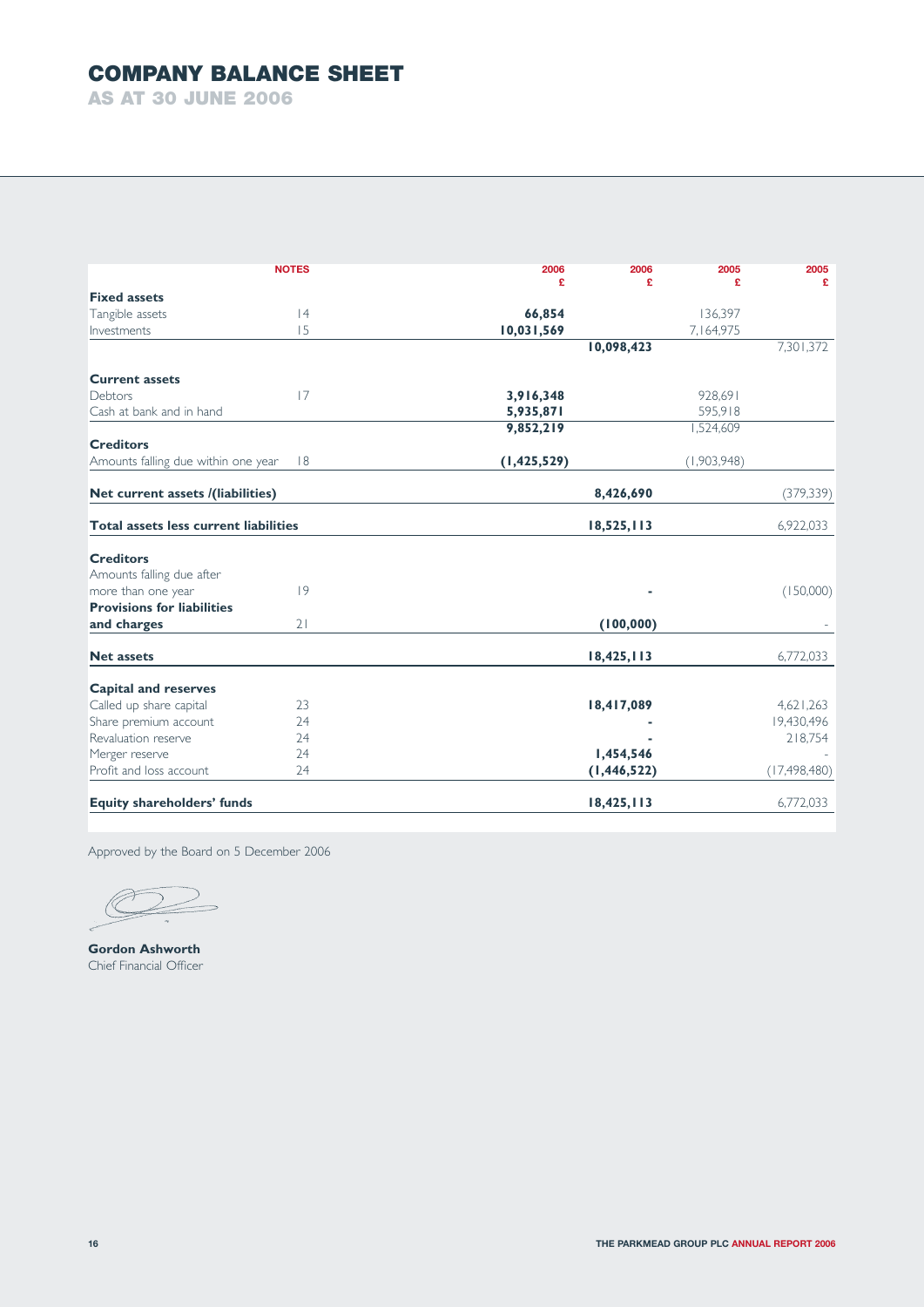# **CONSOLIDATED STATEMENT OF CASH FLOWS CONSOLIDATED RECONCILIATION OF NET CASH FLOW TO MOVEMENT IN NET FUNDS**

**FOR THE YEAR ENDED 30 JUNE 2006**

| <b>CONSOLIDATED STATEMENT OF CASH FLOWS</b>               |              |               |             |
|-----------------------------------------------------------|--------------|---------------|-------------|
|                                                           | <b>NOTES</b> | 2006<br>£     | 2005<br>£   |
| Net cash flow from operating activities                   | 27(a)        | (3,697,293)   | (1,086,852) |
| <b>Returns on investments and</b><br>servicing of finance | 27(b)        | (1, 553)      | 235,543     |
| <b>Taxation</b>                                           |              | 83,483        | 96,724      |
| Capital expenditure and                                   |              |               |             |
| financial investment                                      | 27(b)        | (1, 221, 727) | (862,582)   |
| <b>Acquisitions and disposals</b>                         | 27(b)        | (406, 776)    | (471,714)   |
| <b>Cash outflow before financing</b>                      |              | (5, 243, 866) | (2,088,881) |
| <b>Financing</b>                                          | 27(b)        | 10,584,419    | (110, 814)  |
| Increase/(decrease) in cash                               |              | 5,340,553     | (2,199,695) |

| <b>CONSOLIDATED RECONCILIATION OF NET CASH FLOW TO MOVEMENT IN NET FUNDS</b>                                                                                                                                                  |                                                |                                                  |
|-------------------------------------------------------------------------------------------------------------------------------------------------------------------------------------------------------------------------------|------------------------------------------------|--------------------------------------------------|
| <b>NOTES</b>                                                                                                                                                                                                                  | 2006<br>£                                      | 2005<br>£                                        |
| Increase/(decrease) in cash in the year<br>Decrease in debt and lease financing<br>Finance leases acquired with subsidiaries<br>Loan stock issued on acquisition of subsidiary<br>Other non-cash changes - new finance leases | 5,340,553<br>1,632,262<br>(9, 132)<br>(12,690) | (2,199,695)<br>110,814<br>(162,743)<br>(300,000) |
| Movement in net funds/(debt)                                                                                                                                                                                                  | 6,950,993                                      | (2,551,624)                                      |
| Net (debt)/ funds at I July<br>Net funds/(debt) at 30 June<br>27(c)                                                                                                                                                           | (1, 598, 757)<br>5,352,236                     | 952,867<br>(1,598,757)                           |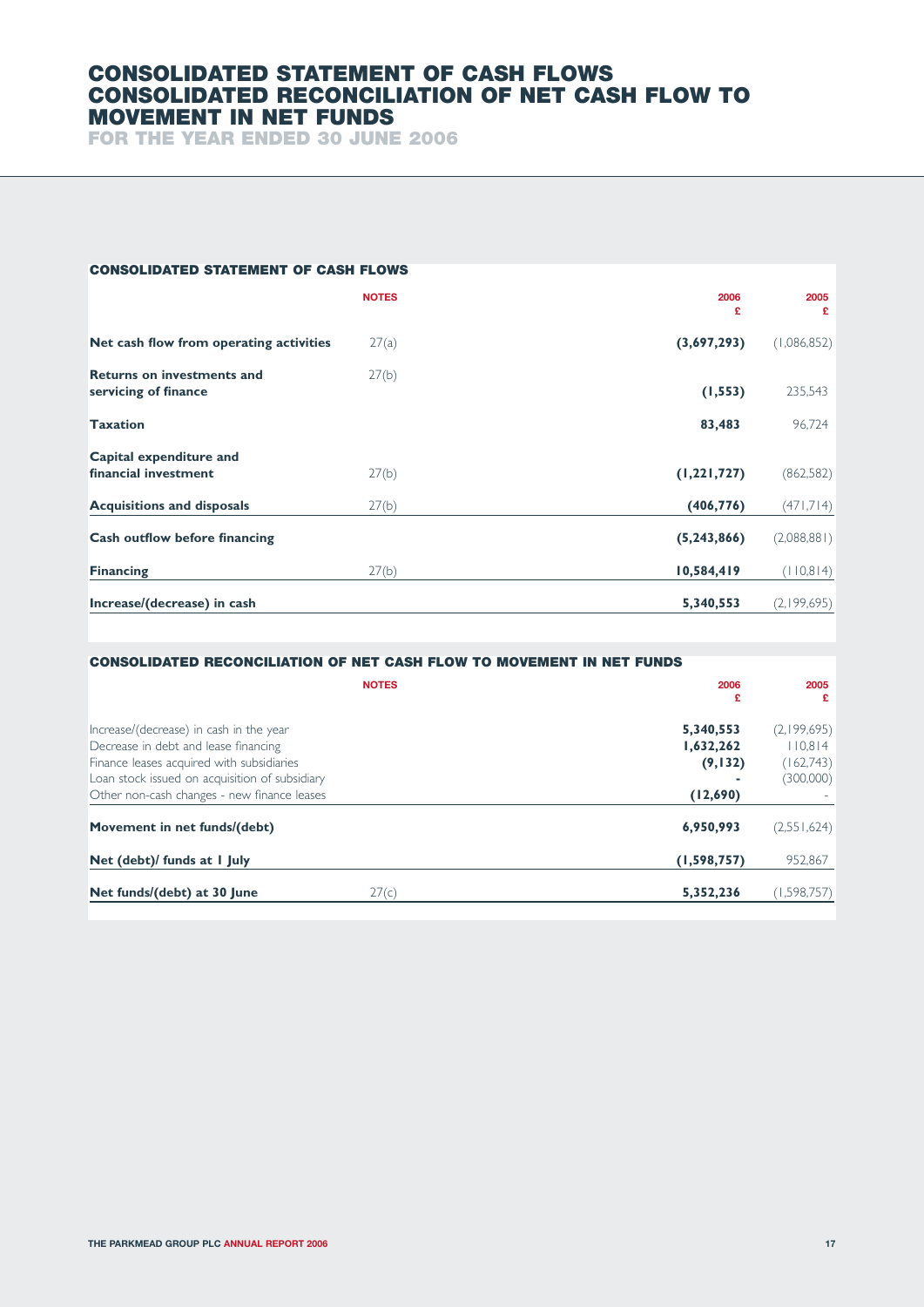**YEAR ENDED 30 JUNE 2006**

# **1 ACCOUNTING POLICIES**

## **(a) Basis of preparation**

The financial statements are prepared under the historical cost convention modified to include the revaluation of fixed asset investments in accordance with the Companies Act 1985 and applicable accounting standards in the United Kingdom. A summary of the significant accounting policies, which have been consistently applied, are set out below.

### **Changes in Accounting Policy**

The following accounting standards, which were issued during the year, have been adopted by the Company with no significant impact on these financial statements, including the comparatives: FRS 17 Retirement Benefits; FRS 21 Events after the balance sheet date; FRS 22 Earnings per Share; FRS 25 Financial Instruments: disclosure and presentation; and, FRS 28 Corresponding amounts.

#### **Going Concern**

The Group's balance sheet has net funds of £5.352 million which includes positive cash balances of £6.207 million. Following the restructuring plans announced in February 2006, and their subsequent implementation, the Group's cost base has been reduced significantly. A cash flow forecast has been prepared for the next twelve months which shows that the Group will operate comfortably within its available cash resources. Accordingly, the Directors continue to adopt the going concern basis in the preparation of these accounts.

#### **(b) Basis of consolidation**

The consolidated financial statements incorporate those of The Parkmead Group plc and all of its subsidiary undertakings for the year. Subsidiaries acquired and disposed of during the year are consolidated and deconsolidated from the date that control passes. Subsidiaries acquired are accounted for using the acquisition method of accounting. The difference between the acquisition cost of the shares in the subsidiary and the fair value of the separable net assets acquired is carried as goodwill.

In accordance with the exemption allowed by section 230 of the Companies Act 1985, a separate Company profit and loss account has not been presented.

#### **(c) Goodwill**

Positive goodwill arising on acquisitions is capitalised, classified as an asset on the balance sheet, and amortised on a straight line basis over its useful economic life up to a presumed maximum of 10 years. Goodwill arising on recent acquisitions has been written off over 10 years goodwill. It is reviewed for impairment at the end of the first full financial year following the acquisition and in other periods if events or changes in circumstances indicate that the carrying value may not be recoverable.

### **(d) Intangible assets**

Intangible assets acquired as part of an acquisition of a business are capitalised separately from goodwill if the fair value can be measured reliably on initial recognition. Intangible assets created within the business are not capitalised.

Intangible assets are amortised on a straight line basis over their estimated useful lives up to a maximum of 10 years. The carrying value of intangible assets is reviewed for impairment at the end of the first full year following acquisition and in other periods if events or changes in circumstances indicate that the carrying value may not be recoverable.

#### **(e) Depreciation**

Tangible fixed assets are stated at purchase cost less depreciation and any provision for impairment. Depreciation is provided on all tangible fixed assets at rates calculated to write each asset down to its estimated residual value over its expected useful life, as follows:

| Freehold buildings                        | 2% per annum straight line        |
|-------------------------------------------|-----------------------------------|
| Short leasehold improvements              | 15% per annum straight line       |
| Fixtures, fittings and computer equipment | 15% - 33% per annum straight line |
| Plant and machinery                       | 33% per annum straight line       |
| Motor vehicles                            | 25% - 33% per annum straight line |

The carrying values of tangible fixed assets are reviewed for impairment if events or changes in circumstances indicate the carrying value may not be recoverable.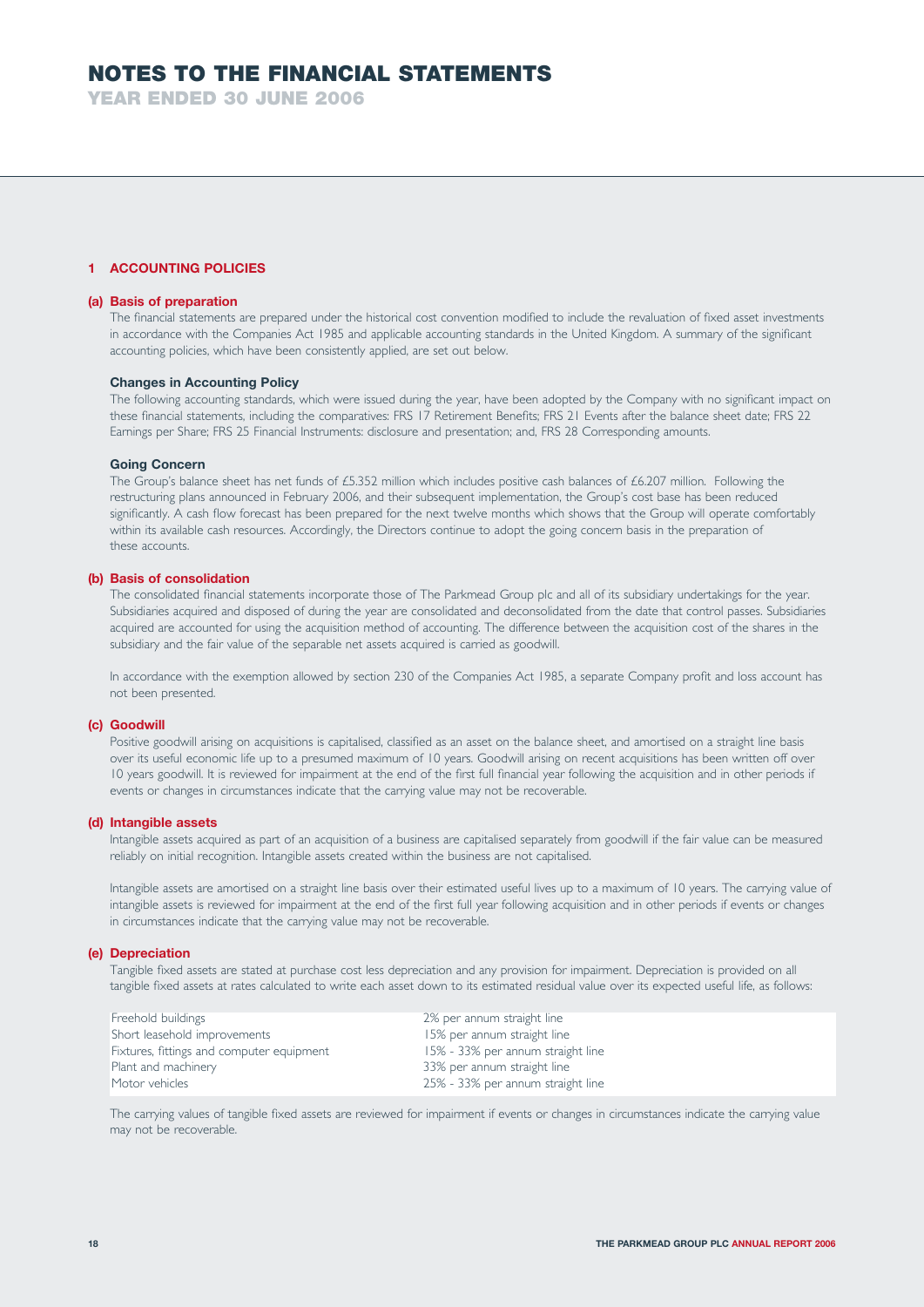#### **(f) Fixed asset investments**

Fixed asset investments, comprising of equity shares and loans, are stated at cost or valuation. In 2005, the Group applied the 'True and Fair override' principle with regard to a departure from the Companies Act 1985, as permitted by FRS 9 for companies within the investment industry. This override allows associated undertakings to be recorded at fair value rather than to be equity accounted. The principle has been applied as the investments are held for their marketable value rather than as a channel through which the Group carries out its business.

Certain investment holdings were diluted in the period such that no associated undertakings were held at the year ended 30 June 2006.

The Group has applied the Alternative Accounting Rules to record its fixed asset investments at market value as permitted by the Companies Act 1985. The investments have been valued in accordance with the International Private Equity and Venture Capital Valuation guidelines published in conjunction with the British Venture Capital Association and other European associations effective from March 2005 on the following basis:

- **Early stage investments:** These are investments in immature companies, including seed, start-up and early stage investments. Such investments are valued at cost less any provision considered necessary, until no longer viewed as early stage or unless a significant transaction involving an independent third party at arm's length values the investment at a materially different value.
- **Development stage investments:** Such investments are in mature companies having a maintainable trend of sustainable profits and from which an exit, by way of flotation or trade sale, can be reasonably foreseen. An investment at this stage is periodically revalued by reference to open market value.

Valuation will usually be by one of five methods as indicated:

- i) at cost for at least one period unless such a basis is unsustainable;
- ii) on a third party basis based on the price at which a subsequent issue of capital is made involving a significant investment by a new investor;
- iii) on an earnings basis by applying a discounted price/earnings ratio to profit after taxation, either before or after interest;
- iv) on a revenue basis by applying a discounted multiple of revenue to the turnover of the investment; or
- v) on a net asset basis, again applying a discount to reflect the illiquidity of the investment.
- **Quoted investments:** Such investments are valued using the quoted mid market price, discounted if the shares are subject to any particular restrictions or are significant in relation to the issued share capital of a small quoted company.
- **Share options are subject to vesting and other conditions set out in the options agreements.** The valuation is based on the intrinsic value of all share options that have vested or considered likely to vest. The value is based upon the difference between the market value of shares at the balance sheet date and the exercise price.

Investments in subsidiaries are held at cost less provision for impairment. Where an interest in a subsidiary is reduced in the period, the gain or loss arising as a result of the reduction in the Group's interest is charged to the profit and loss account.

#### **(g) Foreign currencies**

Transactions in foreign currencies are recorded at the rate ruling at the date of the transaction. Monetary assets and liabilities denominated in foreign currencies are translated into Sterling at the rate of exchange ruling at the balance sheet date. All differences are taken to the profit and loss account.

For consolidation purposes, the assets and liabilities of overseas subsidiary undertakings whose local currency is denominated in a currency other than Sterling are translated into Sterling at closing exchange rates. The profit and loss account is translated into Sterling at the average exchange rate. Exchange differences arising on translation are taken to reserves.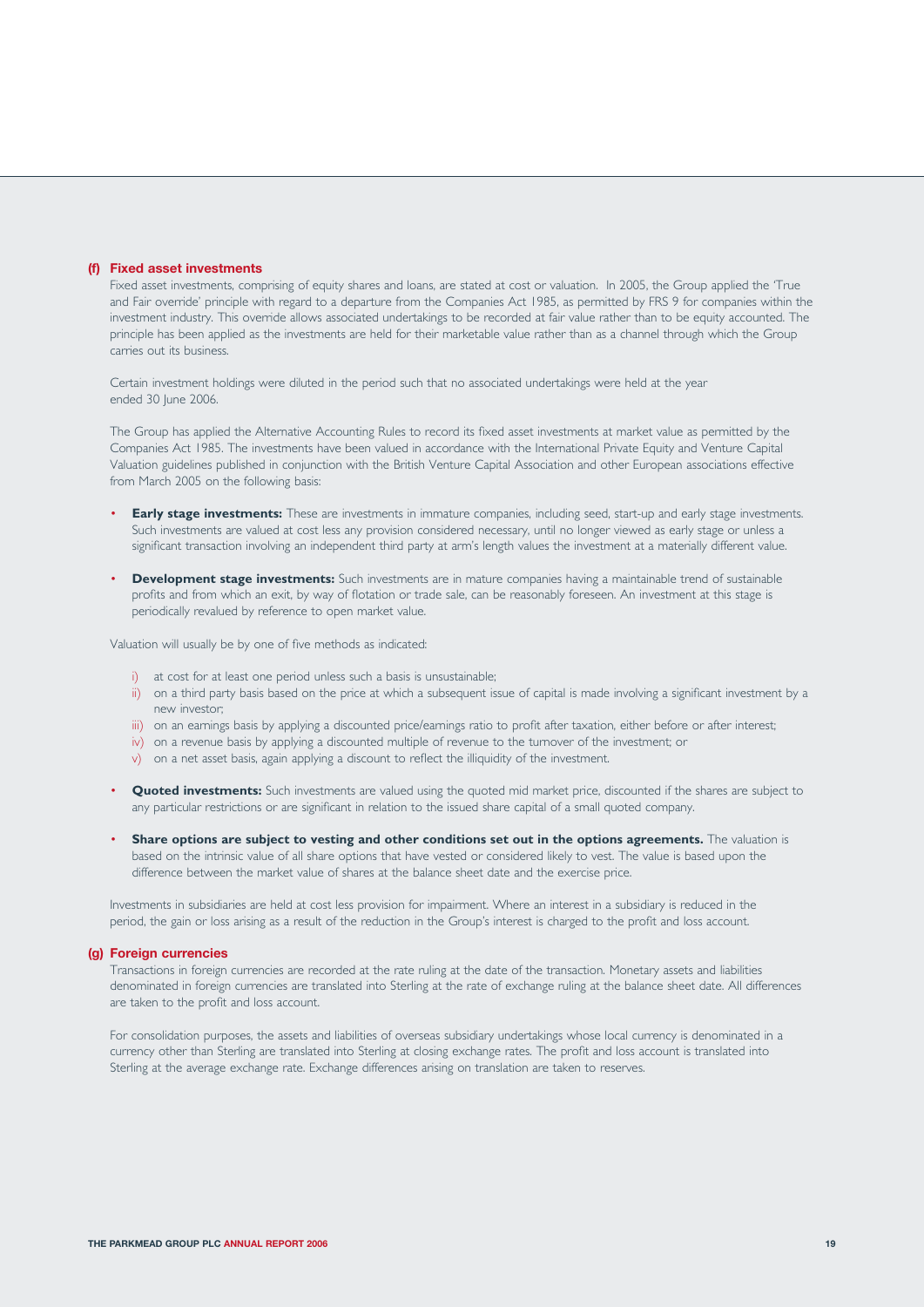**YEAR ENDED 30 JUNE 2006**

## **1 ACCOUNTING POLICIES continued**

#### **(h) Leasing and hire purchase agreements**

Assets held under finance leases and hire purchase contracts which are those where substantially all the risks and rewards of ownership of the asset have passed to the Group are capitalised in the balance sheet and are depreciated over their useful lives.

The interest element of the rental obligations is charged to the profit and loss account over the period of the lease and represents a constant rate of charge on the remaining capital repayments. Rentals payable and receivable under operating leases are charged or credited to the profit and loss account on a straight line basis over the lease term.

#### **(i) Deferred taxation**

Deferred taxation is provided in full on timing differences that have originated but not reversed at the balance sheet date where transactions or events have occurred at that date that will result in an obligation to pay more, or right to pay less or to receive more tax.

Deferred tax assets are recognised only to the extent that the directors consider that it is more likely than not that there will be suitable taxable profits from which the future reversal of the underlying timing differences can be deducted.

Deferred tax is measured on an undiscounted basis at the tax rates that are expected to apply in the periods in which timing differences reverse, based on tax rates and laws enacted or substantively enacted at the balance sheet date.

#### **(j) Pensions**

The Company contributes 3% of employees' gross salary into personal pension funds of their choice. The costs of providing pension contributions for employees are charged to the profit and loss account as incurred.

#### **(k) Turnover**

Turnover from the advisory business represents the amount derived from the provision of services to third party customers. Revenue is recognised as services are provided. Contingency fees (including investment fees) are recognised on completion of the contingent event.

Software licence fees are recognised on delivery of the software licence. For bespoke projects income is recognised on acceptance of the software or hardware installation by the client. Software and hardware support income is recognised evenly over the period of the support agreement.

Mobile and wireless consultancy is recognised on customer acceptance of the completed report.

Turnover from the design, supply and installation of audio visual systems is recognised as contract activity progresses with reference to the value of work performed.

#### **(l) Long term contracts**

Amounts recoverable on long term contracts, included in debtors, are stated at the net sales value of the work done after provisions for contingencies and anticipated future losses on contracts less amounts received as progress payments on account. Excess progress payments are included in creditors as payments on account.

### **(m) Research and development**

Research and development expenditure is charged to the profit and loss account as incurred.

#### **(n) Stock**

Stock is valued at the lower of cost and net realisable value. Costs of finished goods and work in progress include overheads appropriate to the stage of manufacture. Net realisable value is based upon estimated selling price less further costs expected to be incurred to completion and disposal. Provision is made for obsolete and slow-moving items.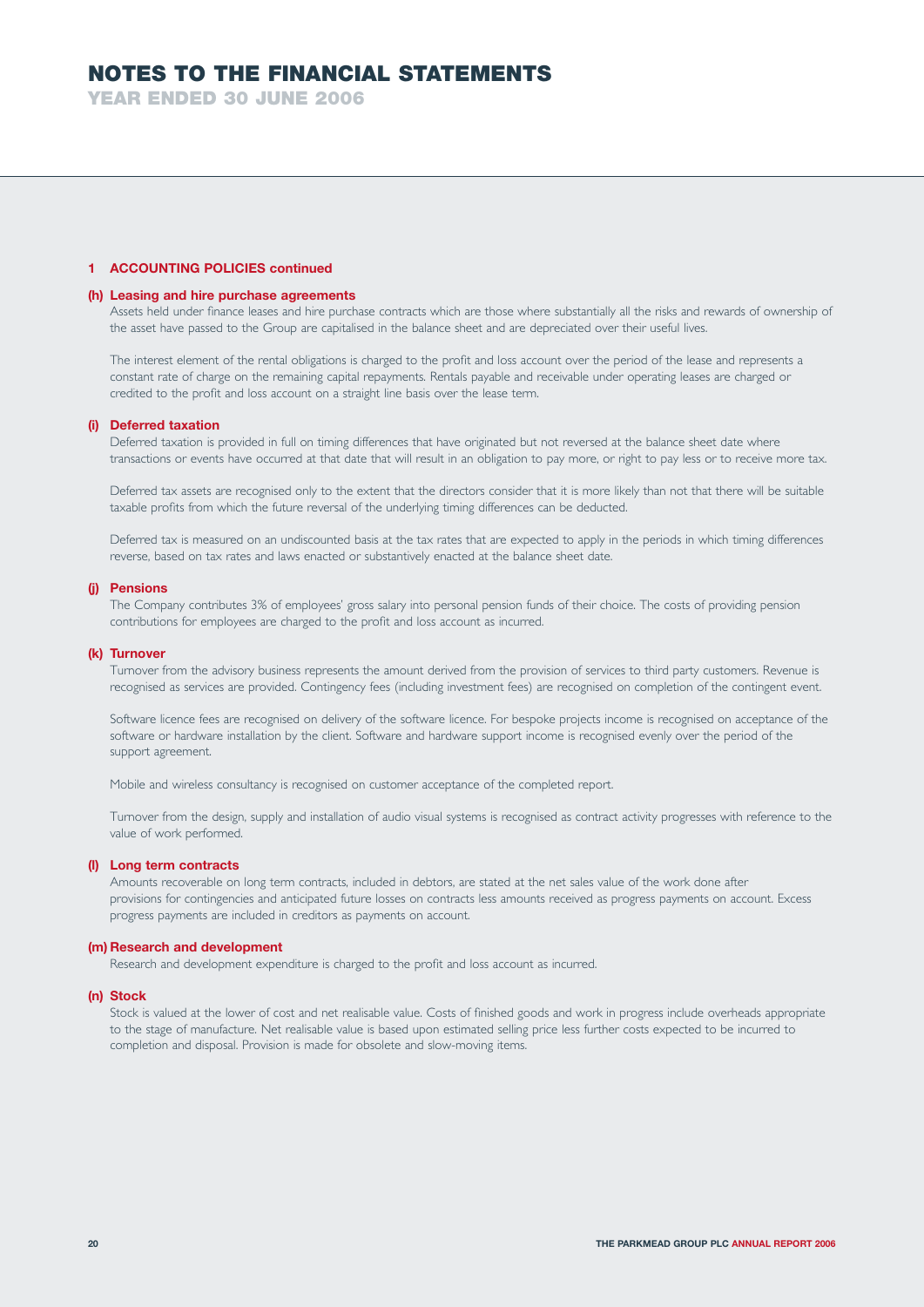#### **(o) Share based payments**

Incentives in the form of shares are provided to employees under an unapproved share option scheme and an Inland Revenue approved EMI scheme. The Group recognises as a share option charge the amount by which the fair value of any share options issued by the Group to employees exceeds their respective exercise prices at the date of grant. These costs are recognised over the vesting period.

The Company has provided loan finance to an Employee Benefit Trust (EBT) such that it can purchase shares in the Group. Assets and liabilities of the Employee Benefit Trust are included in the Group balance sheet. The costs of running the Trust are charged to the profit and loss account.

The shares within the Trust have been sold to employees who in turn have borrowed funds from the Trust to purchase them. This loan is included within debtors and is held at a value which recognises any shortfall in the proceeds receivable from employees on exercise. Where any shortfall is deemed permanent, the shortfall is charged to the profit and loss account.

## **2 TURNOVER AND SEGMENTAL ANALYSIS**

#### **a) Business Segment**

The Group is organised into three business segments: Investment and advisory, Software development, support and marketing and Design, supply and installation of audio visual systems.

|                                                                                |                        | <b>TURNOVER</b>        |               | (LOSS)/PROFIT ON ORDINARY<br><b>ACTIVITIES BEFORE TAXATION</b><br><b>AND MINORITY INTEREST</b> |            | <b>NET ASSETS</b> |  |  |
|--------------------------------------------------------------------------------|------------------------|------------------------|---------------|------------------------------------------------------------------------------------------------|------------|-------------------|--|--|
|                                                                                | 2006<br>£              | 2005<br>£              | 2006<br>£     | 2005<br>£                                                                                      | 2006<br>£  | 2005<br>£         |  |  |
| Continuing operations:                                                         |                        |                        |               |                                                                                                |            |                   |  |  |
| Investment and advisory<br>Less inter segmental sales<br>Software development, | 3,286,875<br>(132,000) | 1,351,612<br>(325,000) | (4,346,717)   | (145, 163)                                                                                     | 18,697,961 | 6,767,762         |  |  |
| support and marketing                                                          | 1,884,640              | 1,234,632              | (245, 846)    | (478, 698)                                                                                     | (963, 426) | (777, 494)        |  |  |
|                                                                                | 5,039,515              | 2,261,244              | (4,592,563)   | (623, 861)                                                                                     | 17,734,535 | 5,990,268         |  |  |
| Discontinued operations                                                        |                        |                        |               |                                                                                                |            |                   |  |  |
| Investment and advisory                                                        | 22,497                 |                        | (376, 550)    |                                                                                                | (2,975)    |                   |  |  |
| Mobile and wireless consultancy                                                | ٠                      | 3,828,634              |               | 63,117                                                                                         |            |                   |  |  |
| Design, supply and installation of<br>audio visual systems                     | 7,944,375              | 1,891,737              | 355,871       | 125,864                                                                                        | 1,269,158  | 98,580            |  |  |
|                                                                                | 13,006,387             | 7,981,615              | (4, 613, 242) | (434,880)                                                                                      | 19,000,718 | 6,088,848         |  |  |

The segmental analysis of turnover, profit before tax and net assets for the investment and advisory business includes £487,575, £128,925 and £140,325 for the year ended 30 June 2006 in respect of Quayside Corporate Services Limited which was acquired during the year.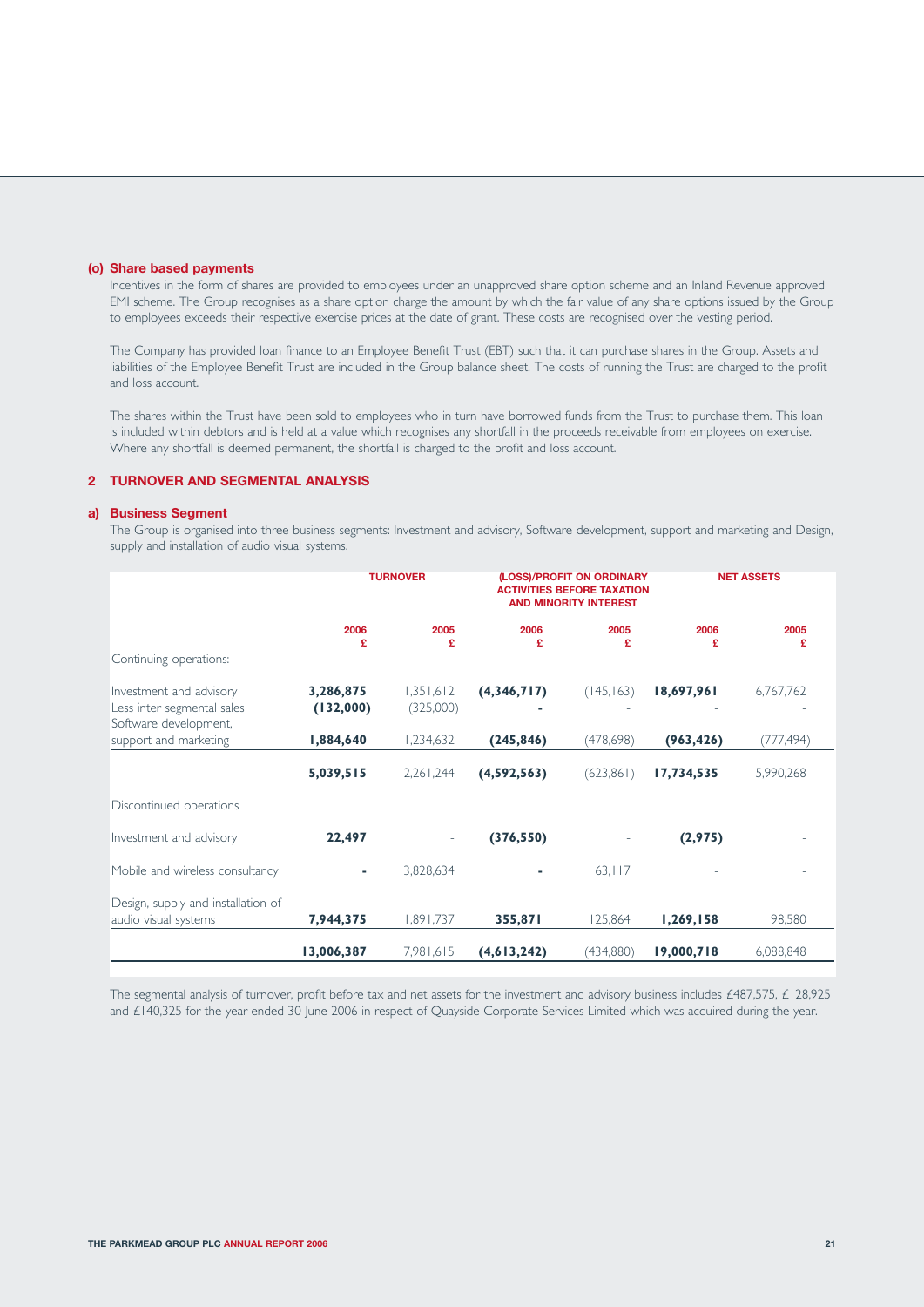**YEAR ENDED 30 JUNE 2006**

# **2 TURNOVER AND SEGMENTAL ANALYSIS continued**

### **b) Geographical Analysis**

All turnover originated in the UK.

|                            | 2006          | 2005      |
|----------------------------|---------------|-----------|
|                            | £             | £         |
| i) Turnover by destination |               |           |
| <b>UK</b>                  | 10,342,438    | 7,342,289 |
| Other European countries   | 952,594       | 71,525    |
| USA and Canada             | 1,697,303     | 444,651   |
| Other                      | 14,052        | 123,150   |
|                            | 13,006,387    | 7,981,615 |
|                            |               |           |
|                            | 2006<br>£     | 2005<br>£ |
|                            |               |           |
| ii) Loss before taxation   |               |           |
| <b>UK</b>                  | (4, 236, 692) | (434,880) |
| USA and Canada             | (376, 650)    |           |
|                            | (4,613,242)   | (434,880) |
|                            | 2006          | 2005      |
|                            | £             | £         |
|                            |               |           |
| iii) Net assets            |               |           |
| <b>UK</b>                  | 19,003,693    | 6,088,848 |
| USA and Canada             | (2,975)       |           |
|                            | 19,000,718    | 6,088,848 |

The segmental analysis of turnover, profit before tax and net assets for the United Kingdom includes £487,575, £128,925, and £140,325 for the year ended 30 June 2006 in respect of Quayside Corporate Services Limited which was acquired during the year.

The segmental analysis of turnover, profit before tax and net assets for the United Kingdom includes £7,944,375 (2005: £5,720,371), £355,871 (2005: loss £188,981) and £1,269,158 (2005: £95,580) at 30 June 2006 in respect of Audio Visual Machines Limited and its subsidiaries which were discontinued during the year. The comparative figures for the year ended 30 June 2005 also include the discontinued activities of Cellular Design Services Limited, a former subsidiary undertaking of the Group, which was deconsolidated in that year.

The segmental analysis of turnover, loss before tax and net assets for the USA and Canada includes £22,497, £376,550 and £2,975 in respect of US operations which were discontinued during the year.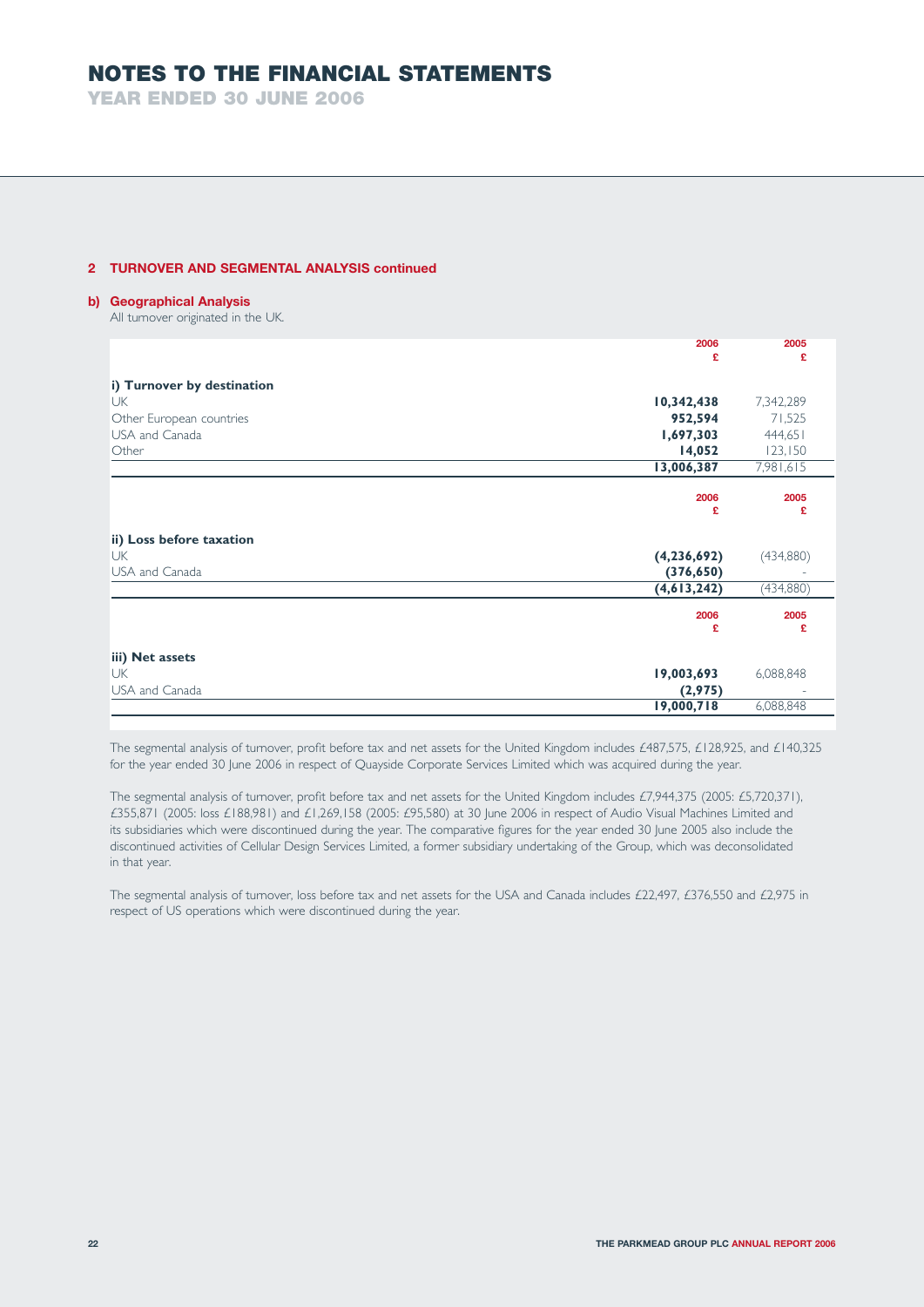# **2 TURNOVER AND SEGMENTAL ANALYSIS continued**

The analysis of operating profit/(loss) between continuing and discontinued operations is set out below:

|                            | <b>CONTINUING OPERATIONS</b> |            | 2006<br><b>DISCONTINUED</b> | <b>TOTAL</b>   | <b>CONTINUING</b> | 2005<br><b>DISCONTINUED</b> | <b>TOTAL</b>  |
|----------------------------|------------------------------|------------|-----------------------------|----------------|-------------------|-----------------------------|---------------|
| Turnover                   | 4,551,940                    | 487,575    | 7,966,872                   | 13,006,387     | 2,261,244         | 5,720,371                   | 7,981,615     |
| Cost of sales              | ٠                            | (316, 625) | (4,672,914)                 | (4,989,539)    | -                 | (2,291,818)                 | (2,291,818)   |
| Gross profit               | 4,551,940                    | 170,950    | 3,293,958                   | 8,016,848      | 2,261,244         | 3,428,553                   | 5,689,797     |
| Administrative<br>expenses | (7,095,771)                  | (47, 296)  | (3, 284, 615)               | (10, 427, 682) | (4, 113, 257)     | (3,238,468)                 | (7, 351, 725) |
| Other operating<br>income  | 106,054                      | ٠          | ٠                           | 106,054        | 108,198           | -                           | 108,198       |
| Operating<br>profit/(loss) | (2,437,777)                  | 123,654    | 9,343                       | (2,304,780)    | (1,743,815)       | 190,085                     | (1,553,730)   |

# **3 OPERATING LOSS**

|                                                          | 2006       | 2005       |
|----------------------------------------------------------|------------|------------|
|                                                          | £          |            |
| The operating loss is stated after charging/(crediting): |            |            |
| Auditors' remuneration - Group audit                     | 45,750     | 27,500     |
| - subsidiaries                                           | 33,750     | 30,900     |
| - total                                                  | 79,500     | 58,400     |
| - non-audit : tax services                               | 5,000      | 7.500      |
| Depreciation of owned tangible fixed assets              | 177,872    | 201,140    |
| Depreciation of tangible fixed assets held under finance |            |            |
| leases and hire purchase contracts                       | 898        | 16,934     |
| Amortisation of intellectual property                    | 52,984     | 52,983     |
| Amortisation of goodwill                                 | 373,910    | 125,425    |
| Provision for dilapidations                              | 100,000    |            |
| Operating lease rentals - land and buildings             | 349,397    | 284,932    |
| - plant and machinery                                    |            | 47,210     |
| - other                                                  |            | 28,031     |
| Research and development                                 | 622,590    | 323,331    |
| Exchange gain                                            | (22, 188)  | (3,563)    |
| Restructuring costs                                      | 412,016    |            |
| Provision against loan secured by shares                 | 109,000    |            |
| Operating lease rental income                            | (106, 054) | (108, 198) |

Subsequent to the year end the Company has served notice under terms of its lease to vacate its head office building on or before 3 October 2007. Accordingly, full provision of £100,000 for dilapidation costs has been made in the year based on estimates provided by the Group's property advisers.

During the year ended 30 June 2006, the Group incurred restructuring costs of £412,016 (2005: £nil), following closure of its business in the United States and a re-organisation of its UK operations.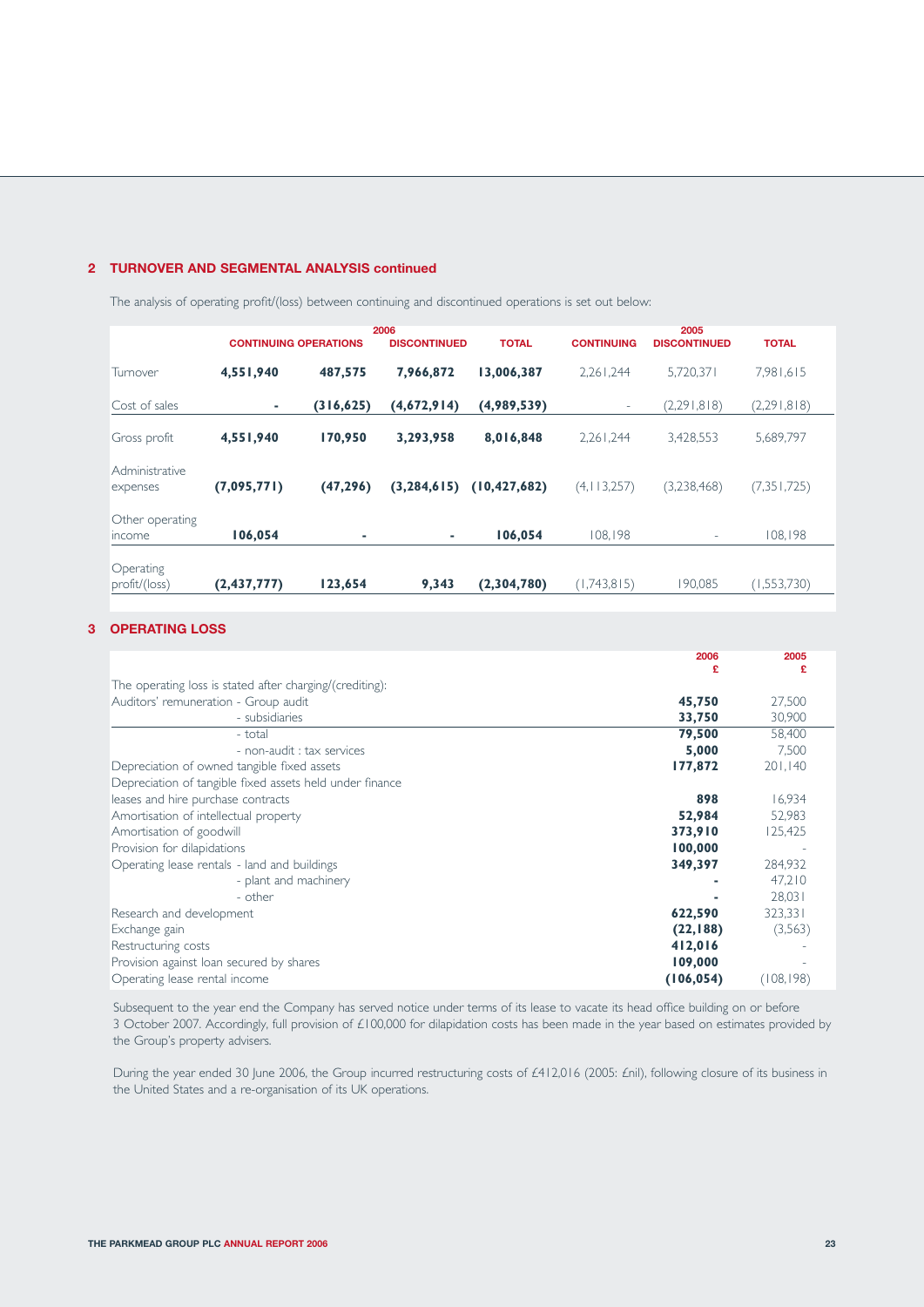**YEAR ENDED 30 JUNE 2006**

# **3 OPERATING LOSS continued**

During the year the Group established an Employee Benefit Trust (Trust) and issued share options to Mr. Niall Doran. The Trust has advanced monies to Mr Doran to allow him to purchase shares in the Group for £0.08 pence per share, which are held under option. The loan to Mr Doran is secured by the shares purchased and the amount recoverable by the Group will be dependent on the share price when the share options vest. The share price as at the year ended 30 June 2006 was £0.0675 pence which is below the original purchase price. Accordingly, a provision of £109,000 has been charged to the profit and loss account which represents the extent to which the Company's loan may not be recoverable.

### **Company**

The auditor's remuneration for the Company for the year ended 30 June 2006 was £13,500 (2005: £25,000).

#### **4 DIRECTORS' EMOLUMENTS**

|                                 | 2006<br>£ | 2005<br>£ |
|---------------------------------|-----------|-----------|
| Emoluments                      | 620,815   | 488,787   |
|                                 |           |           |
| Pension contributions           | 20,129    | 13,050    |
| Compensation for loss of office | 289,717   |           |
|                                 | 930,661   | 501,837   |
| Highest paid director:          |           |           |
| Emoluments                      | 188,763   | 124,628   |
| Pensions contributions          |           | 3,600     |
|                                 | 188,763   | 128,228   |

During the year 5 (2005: 5) Directors accrued benefits under money purchase pension schemes. No directors exercised share options in the period (2005: none).

Included within Directors' emoluments is an amount of £nil (2005: £9,370) in respect of payments made to third parties for making available the services of an executive director.

# **5 STAFF COSTS**

| <b>GROUP</b>          | 2006      | 2005      |
|-----------------------|-----------|-----------|
| Wages and salaries    | 4,846,309 | 4,009,825 |
| Social security costs | 532,792   | 451,221   |
| Other pension costs   | 38,013    | 68,791    |
|                       | 5,417,114 | 4,529,837 |

The average monthly number of employees (including executive directors) during the year was as follows:

|                                                                    | 2006<br>NO.                    | 2005<br>NO.                    |
|--------------------------------------------------------------------|--------------------------------|--------------------------------|
| Administration and management                                      | 109                            | 94                             |
| <b>COMPANY</b>                                                     | 2006<br>£                      | 2005<br>£                      |
| Wages and salaries<br>Social security costs<br>Other pension costs | 1,332,697<br>160,132<br>38,013 | 1,225,550<br>123,480<br>20,223 |
|                                                                    | 1,530,842                      | ,369,253                       |

The average monthly number of employees (including executive directors) during the year was as follows:

|                               | 2006<br>NO. | 2005<br>NO.     |
|-------------------------------|-------------|-----------------|
| Administration and management | - 16        | $\overline{17}$ |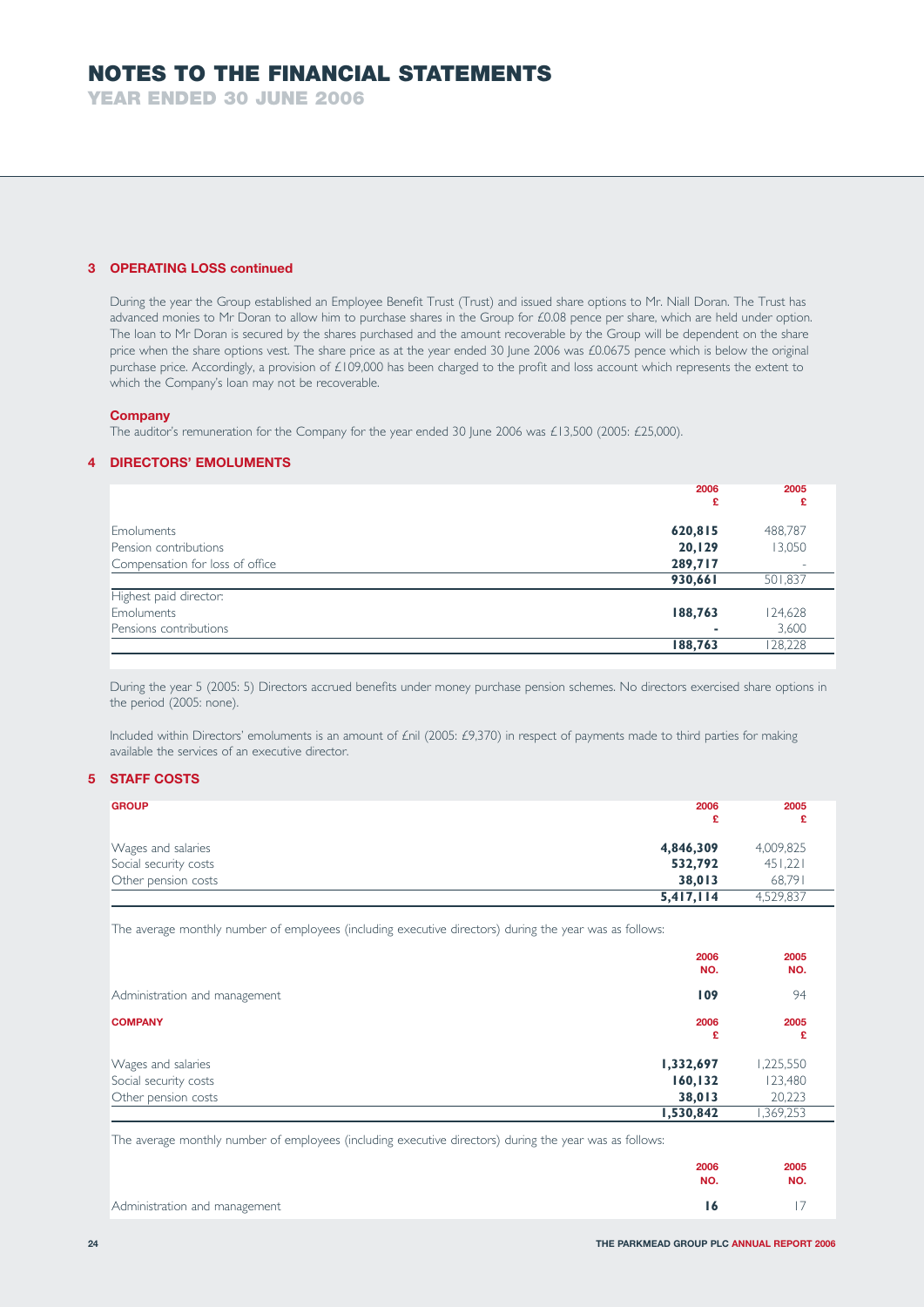# **6 PROFIT ON SALE OF INVESTMENTS**

|                               | 2006 | 2005 |
|-------------------------------|------|------|
| Profit on sale of investments | nil  | 4434 |

#### **7 DEEMED PROFIT ON DISPOSAL**

Audio Visual Machines Limited (AVM), a subsidiary of the Group, acquired the entire share capital of the Video Meeting Company Limited (VMC) on 30 September 2005 for a consideration of £800,000 satisfied by way of shares in Audio Visual Machines Limited. The issue of shares by AVM to the previous owners of VMC resulted in a reduction in the Group's holding in AVM from 77% to 54%. In accordance with FRS 2, the Group has recognised an exceptional profit of £363,715 in the profit and loss account following the reduction of the Group's interest in its subsidiary.

# **8 AMOUNTS WRITTEN OFF INVESTMENTS**

In accordance with the Group's accounting policy, the Group has assessed the fair value of its fixed asset investments at the balance sheet date. The assessment has resulted in a write-off of £2,670,624 (2005: £98,716) to the profit and loss account.

## **Prior year release of provisions**

During the year ended 30 June 2005, £1,271,819 of provisions against investments were released to the profit and loss account as the directors concluded that they were no longer necessary.

# **9 NET INTEREST PAYABLE**

| <b>NET INTEREST PAYABLE</b>       | 2006<br>£  | 2005       |
|-----------------------------------|------------|------------|
| Interest receivable               | 300,353    | 96,882     |
| Interest payable on: - bank loans | (204, 531) | (26, 109)  |
| - other loans                     | (96, 861)  | (122, 751) |
| - finance leases                  | (514)      | (354)      |
| Loan finance costs                | ٠          | (6,355)    |
|                                   | (1, 553)   | 58,687     |

# **10 TAXATION**

|                                                    | 2006<br>£ | 2005<br>£ |
|----------------------------------------------------|-----------|-----------|
| (a) Analysis in year                               |           |           |
| Current tax:                                       |           |           |
| Corporation tax credit at 30% (2005:30%)           | (26, 152) | (21,982)  |
| Under / (Over) provision from prior year           | 801       | (5,193)   |
|                                                    |           |           |
| Total current tax credit                           | (25, 351) | (27, 175) |
| Deferred tax:                                      |           |           |
| Origination and reversal of timing differences     | 67,224    | (3, 125)  |
|                                                    |           |           |
| Tax charge/(credit) on loss on ordinary activities | 41,873    | (30, 300) |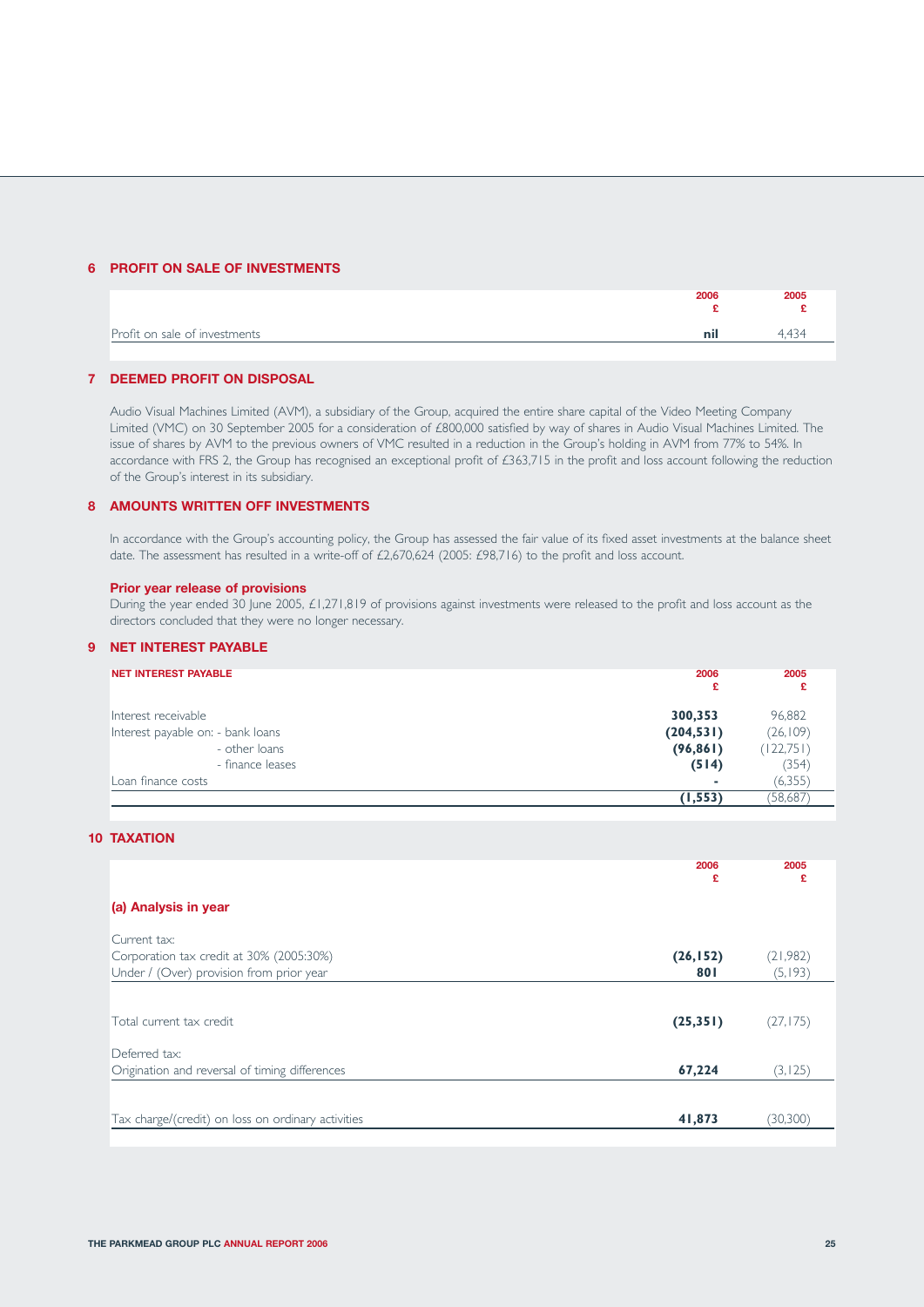**YEAR ENDED 30 JUNE 2006**

### **10 TAXATION continued**

| (b) Factors affecting tax charge for the year:<br>The current tax credit for the year is higher than the standard rate of corporation tax in the UK (30%).<br>The differences are explained below: |             |            |
|----------------------------------------------------------------------------------------------------------------------------------------------------------------------------------------------------|-------------|------------|
|                                                                                                                                                                                                    | 2006        | 2005       |
| Loss on ordinary activities before tax                                                                                                                                                             | (4,613,242) | (434,880)  |
| Loss on ordinary activities multiplied by the standard rate of                                                                                                                                     |             |            |
| corporation tax in the UK of 30% (2005:30%)                                                                                                                                                        | (1,383,973) | (130, 464) |
| Fffect of:<br>Expenses not deductible for tax purposes and other                                                                                                                                   |             |            |
| permanent differences                                                                                                                                                                              | 49,467      | 85,618     |
| Depreciation in the year in excess of capital allowances                                                                                                                                           | 54,302      | 22,366     |
| Investments written down/(back) - not tax deductible                                                                                                                                               | 801,187     | (83, 807)  |
| Research and development tax relief                                                                                                                                                                | (99, 338)   | (45,885)   |
| Losses foregone on surrender for tax relief                                                                                                                                                        |             | 43,664     |
| Unrelieved tax losses                                                                                                                                                                              | 614,555     | 99,014     |
| Losses utilised                                                                                                                                                                                    | (62, 352)   | (1,830)    |
| Marginal small companies rate relief                                                                                                                                                               |             | (10,658)   |
| Adjustment in respect of previous period                                                                                                                                                           | 801         | (5, 193)   |
| Current tax credit for the year                                                                                                                                                                    | (25, 351)   | (27, 175)  |

## **(c) Deferred tax:**

The Group has provided for a deferred tax liability as follows:

|                                |       | <b>GROUP</b> |        | <b>COMPANY</b>           |
|--------------------------------|-------|--------------|--------|--------------------------|
|                                | 2006  | 2005         | 2006   | 2005                     |
|                                |       |              |        |                          |
| Accelerated capital allowances | 8.816 | 3.944        | $\sim$ | $\overline{\phantom{a}}$ |
| Deferred tax liability         | 8,816 | 3.944        | ۰      | -                        |

The unprovided deferred tax asset for all timing differences of the Group is as follows:

|                                |                | <b>GROUP</b> |                | <b>COMPANY</b> |
|--------------------------------|----------------|--------------|----------------|----------------|
|                                | 2006<br>£      | 2005         | 2006<br>£      | 2005           |
| Accelerated capital allowances | (119,608)      | (65.306)     | (98, 130)      | (64, 861)      |
| Tax losses carried forward     | (24, 859, 858) | (24,358,268) | (24,664,595)   | (24,216,655)   |
| Deferred tax asset             | (24, 979, 466) | (24,423,574) | (24, 762, 725) | (24, 281, 516) |

The Group has tax losses of approximately £13,035,000 (2005: £11,498,000) available for off set against future taxable trading profits and capital losses of approximately £69,766,000 (2005: £69,696,000) available to carry forward and off set against future chargeable gains. Deferred tax assets of £25.0 million (2005: £24.3 million) have not been recognised in respect of these losses since the benefit of the unrecognised losses will only accrue when taxable profits are realised on the sale of the Company's investments and gains are realised on future disposals.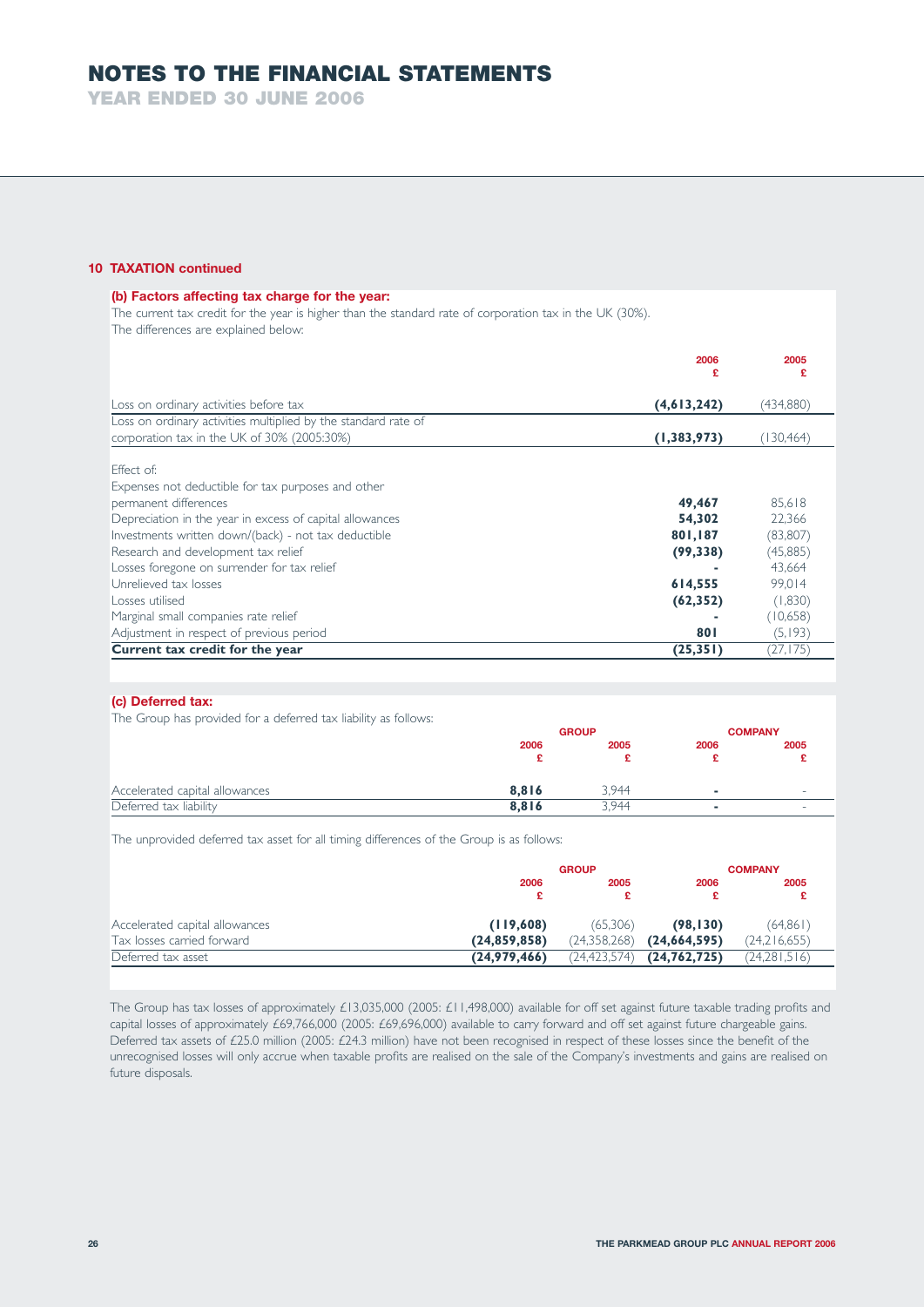# **11 PROFIT/(LOSS) ATTRIBUTABLE TO MEMBERS OF THE PARENT COMPANY**

The loss dealt with in the financial statements of the parent Company is £5,467,848 (2005: profit £540,012).

## **12 LOSS PER SHARE**

The basic loss per share has been calculated by dividing the loss attributable to equity shareholders funds by the weighted average number of shares in issue during the year.

The loss and weighted average number of shares used in the calculation of the loss per share are set out below:

| 2006                                                                                           | 2005       |
|------------------------------------------------------------------------------------------------|------------|
| <b>Basic loss per share</b><br>Loss attributable to ordinary shareholders $(E)$<br>(4,741,702) | (355,552)  |
| 171,332,649<br>Weighted average number of shares - number                                      | 92,425,254 |
| Loss per 5 pence ordinary share<br>- basic and diluted $(E)$<br>(0.028)                        | (0.0038)   |
|                                                                                                |            |

# **Diluted Loss per share**

Due to the loss in the current and prior year there is no further dilution of the loss per share as a result of the share options in issue.

The loss and weighted average number of shares used to calculate the loss per share based on continuing and discontinued operations respectively are set out below:

| 2006                                                            | 2005       |
|-----------------------------------------------------------------|------------|
| <b>Basic loss per share from continuing operations</b>          |            |
| (4,741,702)<br>Loss attributable to ordinary shareholders $(E)$ | (355, 552) |
| Pre-tax losses from discontinued operations $(E)$<br>(20, 679)  | (188,981)  |
| Tax relating to discontinued operations $(E)$<br>(141,211)      | 30,766     |
| Losses from continuing operations $(E)$<br>(4,579,812)          | (197, 377) |
| 171,332,649<br>Weighted average number of shares - number       | 92,425,254 |
|                                                                 |            |
| Loss per 5 pence ordinary share from continuing operations      |            |
| - basic and diluted $(E)$<br>(0.027)                            | (0.0021)   |
|                                                                 |            |
| 2006                                                            | 2005       |
| <b>Basic loss per share from discontinued operations</b>        |            |
| Pre-tax losses from discontinued operations $(E)$<br>(20, 679)  | (188,981)  |
| Tax relating to discontinued operations $(E)$<br>(141,211)      | 30,766     |
| Losses from discontinued operations $(E)$<br>(161, 890)         | (158,215)  |
| Weighted average number of shares - number<br>171,332,649       | 92,425,254 |
|                                                                 |            |
| Loss per 5 pence ordinary share from discontinued operations    |            |
| - basic and diluted $(E)$<br>(0.0009)                           | (0.0017)   |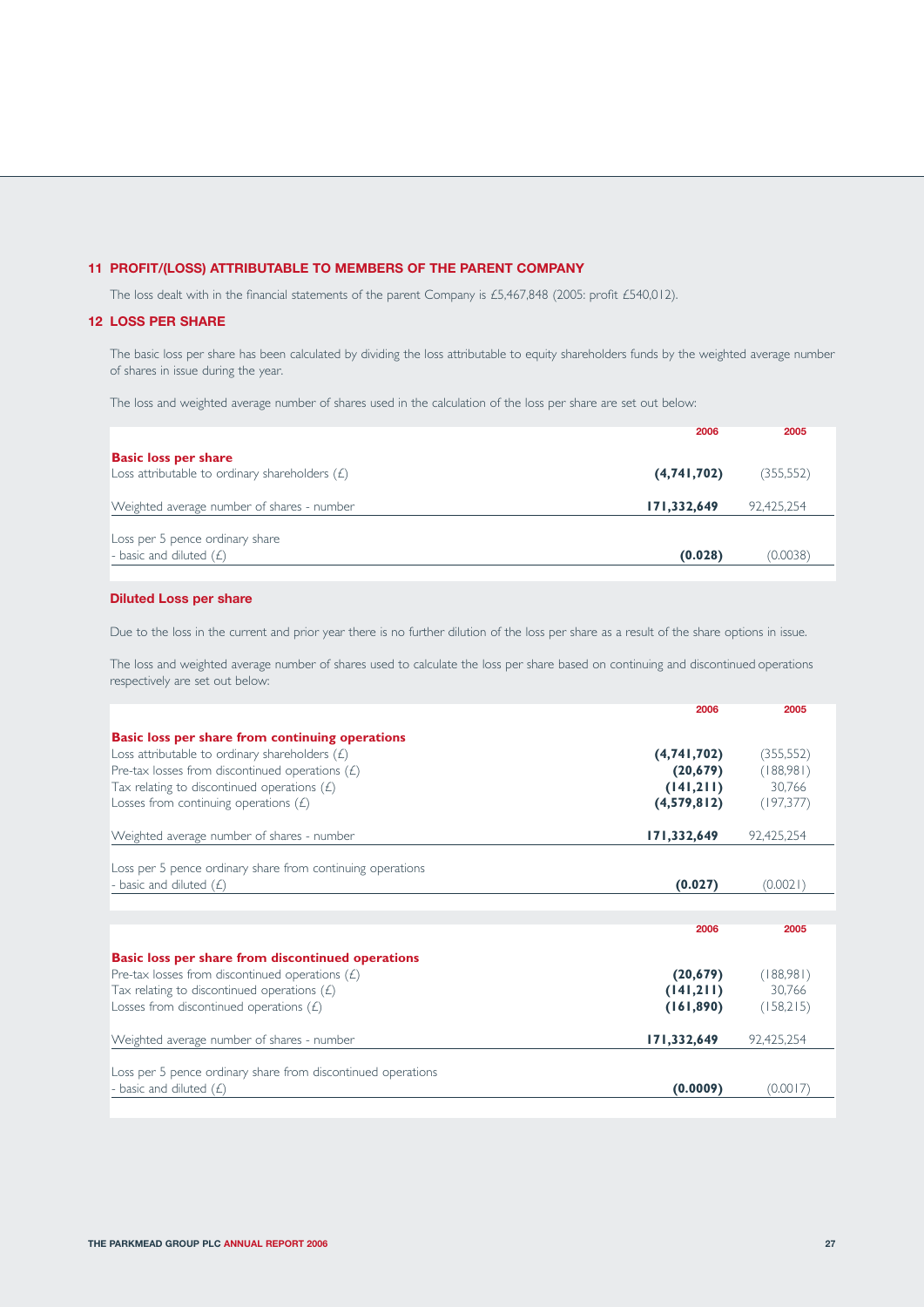**YEAR ENDED 30 JUNE 2006**

# **13 INTANGIBLE FIXED ASSETS**

| <b>GROUP</b>          | <b>INTELLECTUAL</b> |                 |              |
|-----------------------|---------------------|-----------------|--------------|
|                       | <b>PROPERTY</b>     | <b>GOODWILL</b> | <b>TOTAL</b> |
|                       | £                   | £               | £            |
|                       |                     |                 |              |
| Cost                  |                     |                 |              |
| At I July 2005        | 529,839             | 517,242         | 1,047,081    |
| Additions             | ٠                   | 7,740,346       | 7,740,346    |
|                       |                     |                 |              |
|                       |                     |                 |              |
| At 30 June 2006       | 529,839             | 8,257,588       | 8,787,427    |
|                       |                     |                 |              |
| <b>Depreciation</b>   |                     |                 |              |
| At I July 2005        | 141,290             | 42,467          | 183,757      |
| Charged in the year   | 52,984              | 373,910         | 426,894      |
| At 30 June 2006       | 194,274             | 416,377         | 610,651      |
|                       |                     |                 |              |
| <b>Net book value</b> |                     |                 |              |
| At 30 June 2006       | 335,565             | 7,841,211       | 8,176,776    |
|                       |                     |                 |              |
| At 30 June 2005       | 388,549             | 474,775         | 863,324      |
|                       |                     |                 |              |

The goodwill acquired during the year relates to the acquisition of The Video Meeting Company Limited and Quayside Corporate Services Limited. Details of these acquisitions are provided in note 28.

# **14 TANGIBLE FIXED ASSETS**

| <b>GROUP</b>             | <b>FREEHOLD LAND</b><br><b>AND BUILDINGS</b><br>£ | <b>SHORT</b><br><b>LEASEHOLD</b><br><b>IMPROVEMENTS</b><br>£ | <b>FIXTURES,</b><br><b>FITTINGS AND</b><br><b>COMPUTER</b><br><b>EQUIPMENT</b><br>£ | <b>PLANT AND</b><br><b>MACHINERY</b><br>£ | <b>MOTOR</b><br><b>VEHICLES</b><br>£ | <b>TOTAL</b><br>£ |
|--------------------------|---------------------------------------------------|--------------------------------------------------------------|-------------------------------------------------------------------------------------|-------------------------------------------|--------------------------------------|-------------------|
| Cost                     |                                                   |                                                              |                                                                                     |                                           |                                      |                   |
| At I July 2005           | 403,481                                           | 139,091                                                      | 417,480                                                                             | 23,314                                    | 26,433                               | 1,009,799         |
| <b>Additions</b>         |                                                   | 25,109                                                       | 39,318                                                                              | 21,745                                    | 21,740                               | 107,912           |
| Acquired with subsidiary |                                                   |                                                              | 32,054                                                                              | 19,679                                    |                                      | 51,733            |
| <b>Disposals</b>         | ٠                                                 | ۰                                                            | (7, 726)                                                                            |                                           |                                      | (7, 726)          |
| At 30 June 2006          | 403,481                                           | 164,200                                                      | 481,126                                                                             | 64,738                                    | 48,173                               | 1,161,718         |
| <b>Depreciation</b>      |                                                   |                                                              |                                                                                     |                                           |                                      |                   |
| At I July 2005           | 3,001                                             | 88,140                                                       | 298,630                                                                             | 777                                       | 1,767                                | 392,315           |
| Charged in the year      | 8,050                                             | 34,435                                                       | 107,367                                                                             | 21,652                                    | 7,266                                | 178,770           |
| <b>Disposals</b>         | ٠                                                 |                                                              | (7, 722)                                                                            | ۰                                         | ۰                                    | (7, 722)          |
| At 30 June 2006          | 11,051                                            | 122,575                                                      | 398,275                                                                             | 22,429                                    | 9,033                                | 563,363           |
| Net book value           |                                                   |                                                              |                                                                                     |                                           |                                      |                   |
| At 30 June 2006          | 392,430                                           | 41,625                                                       | 82,851                                                                              | 42,309                                    | 39,140                               | 598,355           |
| At 30 June 2005          | 400.480                                           | 50,951                                                       | 118,850                                                                             | 22,537                                    | 24.666                               | 617,484           |

As at 30 June 2006 motor vehicles with a net book value of £21,822 (2005: £nil) were held under finance leases.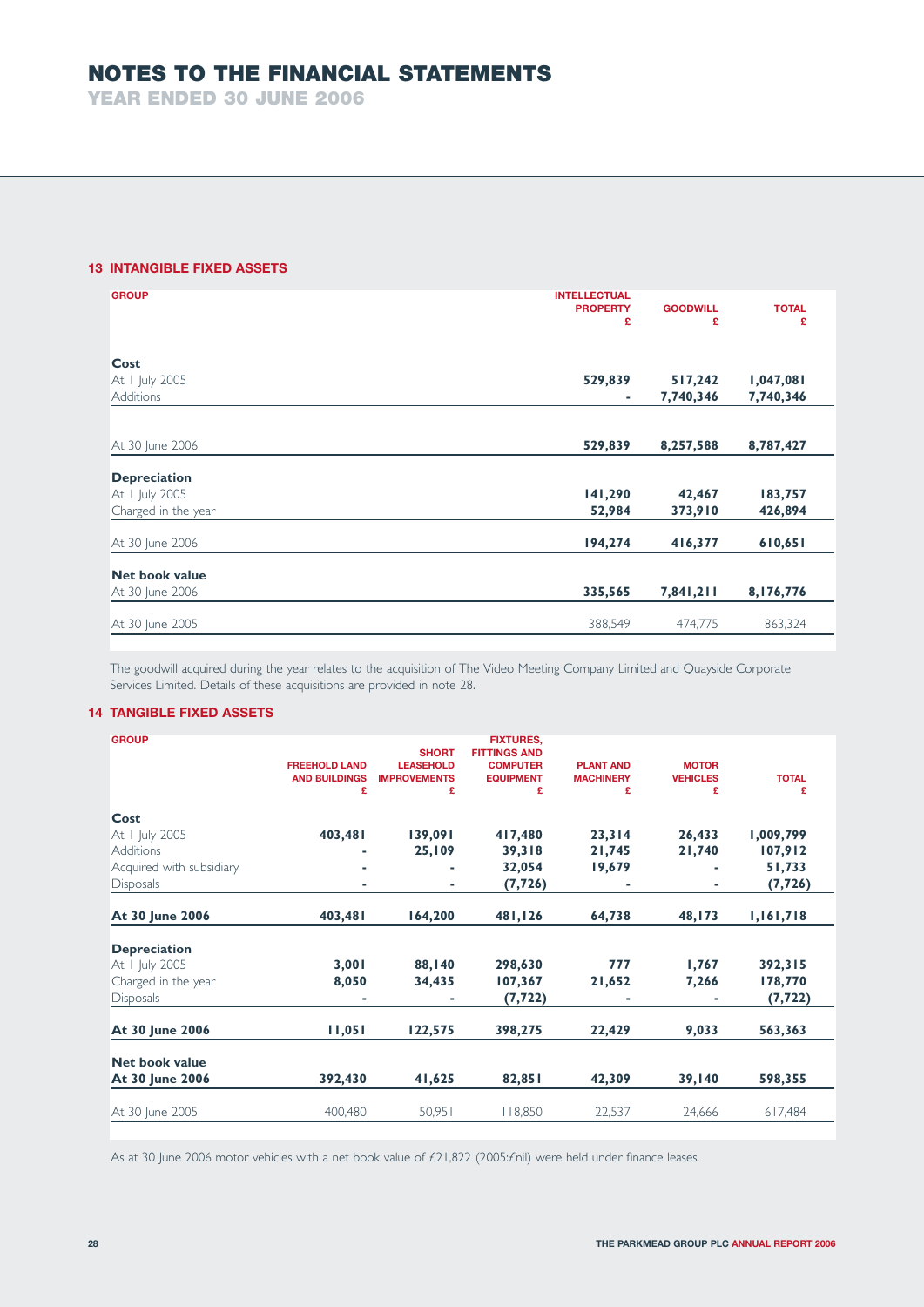# **14 TANGIBLE FIXED ASSETS continued**

| <b>COMPANY</b>      | <b>SHORT</b>        | <b>FIXTURES,</b>    |              |
|---------------------|---------------------|---------------------|--------------|
|                     | <b>LEASEHOLD</b>    | <b>FITTINGS AND</b> |              |
|                     | <b>IMPROVEMENTS</b> | <b>COMPUTER</b>     |              |
|                     |                     | <b>EQUIPMENT</b>    | <b>TOTAL</b> |
|                     | £                   | £                   | £            |
| Cost                |                     |                     |              |
| At I July 2005      | 111,020             | 371,430             | 482,450      |
| Additions           | 25,109              | 28,083              | 53,192       |
|                     |                     |                     |              |
| At 30 June 2006     | 136,129             | 399,513             | 535,642      |
| <b>Depreciation</b> |                     |                     |              |
|                     |                     |                     |              |
| At I July 2005      | 60,069              | 285,984             | 346,053      |
| Charged in the year | 34,435              | 88,300              | 122,735      |
| At 30 June 2006     | 94,504              | 374,284             | 468,788      |
|                     |                     |                     |              |
| Net book value      |                     |                     |              |
| At 30 June 2006     | 41,625              | 25,229              | 66,854       |
| At 30 June 2005     | 50,951              | 85,446              | 136,397      |
|                     |                     |                     |              |

# **15 INVESTMENTS**

| <b>GROUP</b>              | <b>UNLISTED</b><br><b>SHARES</b><br>£ | <b>LISTED</b><br><b>SHARES</b><br>£ | <b>LOANS</b><br>£ | <b>TOTAL</b><br>£ |
|---------------------------|---------------------------------------|-------------------------------------|-------------------|-------------------|
| <b>Cost or valuation</b>  |                                       |                                     |                   |                   |
| At I July 2005            | 5,449,172                             | 86,205                              | 1,723,969         | 7,259,346         |
| Reclassification          | 556,975                               |                                     | (556, 975)        |                   |
| Additions                 | 1,235,505                             |                                     | 35,000            | 1,270,505         |
| <b>Disposals</b>          | (800, 400)                            | (86, 205)                           | ٠                 | (886, 605)        |
| Revaluations              | (1,095,754)                           |                                     | ٠                 | (1,095,754)       |
| Eliminated on liquidation | (820, 891)                            | ۰                                   | ٠                 | (820, 891)        |
| At 30 June 2006           | 4,524,607                             | ٠                                   | 1,201,994         | 5,726,601         |
| <b>Amounts provided</b>   |                                       |                                     |                   |                   |
| At I July 2005            | 1,274,037                             | 84,433                              | 252,873           | 1,611,343         |
| Reclassification          | 252,873                               |                                     | (252, 873)        |                   |
| <b>Disposals</b>          | (711, 024)                            | (84, 433)                           |                   | (795, 457)        |
| Provided during the year  | 1,935,027                             | ٠                                   | 735,597           | 2,670,624         |
| Eliminated on liquidation | (819, 274)                            |                                     |                   | (819, 274)        |
| At 30 June 2006           | 1,931,639                             | ٠                                   | 735,597           | 2,667,236         |
| <b>Net book value</b>     |                                       |                                     |                   |                   |
| At 30 June 2006           | 2,592,968                             |                                     | 466,397           | 3,059,365         |
| At 30 June 2005           | 4,175,135                             | 1,772                               | 1,471,096         | 5,648,003         |

Certain of the Group's investments undertook capital re-organisations during the year resulting in a reclassification between the Group's debt and equity investments.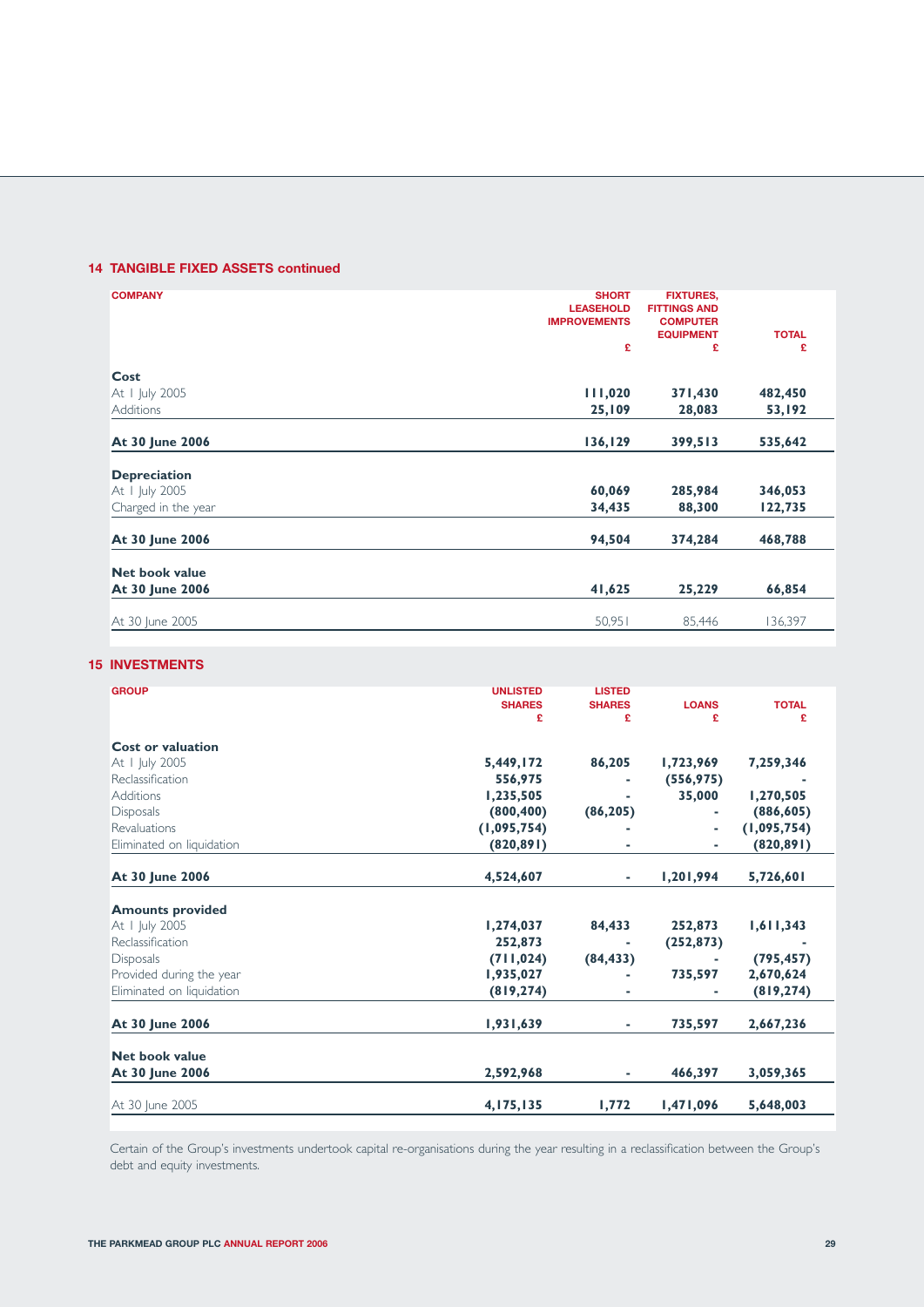**YEAR ENDED 30 JUNE 2006**

# **15 INVESTMENTS continued**

On an historical cost basis, these fixed asset investments would have been included as follows:

|                                   | 2006      | 2005      |
|-----------------------------------|-----------|-----------|
| Unlisted investments              | 3,059,365 | 4,624,449 |
| Listed investments - market value |           |           |

The estimated taxation on the potential capital gain if sold at valuation is £nil (2005: £nil) since there are sufficient capital losses available to offset any potential gains.

| <b>COMPANY</b>            | <b>SUBSIDIARY</b><br><b>UNDERTAKINGS</b><br>£ | <b>UNLISTED</b><br><b>SHARES</b><br>£ | <b>LISTED</b><br><b>SHARES</b><br>£ | <b>LOANS</b><br>£ | <b>TOTAL</b><br>£ |
|---------------------------|-----------------------------------------------|---------------------------------------|-------------------------------------|-------------------|-------------------|
| <b>Cost or valuation</b>  |                                               |                                       |                                     |                   |                   |
| At 1 July 2005            | 693,209                                       | 6,066,248                             | 86,205                              | 2,547,732         | 9,393,394         |
| Reclassification          | 823,763                                       | 556,975                               |                                     | (1, 380, 738)     |                   |
| Additions                 | 6,325,861                                     | 1,235,505                             |                                     | 35,000            | 7,596,366         |
| <b>Disposals</b>          | ٠                                             | (800, 400)                            | (86, 205)                           | ٠                 | (886, 605)        |
| Revaluations              | ٠                                             | (1,095,754)                           |                                     | ٠                 | (1,095,754)       |
| Eliminated on liquidation |                                               | (820, 891)                            |                                     |                   | (820, 891)        |
| At 30 June 2006           | 7,842,833                                     | 5,141,683                             | ٠                                   | 1,201,994         | 14,186,510        |
| <b>Amounts provided</b>   |                                               |                                       |                                     |                   |                   |
| At I July 2005            | ٠                                             | 1,891,113                             | 84,433                              | 252,873           | 2,228,419         |
| Disposals                 | ٠                                             | (711, 024)                            | (84, 433)                           | ٠                 | (795, 457)        |
| Reclassification          |                                               | 252,873                               |                                     | (252, 873)        |                   |
| Provided during the year  | 870,629                                       | 1,935,027                             |                                     | 735,597           | 3,541,253         |
| Eliminated on liquidation |                                               | (819, 274)                            | ٠                                   |                   | (819, 274)        |
| At 30 June 2006           | 870,629                                       | 2,548,715                             | ٠                                   | 735,597           | 4,154,941         |
|                           |                                               |                                       |                                     |                   |                   |
| <b>Net book value</b>     |                                               |                                       |                                     |                   |                   |
| At 30 June 2006           | 6,972,204                                     | 2,592,968                             | ٠                                   | 466,397           | 10,031,569        |
| At 30 June 2005           | 693,209                                       | 4, 175, 135                           | 1.772                               | 2,294,859         | 7,164,975         |

Certain of the Group's investments undertook capital re-organisations during the year resulting in a reclassification between the Group's debt and equity investments.

On an historical cost basis, these fixed asset investments would have been included as follows:

|                                    | 2006                     | 2005        |
|------------------------------------|--------------------------|-------------|
| 10,031,569<br>Unlisted investments |                          | 6, 141, 421 |
| Listed investments                 | $\overline{\phantom{a}}$ |             |

The estimated taxation on the potential capital gain if sold at valuation is £nil (2005: £nil) since there are sufficient capital losses available to offset any potential gains.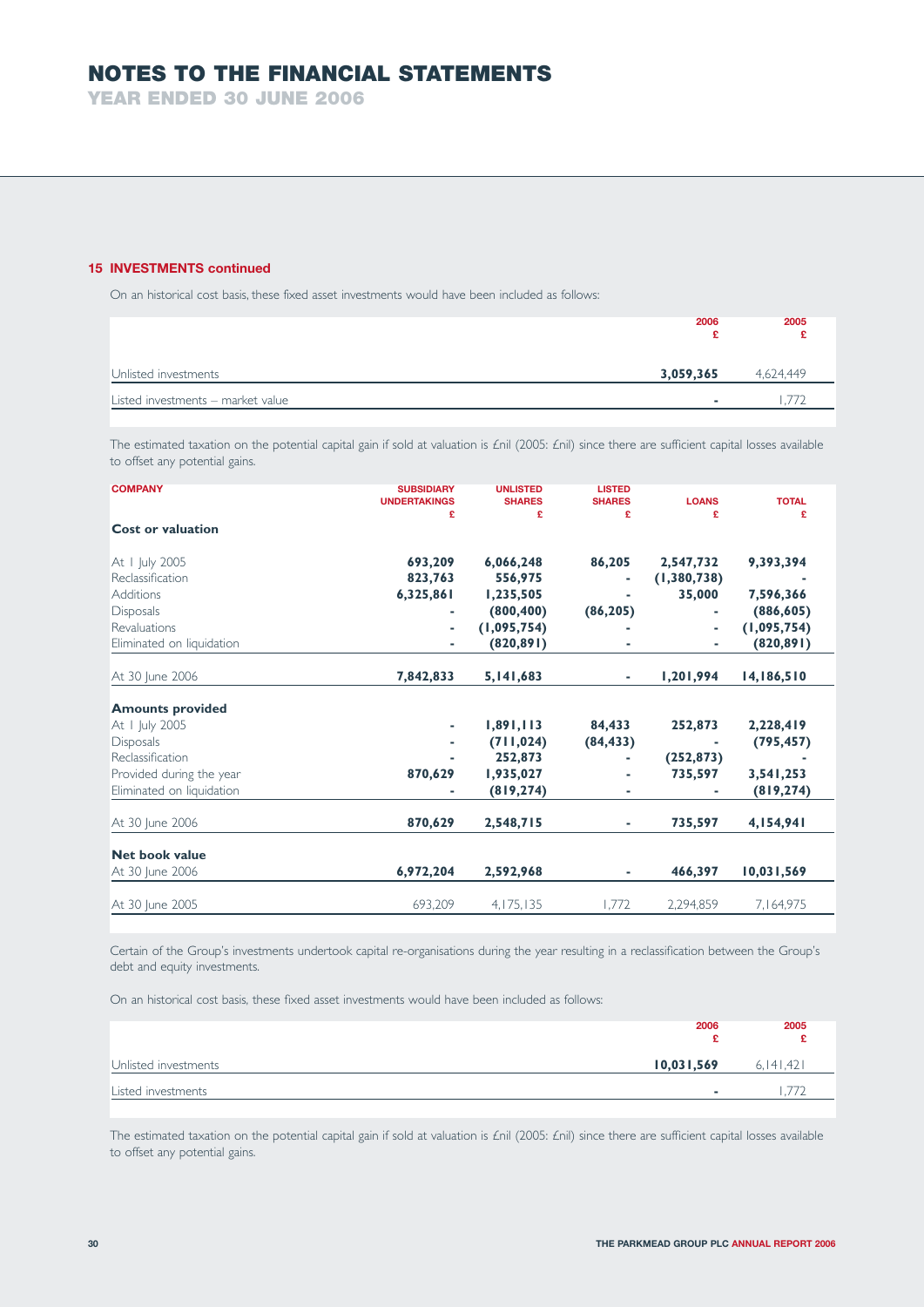# **15 INVESTMENTS continued**

| <b>NAME OF SUBSIDIARY</b>               | <b>CLASS OF</b><br><b>HOLDING</b> | <b>INTEREST IN</b><br><b>SUBSIDIARY</b> | <b>NATURE OF BUSINESS</b>       |
|-----------------------------------------|-----------------------------------|-----------------------------------------|---------------------------------|
| <b>Subsidiary undertakings</b>          |                                   |                                         |                                 |
| Interregnum Investment Partners Limited | Ordinary                          | 100%                                    | Fund managers                   |
| Interregnum Advisory Partners Limited   | Ordinary                          | 100%                                    | Advisory services and Trustee   |
| Yospace Technologies Limited            | Ordinary                          | 54%                                     | Provision of wireless software  |
| Audio Visual Machines Limited           | Ordinary                          | 54%                                     | Audio visual solutions Provider |
| Quayside Corporate Services Limited     | Ordinary                          | 100%                                    | Business turnaround specialists |
| Interregnum Limited                     | Ordinary                          | 100%                                    | Dormant                         |

All subsidiaries are registered in England and Wales.

On 28 February 2006, The Group acquired the entire share capital of Quayside Corporate Services Limited for a consideration of 90,909,100 shares in The Parkmead Group plc plus a cash payment of an amount equal to the net asset value of Quayside Corporate Services Limited at the date of acquisition being £1,856,835.

On 23 September 2005 AVM acquired 100% of the Video Meeting Company Limited for a consideration, including costs, of £816,627 satisfied by the issue of 3,067,488 Ordinary B shares of £0.01 pence each in AVM. The assets acquired have been included in the Group's balance sheet at their fair value as at the date of acquisition.

On 29 September 2006 The Parkmead Group plc entered into an agreement to sell its entire shareholding in AVM for a consideration of £1,275,000 before expenses.

## **16 STOCK**

|                       | <b>GROUP</b> |         |      | <b>COMPANY</b> |
|-----------------------|--------------|---------|------|----------------|
|                       | 2006         | 2005    | 2006 | 2005           |
|                       |              |         |      |                |
| <b>Finished Goods</b> | 252,971      | 60.637  | ۰    | $\equiv$       |
|                       | 252,971      | .60,637 | ۰    |                |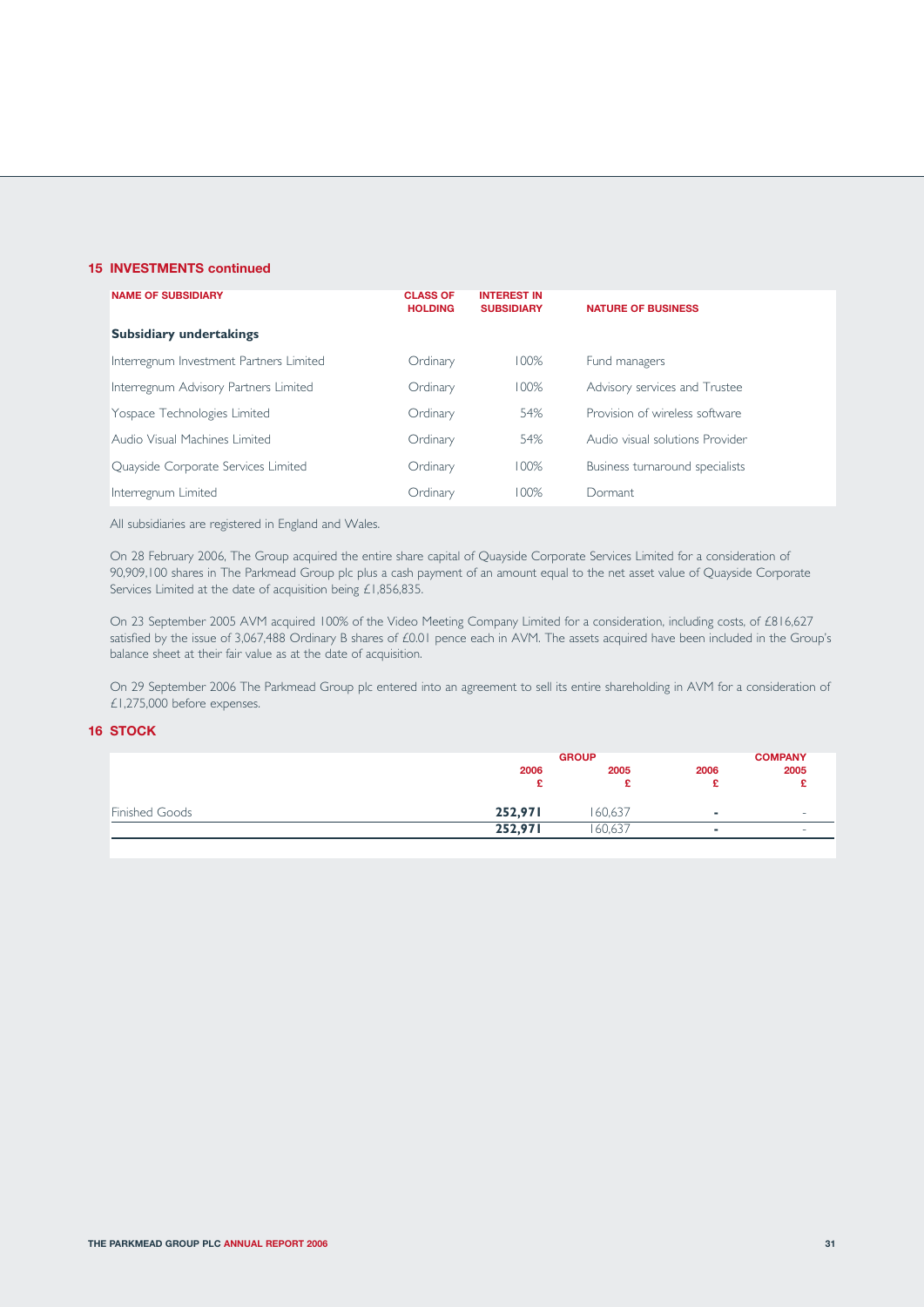**YEAR ENDED 30 JUNE 2006**

# **17 DEBTORS**

|                                  | <b>GROUP</b> |           |           | <b>COMPANY</b> |
|----------------------------------|--------------|-----------|-----------|----------------|
|                                  | 2006         | 2005      | 2006      | 2005           |
|                                  | £            | £         | £         | £              |
| Due within one year              |              |           |           |                |
| Trade debtors                    | 2,748,350    | 1.443.131 | 240,926   | 505.632        |
| Amounts recoverable on contracts | 112, 143     | 64.507    | ٠         |                |
| Amounts due from                 |              |           |           |                |
| Group undertakings               |              | ٠         | 3,131,838 | 12.470         |
| Other debtors                    | 3,310,377    | 315,045   | 133,576   | 247.940        |
| Prepayments and accrued income   | 526,521      | 195.614   | 410,008   | 162,649        |
|                                  | 6,697,391    | 2.018.297 | 3,916,348 | 928.691        |
| Due in more than one year        |              |           |           |                |
| Other debtors                    | ۰            | 20.384    | ۰         |                |
|                                  | 6,697,391    | 2,038,681 | 3,916,348 | 928,691        |

Other debtors include an amount of £162,456 due from Mr David Mills, a director of the Company. The debt arose following the Group's acquisition of the entire share capital of Quayside Corporate Services Limited. The consideration comprised 90,909,091 shares in The Parkmead Group plc plus a cash payment of an amount equal to the net asset value of Quayside Corporate Services Limited at the date of acquisition being £1,856,835. At the date of acquisition, the net asset value of Quayside Corporate Services Limited was over estimated to the extent of £162,456 which was paid to the majority shareholder in Quayside Corporate Services Limited, Mr David Mills. This amount has been paid back to the Group since the year end.

Other debtors also include a loan of £2,678,849 to Mr Niall Doran by the Employee Benefit Trust. The Trust has advanced monies to Mr Doran to allow him to purchase shares in the Group for £0.08 pence per share, which are held under option. The loan to Mr Doran is secured by the shares purchased and the amount recoverable by the Group will be dependent on the share price when the share options vest. The amount will fall due when the options vest which may arise after one year.

# **18 CREDITORS**

|                                       | <b>GROUP</b> |           |           | <b>COMPANY</b> |
|---------------------------------------|--------------|-----------|-----------|----------------|
|                                       | 2006         | 2005      | 2006      | 2005           |
|                                       | £            | £         | £         | £              |
| <b>Amounts falling due</b>            |              |           |           |                |
| within one year                       |              |           |           |                |
| Bank overdraft                        | 207,311      | 227,005   |           |                |
| Short term loans (note 20)            | 201,795      | 1.432.934 | 150,000   | 1,350,000      |
| Obligations under finance leases      |              |           |           |                |
| and hire purchase contracts           | 19,278       |           |           |                |
| Trade creditors                       | 1,507,499    | 590.421   | 373,685   | 208.530        |
| Amounts due to Group Undertakings     |              |           | 167,311   |                |
| Corporation tax                       | 793,018      | 10.255    | 4.800     |                |
| Other taxes and social security costs | 628,361      | 310.321   | 27.237    | 70.049         |
| Other creditors                       | 77,050       | 336,599   | 2,235     |                |
| Accruals and deferred income          | 1,753,345    | 388,984   | 700,261   | 275,369        |
|                                       | 5,187,657    | 3,296,519 | 1,425,529 | 903,948        |

Details of the security in respect of bank overdrafts and loans are provided in Note 20. All other amounts are unsecured, interest free and repayable on demand.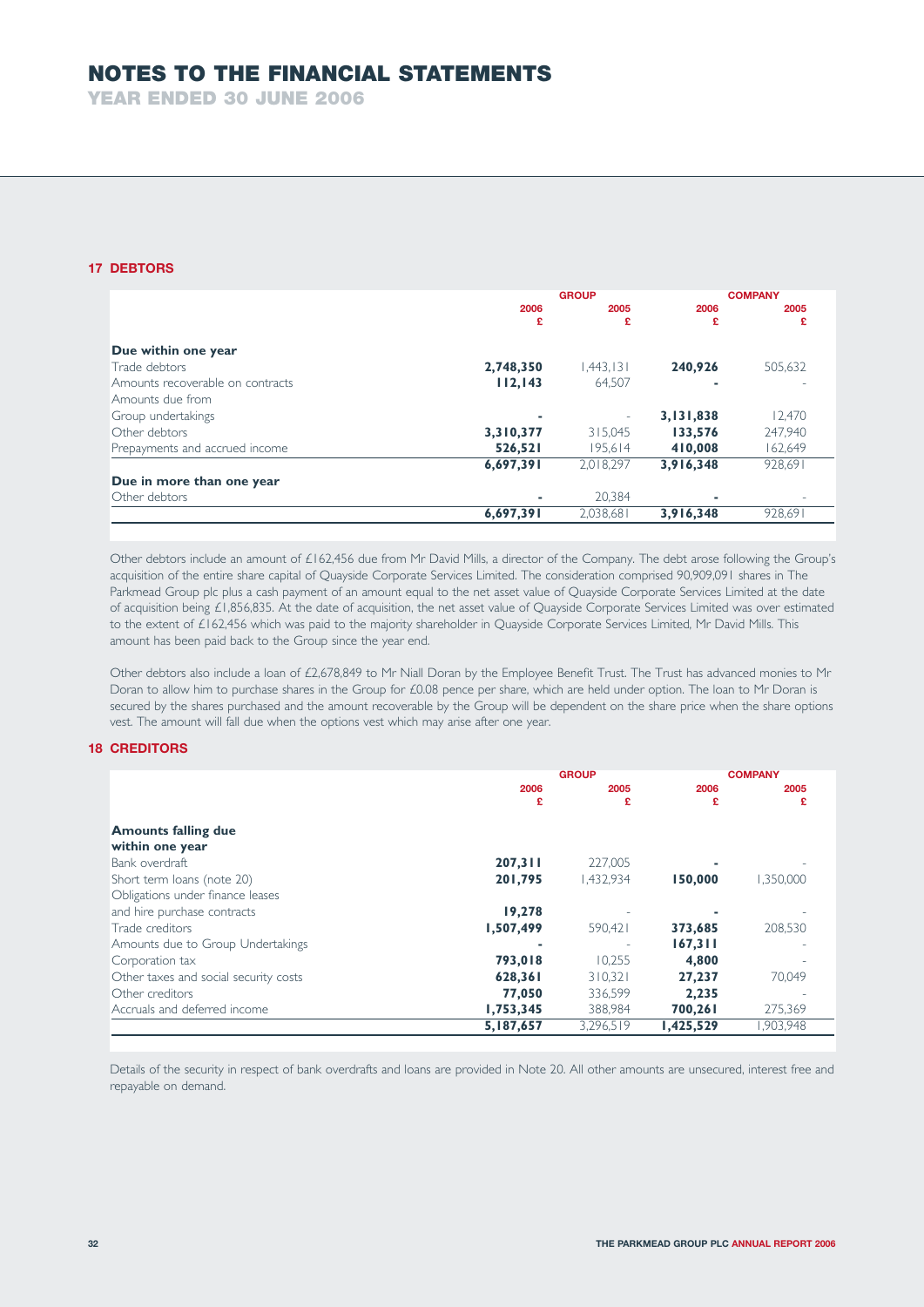### **19 CREDITORS**

|                                  | <b>GROUP</b> |         |      | <b>COMPANY</b> |
|----------------------------------|--------------|---------|------|----------------|
|                                  | 2006         | 2005    | 2006 | 2005           |
|                                  | £            | £       | £    |                |
| <b>Amounts falling due after</b> |              |         |      |                |
| more than one year               |              |         |      |                |
| Bank loans                       | 426,695      | 825.274 | ۰    | 150.000        |
| Other creditors                  | 202,889      | ۰       | ۰    |                |
| Accruals and deferred income     | 65,398       | ۰       |      |                |
|                                  | 694,982      | 825.274 |      | 50,000         |

## **20 LOANS**

|                                      | <b>GROUP</b> |             |           | <b>COMPANY</b> |
|--------------------------------------|--------------|-------------|-----------|----------------|
|                                      | 2006         | 2005        | 2006      | 2005           |
|                                      | £            | £           | £         | £              |
| <b>Amounts falling due:</b>          |              |             |           |                |
| In one year or less or on demand     | 201,795      | 1.432.934   | 150,000   | 1.350.000      |
| In more than one year but not        |              |             |           |                |
| more than two years                  | 55,815       | 405.768     | ٠         | 150.000        |
| In more than two years but not       |              |             |           |                |
| more than five years                 | 205,601      | 175.120     | ۰         |                |
| In more than five years              | 165,279      | 244.386     | ۰         |                |
|                                      | 628,490      | 2,258,208   | 150,000   | ,500,000       |
| Less: Included in creditors: amounts |              |             |           |                |
| falling due within one year          | (201, 795)   | (1,432,934) | (150,000) | (1,350,000)    |
|                                      | 426,695      | 825.274     |           | 150.000        |

Included within loans is an amount of £243,302 (2005: £266,880) secured over freehold property owned by AVM repayable over 8 years which accrues interest at the rate of 2.6% over Barclays Bank plc base rate.

Included within loans are the amounts of £126,250 and £82,225 (2005: £240,620) of which £15,000 and £15,167 are repayable within 12 months, £60,000 and £60,688 is repayable over more than one year but less than five years with the balance being paid in more than five years time. These loans are secured with a floating charge over the assets of Yospace Technologies Limited and attract interest at the rate of 3.5% over Barclays Bank plc base rate.

Included within amounts due within one year is the amount of £150,000 (2005: £1,500,000) being a deferred payment relating to the acquisition of Audio Visual Machines Limited in January 2005. This loan note was redeemed at par on 26 July 2006.

# **21 PROVISIONS FOR LIABILITIES AND CHARGES**

| <b>GROUP</b>                                              | <b>DILAPIDATIONS</b> | <b>DEFERRED TAX</b> | <b>TOTAL</b> |
|-----------------------------------------------------------|----------------------|---------------------|--------------|
|                                                           |                      |                     |              |
| At I July 2005                                            |                      | 3.944               | 3.944        |
| Arising following acquisition of a subsidiary during year | ۰                    | (62, 352)           | (62, 352)    |
| Charge to the profit and loss account                     | 100,000              | 67.224              | 167.224      |
| At 30 June 2006                                           | 100,000              | 8.816               | 108.816      |

Subsequent to the year end the Company has served notice under terms of the lease to vacate the building on or before 3 October 2007. Accordingly, full provision of £100,000 for dilapidation costs has been made in the year based on estimates provided by the Group's property advisors. The provision is expected to be utilised during 2007.

#### **Company**

The Company balance sheet reflects the dilapidations provision of £100,000 (2005:£nil).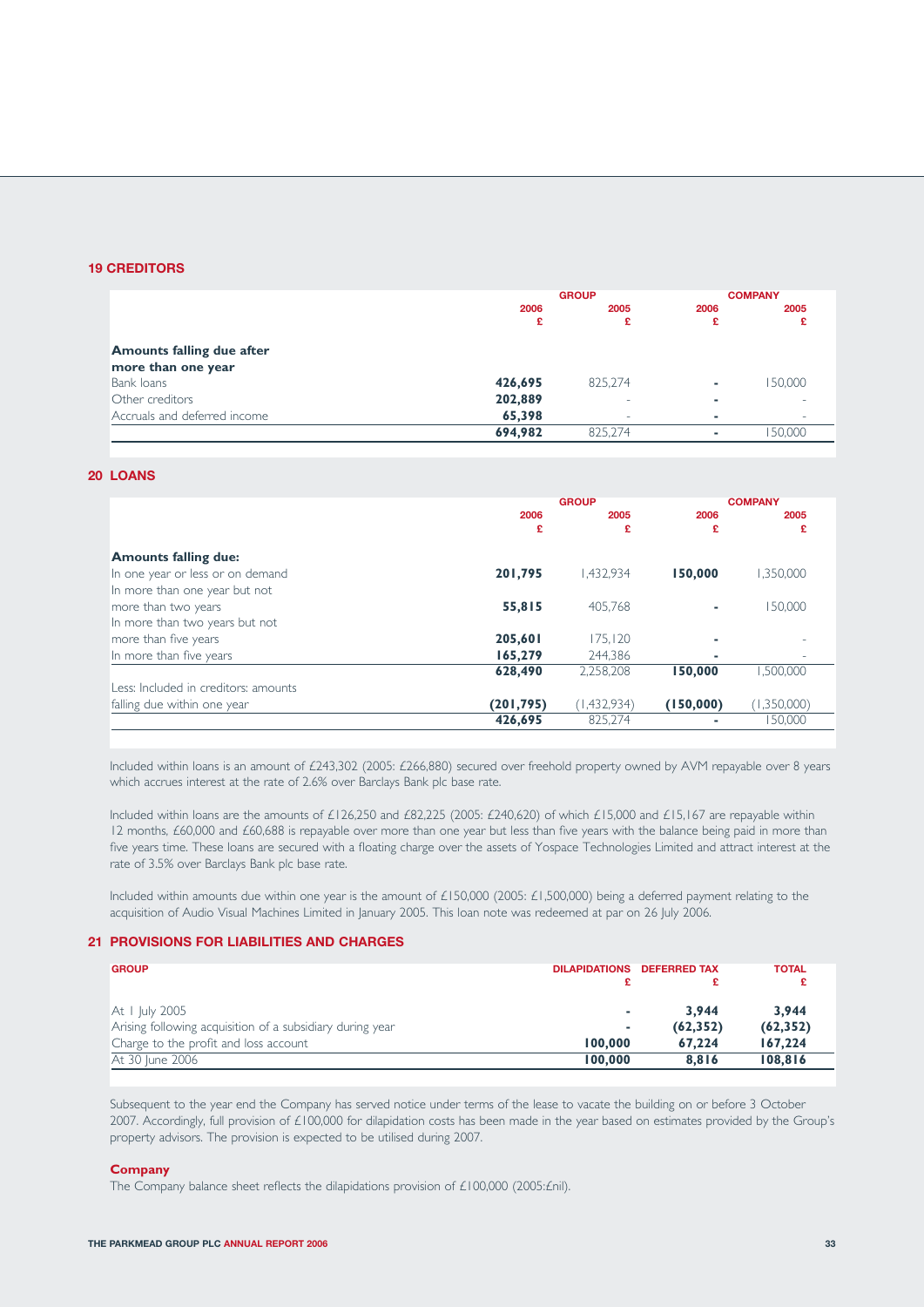**YEAR ENDED 30 JUNE 2006**

# **22 FINANCIAL INSTRUMENTS**

## **(a) Policies and risks**

#### **Financial Instruments**

The Group's financial instruments comprise of term loans and floating rate loan notes; equity investments held within the portfolio; cash and liquid resources; the loan to the employee benefit trust; and, various items such as trade debtors and trade creditors that arise directly from its operations. The main reason for holding the equity investments and long term loans is to achieve capital growth in their value and subsequently dispose of them realising a profit. The main risk arising from the Group's financial instruments is market price risk and the underlying performance of the portfolio companies being able to service their indebtedness to the Company.

#### **Financial risk management**

The Group's operations expose it to a variety of financial risks that include market price risk, credit risk, interest rate risk and liquidity risk. The Group's treasury policy which is determined by the Board of Directors governs the management of financial risks within the Group. In accordance with the treasury policy, the Group actively monitors and manages its financial risk exposures. The policy permits the use of financial instruments such as derivatives, were appropriate, however, derivatives are only used as hedging instruments against specific risks and are not used speculatively. As at 30 June 2006 and 30 June 2005 the Group had no derivative instruments outstanding.

#### **Market price risk**

The Group regularly monitors its investment portfolio and manages disposals to meet overall business requirements as they arise.

#### **Interest rate risk**

The Company and Quayside Corporate Services have no net debt. AVM has loan facilities secured against freehold property and trade receivables. Yospace Technologies has loan facilities secured against its trade receivables and a floating charge over its other assets. Interest rates applied to these borrowings are variable. The Group does not hedge against these loans.

#### **Credit risk**

The Group's credit risk is primarily attributable to its trade receivables. Other than large corporate clients where credit risk is assumed to be low, client credit risk is managed by the use of credit scoring services and also through cash management procedures.

#### **Liquidity risk**

The Group ensures availability of funding through the retention of an appropriate amount of cash on deposit.

#### **Currency risk**

The Group has limited foreign currency exposure and it deals only in stable currencies.

During the year the Group closed down its only operation that did not operate in the United Kingdom (Interregnum Inc, incorporated in the United States of America).

The disclosures below exclude short-term debtors and creditors.

# **(b) Currency profile**

| 2006<br>£ | £                                   |
|-----------|-------------------------------------|
| 6,067,413 | 757,537                             |
| 139,902   | 128,919                             |
|           | 886,456                             |
|           | (227,005)                           |
|           | 659,45                              |
|           | 6,207,315<br>(207,311)<br>6,000,004 |

All other loans and long term liabilities are denominated in Sterling.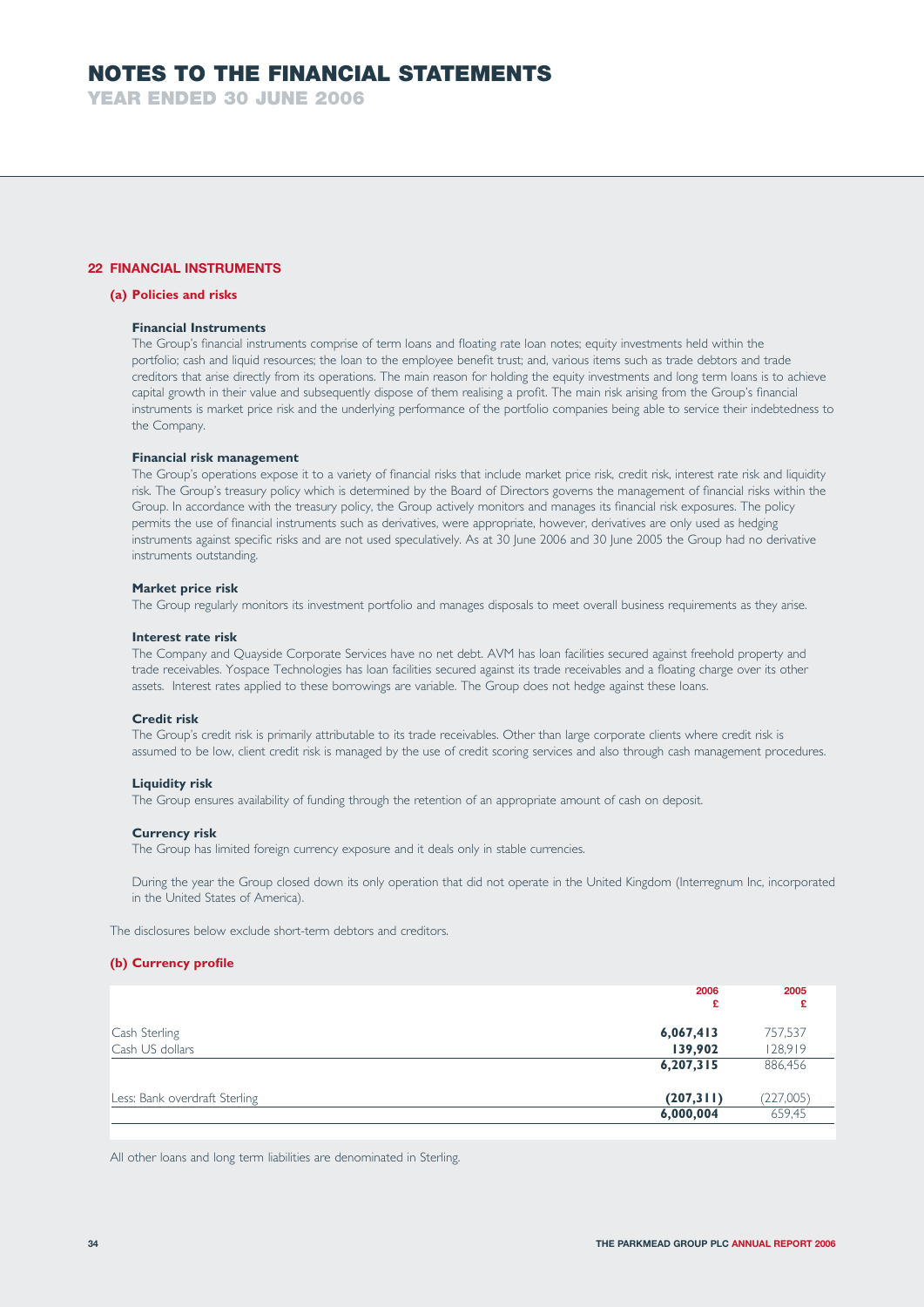## **22 FINANCIAL INSTRUMENTS continued**

## **(c) Maturity profile of the Group's financial liabilities**

Other than the loans referred to in note 20 all the Group's other financial liabilities as at 30 June 2006 and 30 June 2005 mature within one year.

#### **(d) Interest rate profile**

The interest rate profile on financial assets is:

| 2006      | <b>FLOATING</b><br><b>RATE</b> | <b>FIXED</b><br><b>RATE</b> | <b>INTEREST</b><br><b>FREE</b> | <b>TOTAL</b> |
|-----------|--------------------------------|-----------------------------|--------------------------------|--------------|
|           | £                              | £                           | £                              | £            |
| Sterling  | 6,067,413                      | 466,397                     | 2,592,968                      | 9,126,778    |
| US dollar | 139,902                        | ۰                           | $\sim$                         | 139,902      |
|           | 6,207,315                      | 466,397                     | 2,592,968                      | 9,266,680    |
| 2005      | <b>FLOATING</b><br><b>RATE</b> | <b>FIXED</b><br><b>RATE</b> | <b>INTEREST</b><br><b>FREE</b> | <b>TOTAL</b> |
|           | £                              | £                           | £                              | £            |
| Sterling  | 757,537                        | 1,023,372                   | 4.197.291                      | 5,978,200    |
| US dollar | 576,643                        | ۰                           |                                | 576,643      |
|           | 1,334,180                      | 023,372                     | 4, 197, 29                     | 6,554,843    |

Floating rate financial assets comprise of cash deposits on the money markets at various short-term maturity rates which on average have an interest rate of 4.25%. Fixed rate financial assets comprise of investments which earn interest at 7%. The financial assets on which no interest is earned are the Group's fixed asset equity investments which have no maturity date.

The interest rate profile on financial liabilities is:

| 2006     | <b>FLOATING</b><br><b>RATE</b><br>£ | <b>FIXED</b><br><b>RATE</b><br>£ | <b>TOTAL</b><br>£ |
|----------|-------------------------------------|----------------------------------|-------------------|
| Sterling | 835,801                             | 19,278                           | 855,079           |
| 2005     | <b>FLOATING</b><br><b>RATE</b>      | <b>FIXED</b><br><b>RATE</b>      | <b>TOTAL</b>      |
|          | £                                   | £                                | £                 |
| Sterling | 2,185,213                           | 300,000                          | 2,485,213         |

The interest on fixed rate financial liabilities is 6% which is fixed until maturity. Floating rate financial liabilities comprise of bank loans totalling £426,695 with interest rates averaging 7% and a maturity rate averaging four years and bank overdraft and loans totalling £259,106 with interest rates averaging 7.5%. Included within floating rate liabilities is an amount of £150,000 being deferred consideration payable for the acquisition of AVM which attracts interest at 6%.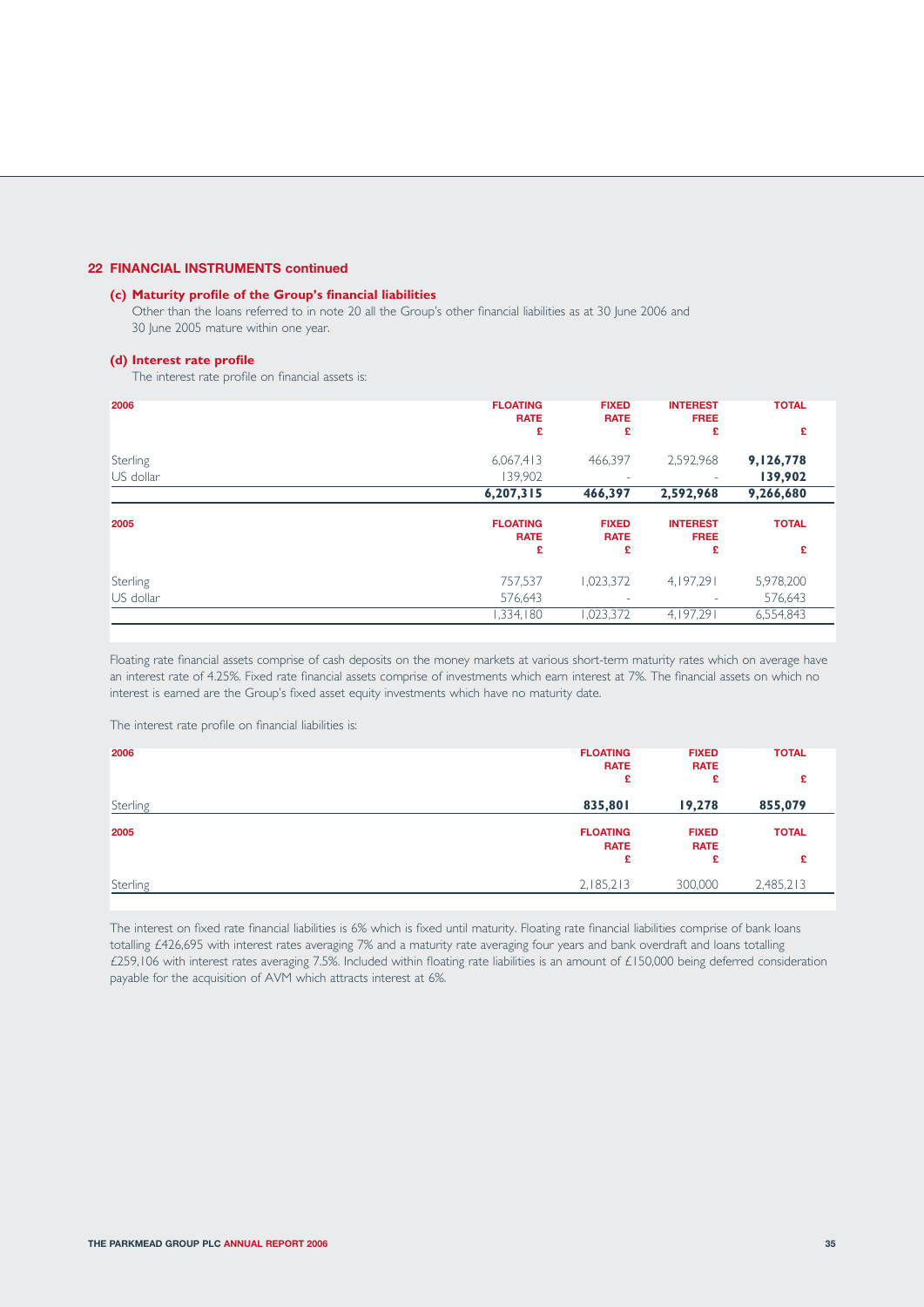**YEAR ENDED 30 JUNE 2006**

### **22 FINANCIAL INSTRUMENTS continued**

# **(e) Fair values of financial assets and liabilities**

|                                           | 2006        | 2005        |
|-------------------------------------------|-------------|-------------|
|                                           | £           |             |
| Cash and deposits                         | 6, 207, 315 | 886,456     |
| Debtors due after one year                |             | 20.384      |
| Fixed asset investments - loans           | 466,397     | 1,471,096   |
| Fixed asset investments - listed equity   |             | 1.772       |
| Fixed asset investments - unlisted equity | 2,592,968   | 4,175,135   |
| Short term borrowings                     | (201, 795)  | (1,432,934) |
| Finance leases                            | (19, 278)   |             |
| Long term borrowings                      | (426, 695)  | (825, 274)  |
| <b>Bank overdrafts</b>                    | (207,311)   | (227,005)   |

The Directors believe that the book values for the financial assets and liabilities above are not materially different from their fair values.

Fixed asset investment loans and unlisted equities have been written down to the Directors' assessment of their recoverable amounts, which the Directors believe represent their fair values.

### **(f) Undrawn committed facilities**

The Group had undrawn committed borrowing facilities at 30 June 2006 of £132,689 (2005: £316,627). This facility expires within one year.

### **23 SHARE CAPITAL**

|                                                    | <b>AUTHORISED</b>                            |
|----------------------------------------------------|----------------------------------------------|
| 2006<br>NO.                                        | 2005<br>NO.                                  |
| 450,000,000<br>Ordinary shares of £0.05 pence each | 165,000,000                                  |
| £                                                  | £                                            |
| 22,500,000<br>Ordinary shares of £0.05 pence each  | 8,250,000                                    |
|                                                    | ALLOTTED, CALLED UP<br><b>AND FULLY PAID</b> |
| 2006<br>NO.                                        | 2005<br>NO.                                  |
| 368,341,780<br>Ordinary shares of £0.05 pence each | 92,425,254                                   |
| £                                                  | £                                            |
| 18,471,089<br>Ordinary shares of £0.05 pence each  | 4,621,623                                    |

During the year ended 30 June 2006, the following changes to share capital were noted:

- on 22 February 2006, 151,515,152 £0.05 pence ordinary shares were issued at £0.066 pence each raising £10.0 million in cash for the Group;
- on 28 February 2006, 90,909,091 £0.05 pence ordinary shares were issued at £0.066 pence in consideration for the entire share capital of Quayside Corporate Services Limited. The resultant share premium of £1,454,546 met the conditions for merger relief under s131 Companies Act 1985 and, accordingly, the full amount has been transferred to the merger reserve;.
- on 23 May 2006, 33,485,616 £0.05 pence shares were issued at £0.08 pence to the Group's Employee Benefit Trust; and,
- during the year a former employee exercised options in respect of 6,667 ordinary £0.05 pence shares for a consideration of £333.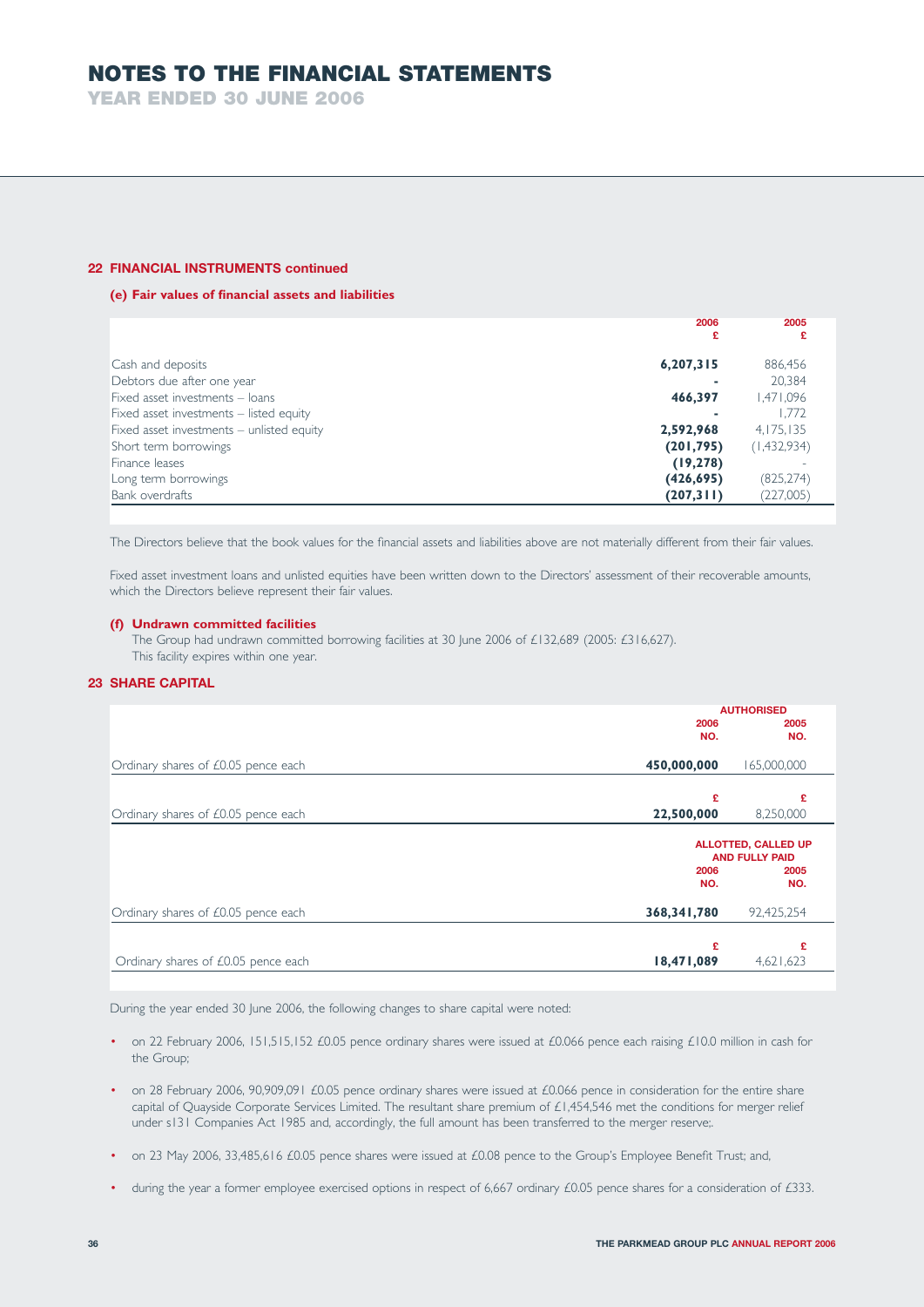# **23 SHARE CAPITAL continued**

## **Share Options**

During the year the Company granted options to subscribe for ordinary shares of £0.05 pence each as follows:

| <b>NUMBER OF</b><br><b>ORDINARY</b><br><b>SHARES</b> | <b>OPTION PRICE</b><br><b>PER SHARE</b> |
|------------------------------------------------------|-----------------------------------------|
| Date granted                                         |                                         |
| 22 May 2006<br>33,485,616                            | 0.08                                    |

These options vest in two equal tranches such that 50% of the options vest at any time if the closing mid market price of the ordinary shares of the Company has exceeded £0.18 pence. The remainder of the options vest if, at any time, the closing mid market price exceeds £0.27 pence. Subject to the vesting conditions, the options can be exercised at any date up to April 2016.

During the year to 30 June 2006, 8,377,409 options lapsed.

The following options, granted in previous years, were unexercised at 30 June 2006:

| <b>NO. OF SHARES</b> | <b>EXERCISE</b><br><b>PRICE</b> |                  |    | PERIOD IN WHICH OPTIONS CAN BE EXERCISED |
|----------------------|---------------------------------|------------------|----|------------------------------------------|
| 1,187,500            | 5.00 pence                      | 25 February 2000 | to | 25 February 2010                         |
| 2,694,048            | 5.00 pence                      | 13 March 2000    | to | 13 March 2010                            |
| 10,192,050           | 5.00 pence                      | 8 April 2003     | to | 8 April 2013                             |
| 1,047,088            | 5.38 pence                      | 8 April 2003     | to | 8 April 2013                             |
| 2,118,836            | 5.38 pence                      | 24 July 2003     | to | 24 July 2013                             |
| 250,000              | 5.00 pence                      | 27 April 2004    | to | 27 April 2014                            |
| 1,943,334            | 5.38 pence                      | 20 December 2004 | to | 20 December 2014                         |
| 25,000               | 5.75 pence                      | 25 February 2005 | to | 25 February 2015                         |
| 50,000               | 6.75 pence                      | 01 April 2005    | to | 01 April 2015                            |
| 2,000,000            | 5.00 pence                      | 12 December 2005 | to | 12 December 2015                         |
| 33,485,616           | 8.00 pence                      | 22 May 2006      | to | 31 April 2016                            |

# **24 MOVEMENTS IN SHARE CAPITAL AND RESERVES**

| <b>GROUP</b>                                                    | <b>CALLED UP</b><br><b>SHARE</b><br><b>CAPITAL</b> | <b>SHARE</b><br><b>PREMIUM</b><br><b>ACCOUNT</b> | <b>REVALUATION</b><br><b>RESERVE</b> | <b>MERGER</b><br><b>RESERVE</b> | <b>PROFIT</b><br><b>ACCOUNT</b> | <b>EQUITY</b><br><b>AND LOSS SHAREHOLDERS</b><br><b>FUNDS</b> |
|-----------------------------------------------------------------|----------------------------------------------------|--------------------------------------------------|--------------------------------------|---------------------------------|---------------------------------|---------------------------------------------------------------|
|                                                                 | £                                                  | £                                                | £                                    | £                               | £                               | £                                                             |
| At 1 July 2005<br>Shares issued                                 | 4,621,263                                          | 19,430,496                                       | 789,290                              | (2,406,655)                     | (16, 159, 905)                  | 6,274,489                                                     |
| - placing (note 23)                                             | 7,575,758                                          | 2,424,242                                        |                                      |                                 |                                 | 10,000,000                                                    |
| - EBT and share options (note 23)                               | 1,674,613                                          | 1,004,568                                        |                                      |                                 |                                 | 2,679,181                                                     |
| - on acquisition of QCS (note 23)                               | 4,545,455                                          |                                                  |                                      | 1,454,546                       |                                 | 6,000,001                                                     |
| Transaction costs                                               |                                                    | (462,500)                                        |                                      |                                 |                                 | (462,500)                                                     |
| Elimination of share premium<br>against profit and loss account |                                                    | (22, 396, 806)                                   |                                      |                                 | 22,396,806                      |                                                               |
| Write down of previously<br>revalued investments                |                                                    |                                                  | (789, 290)                           |                                 | (306, 464)                      | (1,095,754)                                                   |
| Currency translation adjustment                                 |                                                    |                                                  |                                      |                                 | 9,772                           | 9,772                                                         |
| Loss for the year                                               |                                                    |                                                  |                                      | $\sim$                          | (4,741,702)                     | (4,741,702)                                                   |
| At 30 June 2006                                                 | 18,417,089                                         |                                                  |                                      | (952, 109)                      | 1,198,507                       | 18,663,487                                                    |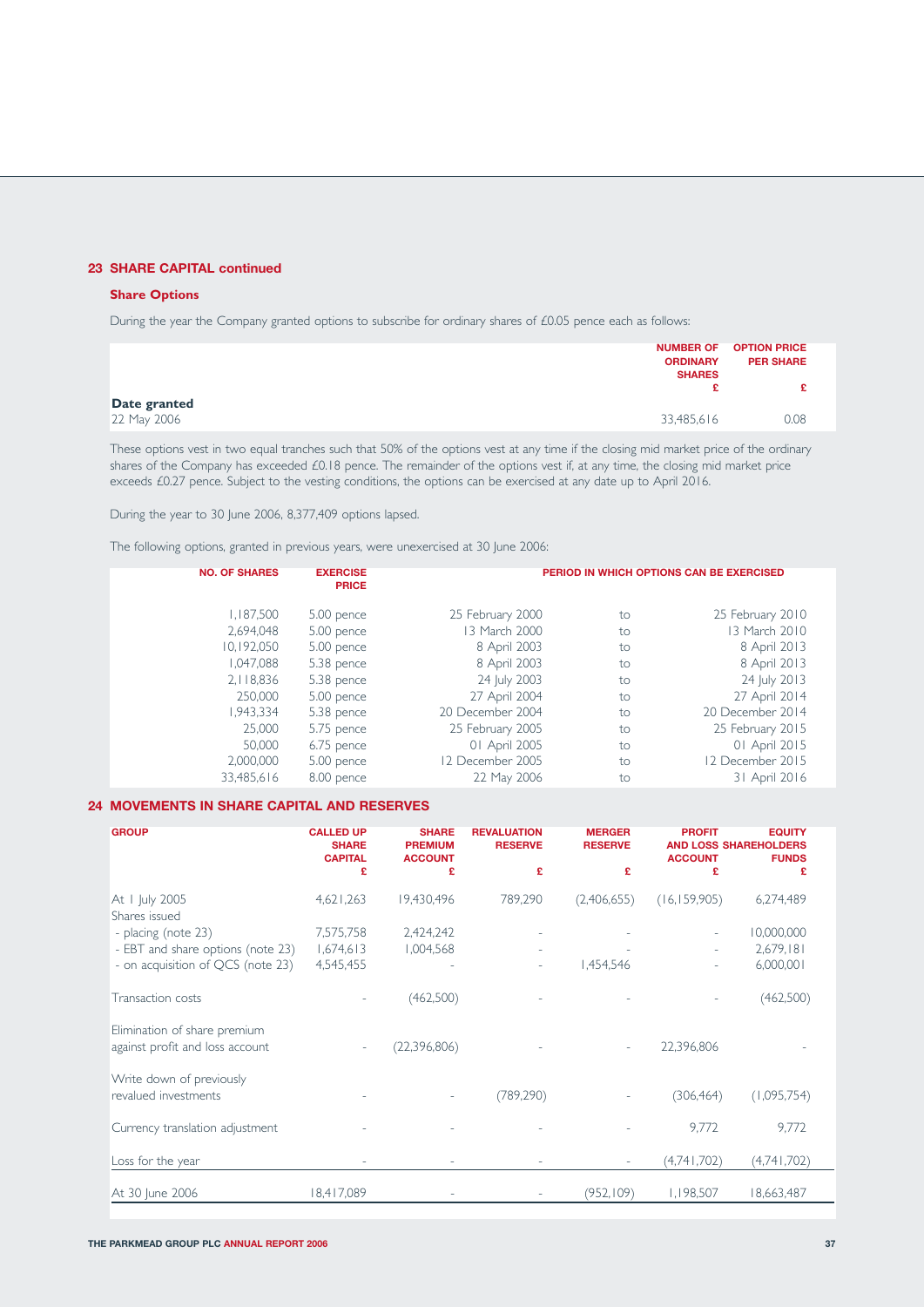**YEAR ENDED 30 JUNE 2006**

# **24 MOVEMENTS IN SHARE CAPITAL AND RESERVES continued**

During the year ended 30 June 2006, the Directors performed an assessment of the value of the Group's investment holdings. Previous temporary diminutions in value of £306,464 have now been deemed permanent and a transfer has been made between the revaluation reserve and the profit and loss account in this regard.

On 29 June 2006 The Parkmead Group plc received Court approval to eliminate the balance on its share premium account against its profit and loss reserves account to the extent that losses were available based on its audited accounts at 30 June 2006.

| <b>COMPANY</b>                       | <b>SHARE</b><br><b>CAPITAL</b> | <b>SHARE</b><br><b>PREMIUM</b> | <b>REVALUATION</b><br><b>RESERVE</b> | <b>MERGER</b><br><b>RESERVE</b> | <b>PROFIT</b><br><b>ACCOUNTS</b> | <b>EQUITY</b><br><b>AND LOSS SHAREHOLDERS</b><br><b>FUNDS</b> |
|--------------------------------------|--------------------------------|--------------------------------|--------------------------------------|---------------------------------|----------------------------------|---------------------------------------------------------------|
|                                      | £                              | £                              | £                                    |                                 | £                                | £                                                             |
| At I July 2005                       | 4,621,263                      | 19.430.496                     | 218.754                              |                                 | (17, 498, 480)                   | 6,772,033                                                     |
| New shares issued                    |                                |                                |                                      |                                 |                                  |                                                               |
| - placing (note 23)                  | 7,575,758                      | 2,424,242                      |                                      |                                 |                                  | 10,000,000                                                    |
| - EBT and share options (note 23)    | 1,674,613                      | 1,004,568                      |                                      |                                 |                                  | 2,679,181                                                     |
| - on acquisition of QCS (note 23)    | 4,545,455                      |                                |                                      | .454.546                        |                                  | 6,000,001                                                     |
| Transaction costs                    |                                | (462,500)                      |                                      |                                 |                                  | (462,500)                                                     |
| Elimination of share premium against |                                |                                |                                      |                                 |                                  |                                                               |
| profit and loss account              | $\overline{\phantom{a}}$       | (22, 396, 806)                 |                                      |                                 | 22,396,806                       |                                                               |
| Write down of previous               |                                |                                |                                      |                                 |                                  |                                                               |
| revalued investments                 |                                |                                | (218,754)                            |                                 | (877,000)                        | (1,095,754)                                                   |
| Loss for the year                    |                                |                                |                                      |                                 | (5,467,848)                      | (5,467,848)                                                   |
| As at 30 June 2006                   | 8,417,089                      |                                |                                      | 1,454,546                       | (1,446,522)                      | 18,425,113                                                    |

# **25 RECONCILIATION OF MOVEMENT IN EQUITY SHAREHOLDERS' FUNDS**

|                                    | <b>GROUP</b> |            | <b>COMPANY</b> |            |
|------------------------------------|--------------|------------|----------------|------------|
|                                    | 2006         | 2005       | 2006           | 2005       |
|                                    | £            | £          | £              | £          |
|                                    |              |            |                |            |
| At $ $ $ $ uly                     | 6,274,489    | 6,293,922  | 6,772,033      | 6,466,438  |
| Shares issued                      |              |            |                |            |
|                                    |              |            |                |            |
| - placing (note 23)                | 10,000,000   | ٠          | 10,000,000     |            |
| - EBT and share options (note 23)  | 2,679,181    | ٠          | 2,679,181      |            |
| - on acquisition of QCS (note 23)  | 6,000,001    | ٠          | 6,000,001      |            |
| Transaction costs                  | (462, 500)   |            | (462, 500)     |            |
| Revaluation of investments upwards |              | 953,305    |                | 953,305    |
| Temporary diminutions              |              |            |                |            |
| in value of investments            |              | (360, 290) | ۰              | (930, 826) |
| Write down of previously           |              |            |                |            |
| revalued investments               | (1,095,754)  | (256, 896) | (1,095,754)    | (256, 896) |
| Currency translation adjustment    | 9,772        |            |                |            |
| (Loss)/Profit for the year         | (4,741,702)  | (355, 552) | (5,467,848)    | 540,012    |
| At 30 June                         | 18,663,487   | 6,274,489  | 18,425,113     | 6,772,033  |

# **26 MINORITY INTERESTS**

| At I July 2005                                         | (185, 641) |
|--------------------------------------------------------|------------|
| Additional minority share acquired                     | 800,000    |
| Deemed profit on disposal allocated to minority        | (363,715)  |
| Profit for the year attributable to minority interests | 86,587     |
| At 30 June 2006                                        | 337.231    |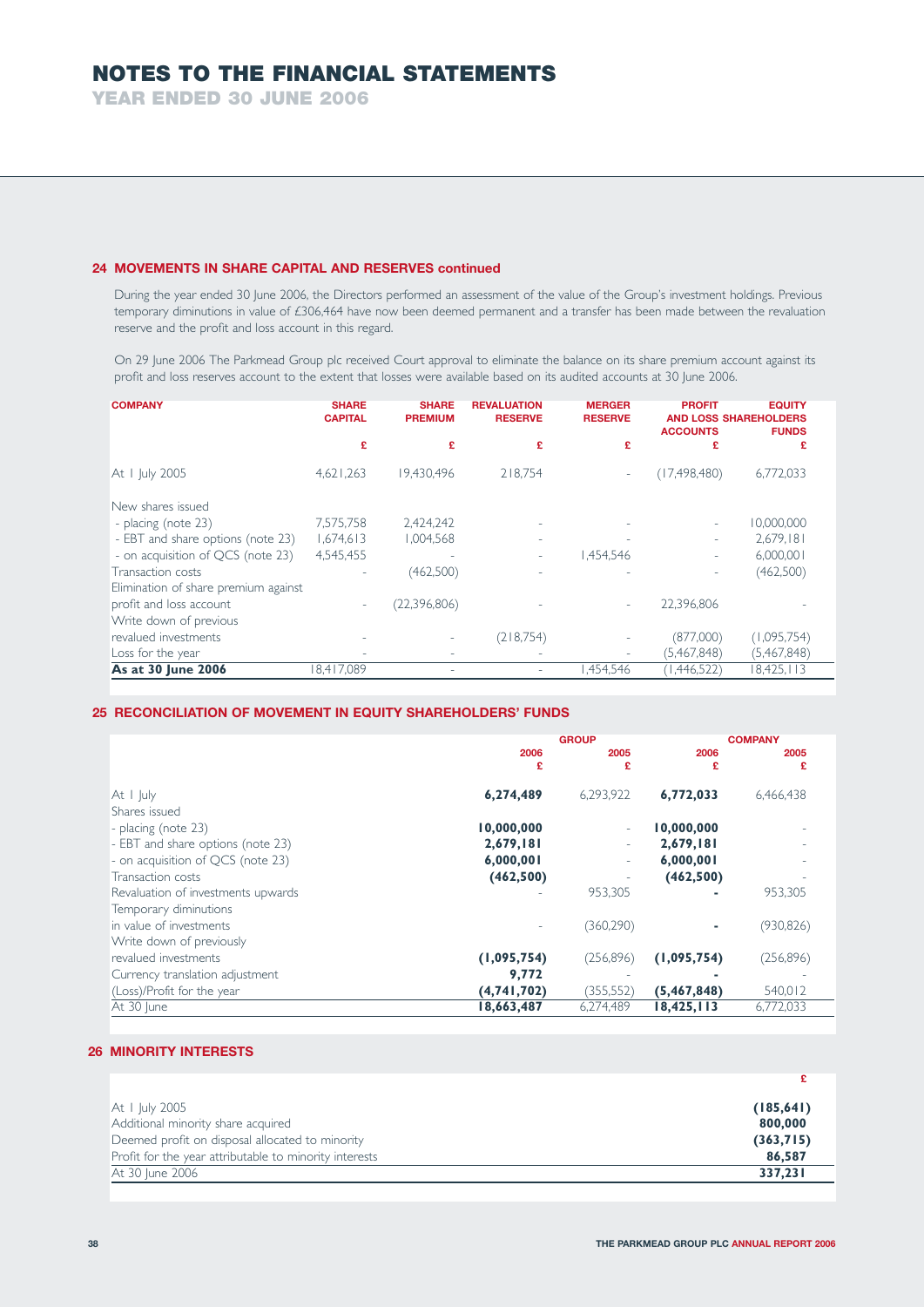# **27 NOTES TO THE STATEMENT OF CASHFLOWS**

**(a) Reconciliation of operating loss to net cash outflow from operating activities**

|                                            | <b>CONTINUING</b><br><b>OPERATIONS</b> | 2006<br><b>DISCONTINUED</b><br><b>OPERATIONS</b> | <b>TOTAL</b> | 2005        |
|--------------------------------------------|----------------------------------------|--------------------------------------------------|--------------|-------------|
|                                            | £                                      | £                                                | £            | £           |
| Operating (loss)/profit                    | (2,314,123)                            | 9,343                                            | (2,304,780)  | (1,553,730) |
| Depreciation                               | 129,959                                | 48,811                                           | 178,770      | 218,074     |
| Amortisation of intangible assets          | 306,794                                | 120,100                                          | 426,894      | 178,408     |
| (Increase) / Decrease in stocks            |                                        | (22, 566)                                        | (22, 566)    | 115,800     |
| Increase in debtors                        | (2,307,641)                            | (665, 523)                                       | (2,973,164)  | (448,215)   |
| Increase in creditors                      | 151,553                                | 746,000                                          | 897,553      | 398,867     |
| Increase in other provisions               | 100,000                                | ٠                                                | 100,000      | 3,944       |
| Net cash outflow from operating activities | (3,933,458)                            | 236,165                                          | 3,697,293    | (1,086,852) |

# **(b) Analysis of cash flows for headings netted in the cash flow statement**

|                                                       | 2006          | 2005       |
|-------------------------------------------------------|---------------|------------|
|                                                       | £             | £          |
| Returns on investments and servicing of finance       |               |            |
| Interest received                                     | 300,353       | 421,154    |
| Interest paid                                         | (301, 392)    | (185, 257) |
| Interest element of finance lease rental payments     | (514)         | (354)      |
| Net cash (outflow)/inflow from returns on investments |               |            |
| and servicing of finance                              | (1, 553)      | 235,543    |
|                                                       |               |            |
| Capital expenditure and financial investment          |               |            |
| Payments to acquire tangible fixed assets             | (95, 222)     | (139,616)  |
| Payments to acquire fixed asset investments           | (1, 270, 505) | (733,716)  |
| Receipts from sale of tangible fixed assets           |               | 3.372      |
| Receipts from sale of fixed assets investments        | 144,000       | 7,378      |
|                                                       |               |            |
| Net cash outflow from capital expenditure             |               |            |
| and financial investment                              | (1, 221, 727) | (862, 582) |
|                                                       |               |            |
| <b>Acquisitions and disposals</b>                     |               |            |
| Purchase of subsidiary                                | (916, 596)    | (232,091)  |
| Costs of deconsolidation of subsidiary                |               | (58, 575)  |
| Cash/(Overdraft) acquired with subsidiary             | 509,820       | (181,048)  |
| Net cash outflow from acquisitions                    | (406, 776)    | (471,714)  |
|                                                       |               |            |
| <b>Financing</b>                                      |               |            |
| Issue of ordinary share capital                       | 12,679,181    |            |
| Transaction costs                                     | (462, 500)    |            |
| Capital element of finance lease rental payments      | (2, 544)      | (11,063)   |
| Decrease in short term borrowings                     | (31, 139)     | (395,563)  |
| (Decrease)/increase in long term borrowings           | (1,598,579)   | 295,812    |
| Net cash inflow/(outflow) from financing              | 10,584,419    | (110,814)  |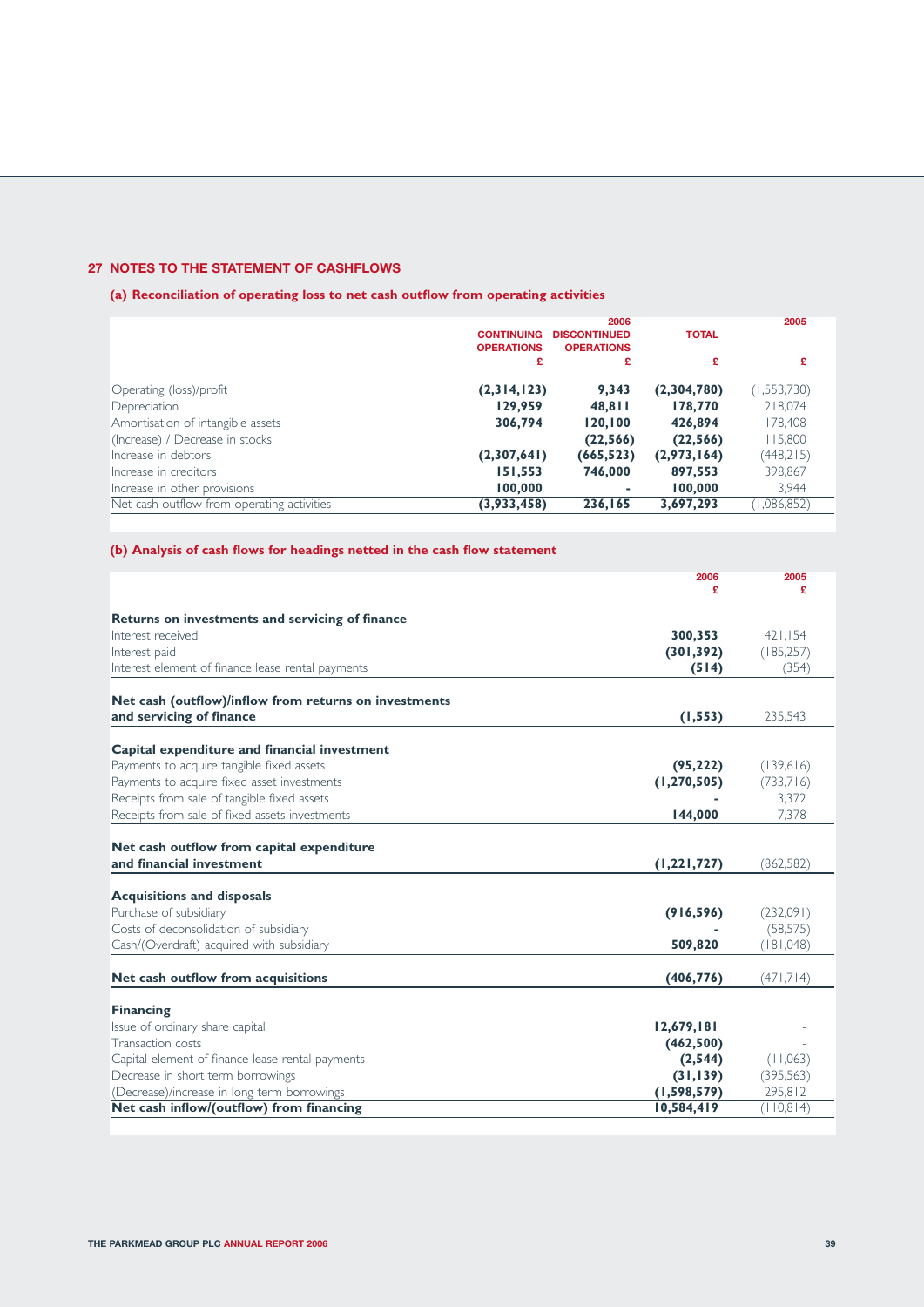**YEAR ENDED 30 JUNE 2006**

# **27 NOTES TO THE STATEMENT OF CASHFLOWS continued**

## **c) Analysis of change in net funds**

|                           | AT 1 JULY 2005 | <b>CASH FLOW</b> | <b>ACQUISITIONS</b>      | <b>NON-CASH</b><br><b>CHANGES</b> | OTHER AT 30 JUNE 2006 |
|---------------------------|----------------|------------------|--------------------------|-----------------------------------|-----------------------|
|                           | £              | £                | £                        | £                                 | £                     |
| Cash                      | 886.456        | 4,811,039        | 509,820                  | $\sim$                            | 6, 207, 315           |
| Overdraft                 | (227,005)      | 19,694           | ۰                        | ۰                                 | (207,311)             |
| Short term loans          | (82,934)       | 31,139           |                          |                                   | (51, 795)             |
| Finance lease obligations |                | 2.544            | (9,132)                  | (12,690)                          | (19, 278)             |
| Long term loans           | (675, 274)     | 248,579          | $\overline{\phantom{a}}$ | ۰                                 | (426, 695)            |
| Loan stock                | (1,500,000)    | 1,350,000        | ۰                        | ۰                                 | (150,000)             |
|                           | (1,598,757)    | 6,462,995        | 500,688                  | (12,690)                          | 5,352,236             |

Non-cash changes comprise £12,690 of new finance leases entered into during the year.

# **28 ACQUISITIONS**

On 23 September 2005 Audio Vusual Machines Limited (AVM) acquired 100% of the Video Meeting Company Limited (VMC) for a consideration, including costs of £816,627 satisfied by the issue of 3,067,488 Ordinary B shares of £0.01 pence each in Audio Visual Machines Limited. The assets acquired have been included in the Group's balance sheet at their fair value as at the date of acquisition and has given rise to goodwill of £1,428,047. The book and fair value of the assets acquired were as follows:

| <b>BOOK VALUE</b><br>£                                    | <b>ADJUSTMENTS</b><br>£ | <b>FAIR VALUE</b> |
|-----------------------------------------------------------|-------------------------|-------------------|
| 61,703<br>Tangible fixed assets                           | (42, 023)               | 19,680            |
| 496,578<br><b>Debtors</b>                                 |                         | 496,578           |
| 60,613<br>Stock                                           | (12,508)                | 48,105            |
| Creditors: amounts falling                                |                         |                   |
| (879, 714)<br>due within one year                         | (211,602)               | (1,091,316)       |
| Creditors: amounts falling                                |                         |                   |
| due after one year<br>۰                                   | (84, 467)               | (84, 467)         |
| Net liabilities<br>(260, 820)                             | (350, 600)              | (611, 420)        |
| Goodwill arising on acquisition                           |                         | 1,428,047         |
| Cost of Acquisition                                       |                         |                   |
| Satisfied by:                                             |                         |                   |
| Ordinary B Shares issued by Audio Visual Machines Limited |                         | 750,000           |
| Legal costs of acquisition                                |                         | 66,627            |
|                                                           |                         | 816,627           |

The adjustments were made to align the accounting policies for depreciation, stock provisioning and revenue recognition of VMC with those of the Parkmead Group plc.

The summarised profit and loss account for VMC for the period from 29 September 2005 to 30 June 2006 was as follows:

| Turnover                | 2,171,507 |
|-------------------------|-----------|
| <b>Operating Profit</b> | 213,722   |
| Profit before tax       | 199,460   |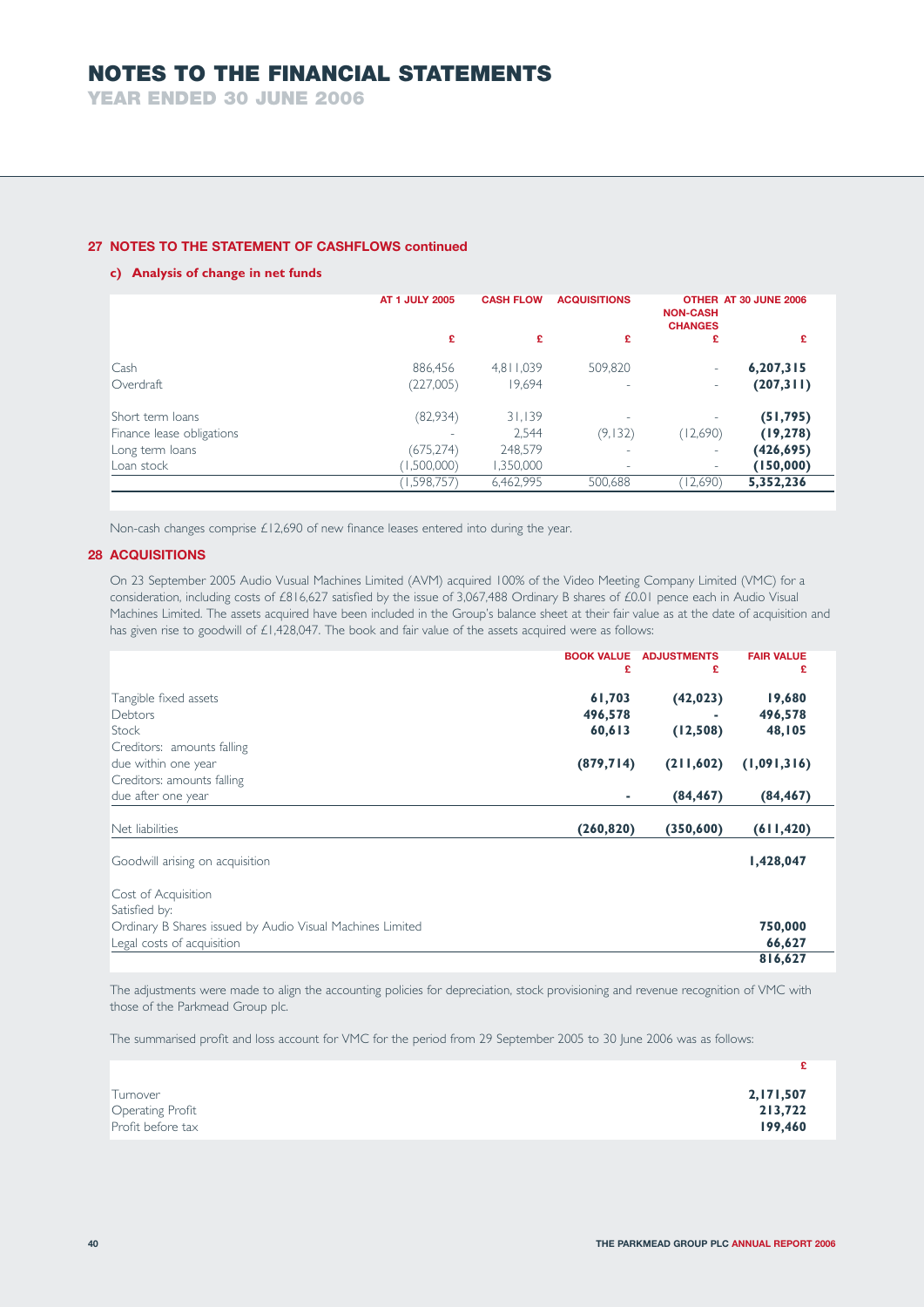# **28 ACQUISITIONS continued**

A separate profit and loss account for the Video Meeting Company Limited for the period from 1 May 2005 to 23 September 2005 is not available. The loss before tax of VMC for its preceding financial year ended 30 April 2005 was £498,322.

On 28 February the Group acquire the entire share capital of Quayside Corporate Services Limited. The book and fair values of the assets and liabilities acquired were as follows:

|                                                                           | <b>BOOK VALUE</b> | <b>FAIR VALUE</b><br><b>TO GROUP</b> |
|---------------------------------------------------------------------------|-------------------|--------------------------------------|
|                                                                           | £                 | £                                    |
| Tangible fixed assets                                                     | 32,054            | 32,054                               |
| Debtors                                                                   | 2,479,659         | 2,479,659                            |
| Cash                                                                      | 509,820           | 509,820                              |
| Creditors: amounts falling due within one year*                           | (1, 164, 698)     | (1,164,698)                          |
| Net assets                                                                | 1,856,835         | 1,856,835                            |
| Goodwill arising on acquisition                                           |                   | 6,073,962                            |
| Satisfied by:                                                             |                   |                                      |
| Cash                                                                      |                   | 1,856,835                            |
| Allotment of 90,909,091 ordinary 5 pence shares in The Parkmead Group plc |                   | 6,000,001                            |
| Legal costs of acquisition                                                |                   | 73,961                               |
|                                                                           |                   | 7,930,797                            |

The summarised profit and loss account for Quayside Corporate Services Limited for the period from 1 March 2006 to 30 June 2006 was as follows:

| Turnover          | 487,575 |
|-------------------|---------|
| Operating Profit  | 123,654 |
| Profit before tax | 128,925 |

Quayside Corporate Services Limited (QCS) contributed £205,736 to the Group's net operating cash flows. The profit before tax of QCS for its preceding 14 month financial period ended 28 February 2006 was £1,926,353.

On 16 February 2006, the Group acquired the stock of £21,663 and certain contracts of DDI Lizard Limited for a consideration of £264,000. No fair value adjustments were made to the value of the assets acquired. Acquisition costs of £4,000 were incurred and goodwill of £238,337 arose out of this transaction.

The acquisition of DDI Lizard Limited was made direct from the Administrators appointed to the Company. No comparatives for the prior financial year are available as the Company has not filed accounts since 31 December 2004.

\*Included within creditors is the amount of £653,462 being in respect of corporation tax.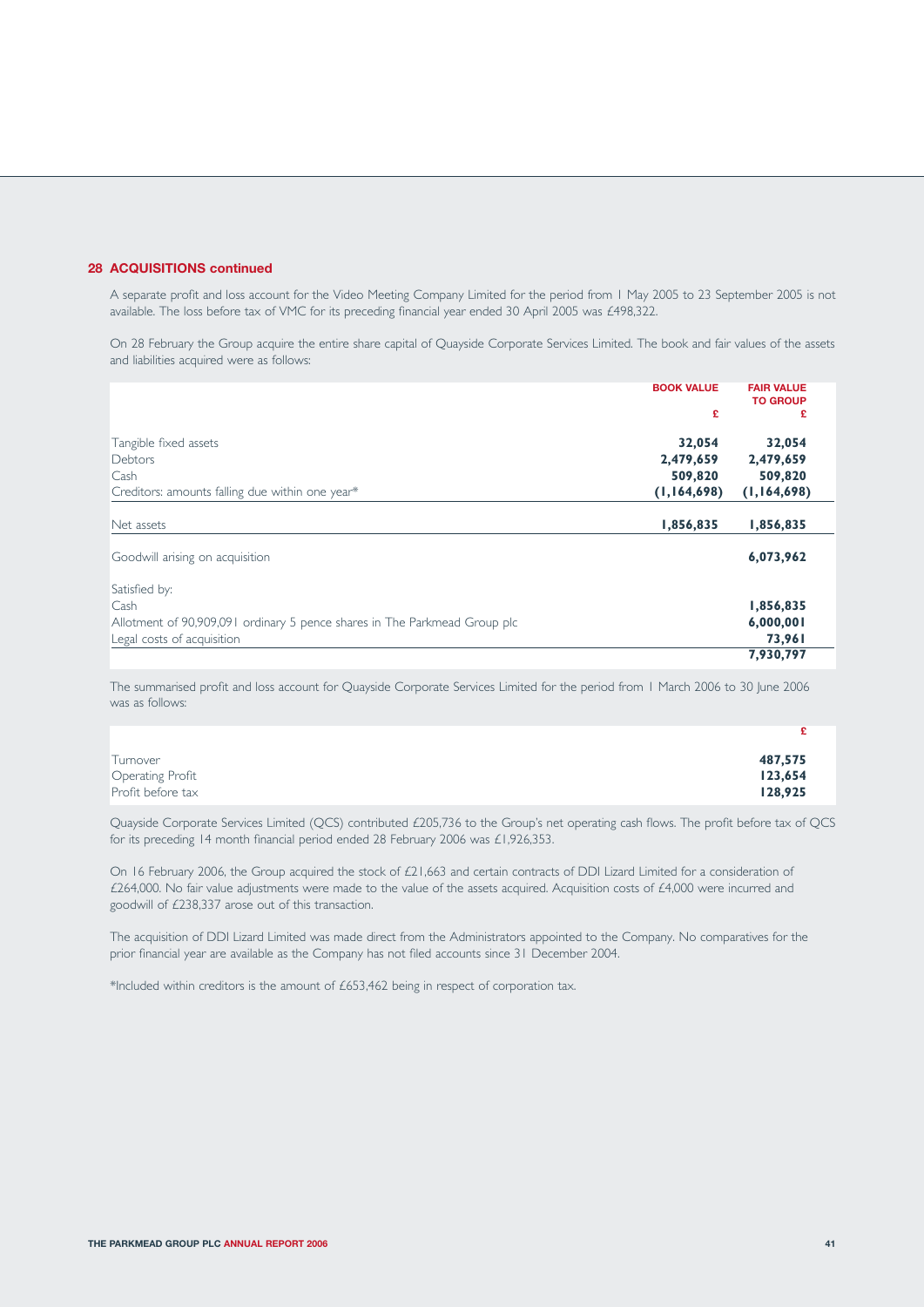**YEAR ENDED 30 JUNE 2006**

## **29 OTHER FINANCIAL COMMITMENTS**

At 30 June 2006 the Group and the Company had annual commitments under non-cancellable operating leases as set out below:

| 2006<br>£                          | <b>LAND AND BUILDINGS</b><br>2005 |
|------------------------------------|-----------------------------------|
| Operating leases which expire:     |                                   |
| Within one year<br>338,145         |                                   |
| 81,000<br>Within two to five years | 70,445                            |
| After five years<br>۰              | 225,500                           |
| 419,145                            | 295.945                           |

The Group and the Company had no other operating lease commitments.

### **30 ULTIMATE CONTROLLING PARTY AND RELATED PARTY TRANSACTIONS**

In the opinion of the Directors there is no ultimate controlling party. No disclosure has been made of transactions and balances between companies in the Group for which the Group holds 90% or more of the voting rights. All other transactions and balances with related parties are detailed below.

## **Transactions with Subsidiaries**

During the year The Parkmead Group plc supplied consultancy services of £60,195 (2005: £38,000) to Yospace Technologies Limited (Yospace), a subsidiary in which the Group owns 54% of the ordinary share capital. In addition The Parkmead Group plc holds £524,542 (2005: £524,542) series A loan notes, £101,080 (2005: £101,080) series B loan notes and £150,000 (2005 £50,000) series C loan notes in Yospace. During the year The Parkmead Group plc accrued interest receivable on this balance of £122,936 (2005: £36,122). At the year end Yospace owed Parkmead Group plc £358,315 (2005: £185,607) being in respect of accrued interest of £292,287 (2005: (£140,399) and consultancy services of £66,029 (2005: £45,208).

During the year services to the value of £34,574 (2005: £35,471) were supplied to Yospace from a company in which G Ransom, a director of Yospace, is a Director. At the year end Yospace owed £17,866 to that company. In addition, services to the value of £6,960 (2005: £6,960) were also supplied to Yospace from a company in which N Warren, a Director of Yospace, was also a Director. At the year end £2,900 was owed by Yospace to that company.

During the year ended 30 June 2006, the Parkmead Group plc supplied consultancy services of £81,031 (2005: £38,266) to Audio Visual Machines Limited (AVM). At the year end, AVM owed The Parkmead Group plc £23,157 (2005:£14,277)

During the year AVM utilised the services of Amanda Gurney-Smith, a business controlled by the wife of one of the directors of AVM, Mr E C P Cook. The cost of these services amounted to £45,610 (2005:£20,874). The amount owed by the Company to Amanda Gurney-Smith at the balance sheet date was £4,113 (2005: £3,170).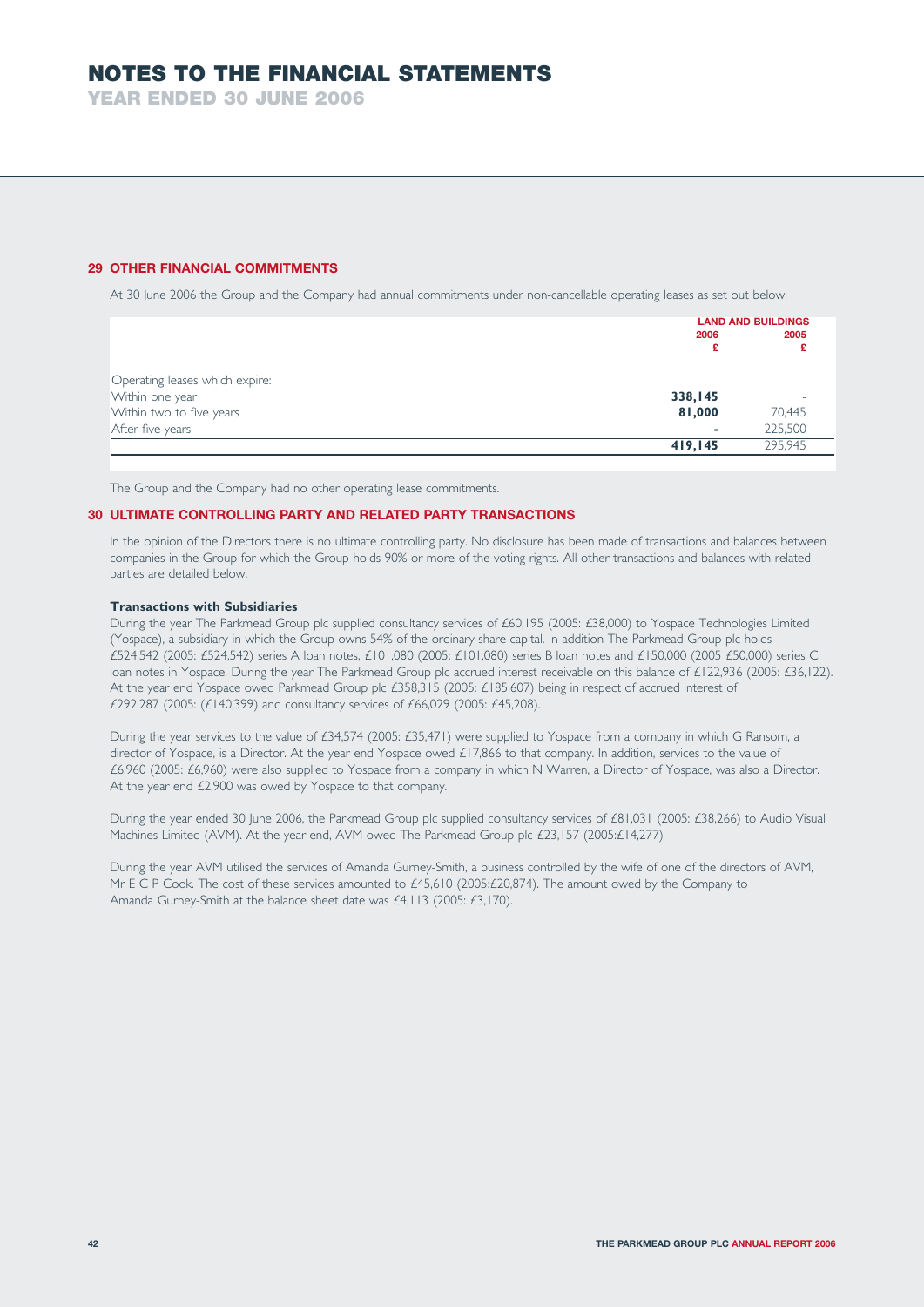### **30 ULTIMATE CONTROLLING PARTY AND RELATED PARTY TRANSACTIONS continued**

#### **Transactions with Directors**

Since the date of acquisition Quayside Corporate Services Limited has provided services to a number of companies where David Mills, a Director of the Group, serves as a Director. These companies, and the amount of services provided are: Bradman Lake Group Limited £24,088; Cinque Ports Products Limited £27,746; Euro Manx Limited £4,383; Franson Limited £6,543; Iford Golf Centre Limited £6,454; The Louvre Trading Limited £10,568; Magenta Services Limited £67437; Remnant Media Limited £72,085; Seoul Nassau Limited £750; Sharpes Keynets Limited £93,299; SMF International Limited £5,599; and Theros Limited £59,716; The value of amounts outstanding as at the balance sheet date were; Bradman Lake Group Limited £35,409.94; Cinque Ports Products Limited £37,258; Euro Manx Limited £7,304; Franson Limited £10,516; Iford Golf Centre Limited £2,003; The Louvre Trading Limited £16,292; Magenta Services Limited £30,212, Remnant Media Limited £97,379; Seoul Nassau Limited £1,500; Sharpes Keynets Limited £150,522; SMF International Limited £8,333; and, Theros Limited £53,255.

During the year The Parkmead Group plc provided corporate advisory services to Corporate Jet Services Limited, a company in which David Mills serves as a Director. Services to the value of £42,401 were provided of which £39,698 was outstanding as at the year end.

During the year Quayside Corporate Services procured services from Wordsters Limited, a company whom Alison Mills, the wife of David Mills, is a Director. The value of services proved amounted to £21,080 of which £nil was unpaid at the year end.

During the year Quayside Corporate Services procured services from Peter Mills, a brother of David Mills. The value of services proved amounted to £27,412 of which £5,619 was unpaid at the year end.

Included within trade creditors at the year end are the following amounts due to non-executive directors' companies, in respect of remuneration for the following directors included within directors' emoluments in note 4: M Morris, £3,681; C Goodall £11,000; and, B Wilson £1,175.

## **31 POST BALANCE SHEET EVENTS**

On 29 September 2006, the Company entered into an agreement to sell its entire shareholding in Audio Visual Machines Limited. Proceeds from this sale amounted to £1.275 million before expenses.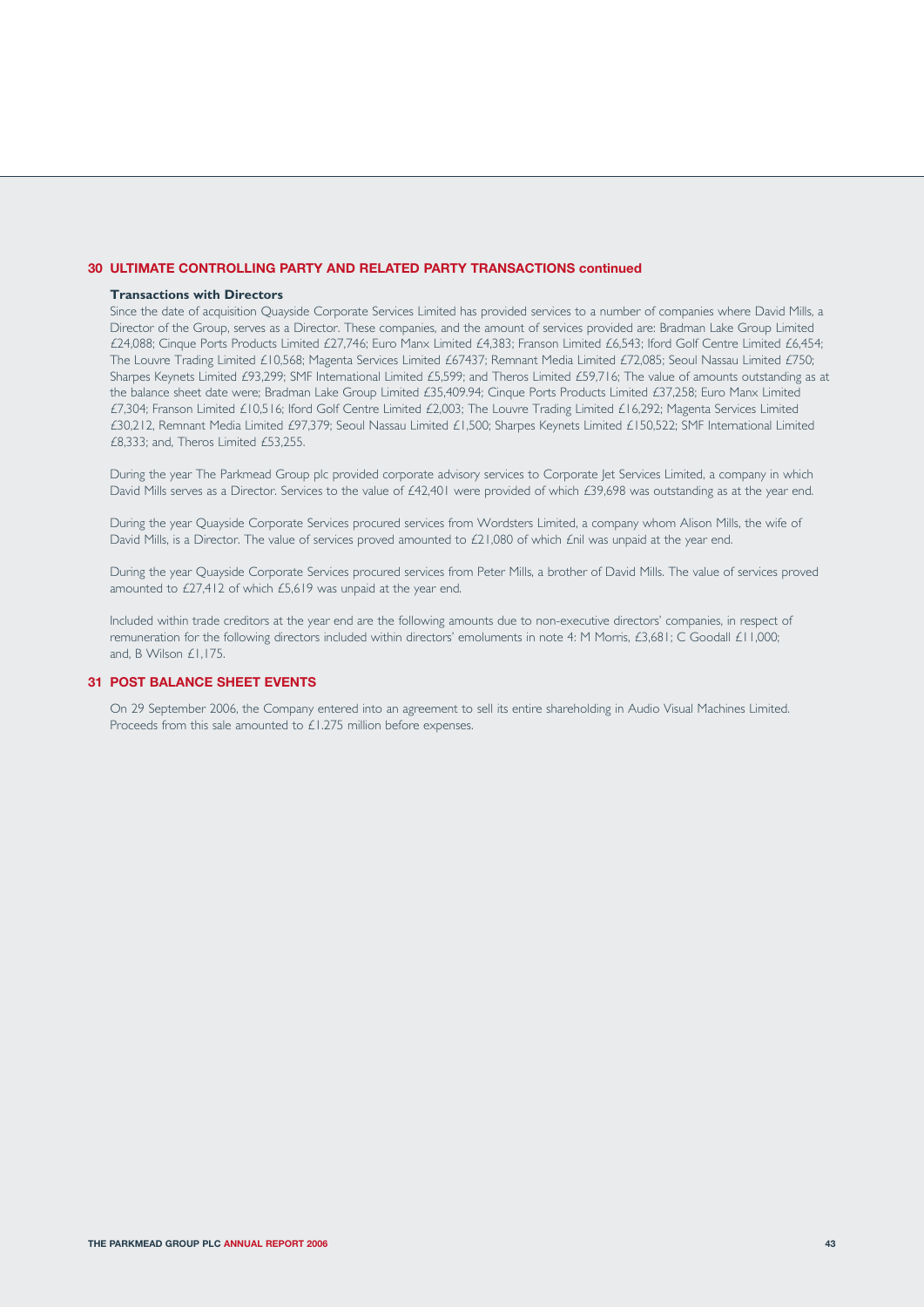Notice is hereby given that the Annual General Meeting (AGM) of The Parkmead Group plc will be held at **22-23 Old Burlington Street, London W1S 2JJ** on **Thursday 25 January 2007** at **2.00pm** for the following purposes:

# **ORDINARY BUSINESS**

- **1** To receive and consider the Company's accounts for the financial year ended 30 June 2006 together with the last Directors' Report and the auditors' report.
- **2** To reappoint Gordon Ashworth who was appointed following the last AGM and who, being eligible, offers himself for reappointment as a Director.
- **3** To reappoint Thomas Cross who was appointed following the last AGM and who, being eligible, offers himself for reappointment as a Director.
- **4** To reappoint Colin Goodall who was appointed following the last AGM and who, being eligible, offers himself for reappointment as a Director.
- **5** To reappoint John Leggate who was appointed following the last AGM and who, being eligible, offers himself for reappointment as a Director.
- **6** To reappoint David Mills who was appointed following the last AGM and who, being eligible, offers himself for reappointment as a Director.
- **7** To reappoint Brian Wilson who was appointed following the last AGM and who, being eligible, offers himself for reappointment as a Director.
- **8** To reappoint Ian Taylor MBE MP who retires by rotation and who, being eligible, offers himself for reappointment as a Director.

## **SPECIAL BUSINESS**

To consider and, if thought fit, pass the following resolutions, of which resolutions 9 (special notice having been received of the intention to propose the resolution) and 10 will be proposed as ordinary resolutions and resolutions 11 and 12 will be proposed as special resolutions.

**9** To reappoint PricewaterhouseCoopers LLP as auditors (having previously been appointed by the directors to fill the casual vacancy arising by reason of the resignation of PKF (UK) LLP) to hold office from the conclusion of the meeting to the conclusion of the next meeting at which the accounts are laid before the Company at a remuneration to be determined by the Directors.

- **10** That, in substitution for all existing authorities, to the extent unused, and pursuant to section 80 of the Companies Act 1985 (the Act) the Directors be and they are hereby authorised generally and unconditionally to allot relevant securities (as defined in section 80(2) of the Act) up to an aggregate nominal amount of £4,082,911 provided that this authority, unless renewed, shall expire on the date five years from the date on which this resolution is passed save that the Company may before such expiry make an offer or agreement which would or might require relevant securities to be allotted after such expiry and the Directors may allot the relevant securities in pursuance of such offer or agreement as if the authority conferred hereby had not expired.
- **11** That, subject to the passing of the previous resolution, the Directors be and they are hereby empowered pursuant to section 95 of the Act to allot equity securities (within the meaning of section 94(2) of the Act) for cash pursuant to the authority conferred by the previous resolution as if section 89(1) of the Act did not apply to any such allotment, provided that this power shall be limited to the allotment of equity securities:
	- in connection with or the subject of an offer or invitation, open for acceptance for a period fixed by the directors, to holders of ordinary shares and such other equity securities of the Company as the Directors may determine on the register on a fixed record date in proportion (as nearly as may be) to their respective holdings of such securities or in accordance with the rights attached thereto (including equity securities which, in connection with such offer or invitation, are the subject of such exclusions or other arrangements as the Directors may deem necessary or expedient to deal with fractional entitlements that would otherwise arise or with legal or practical problems under the laws of, or the requirements of any recognised regulatory body or any stock exchange in, any territory or otherwise howsoever); and,
	- (otherwise than pursuant to sub-paragraph (a) above) up to an aggregate nominal amount of £1,841,708 (representing 10% of the Company's issued ordinary share capital as at the date of this notice), and shall expire on the conclusion of the next AGM of the Company after the passing of this resolution save that the Company may, before such expiry make an offer or agreement which would or might require equity securities to be allocated after such expiry and the Directors may allot equity securities in pursuance of any such offer or agreement notwithstanding that the power conferred hereby has expired.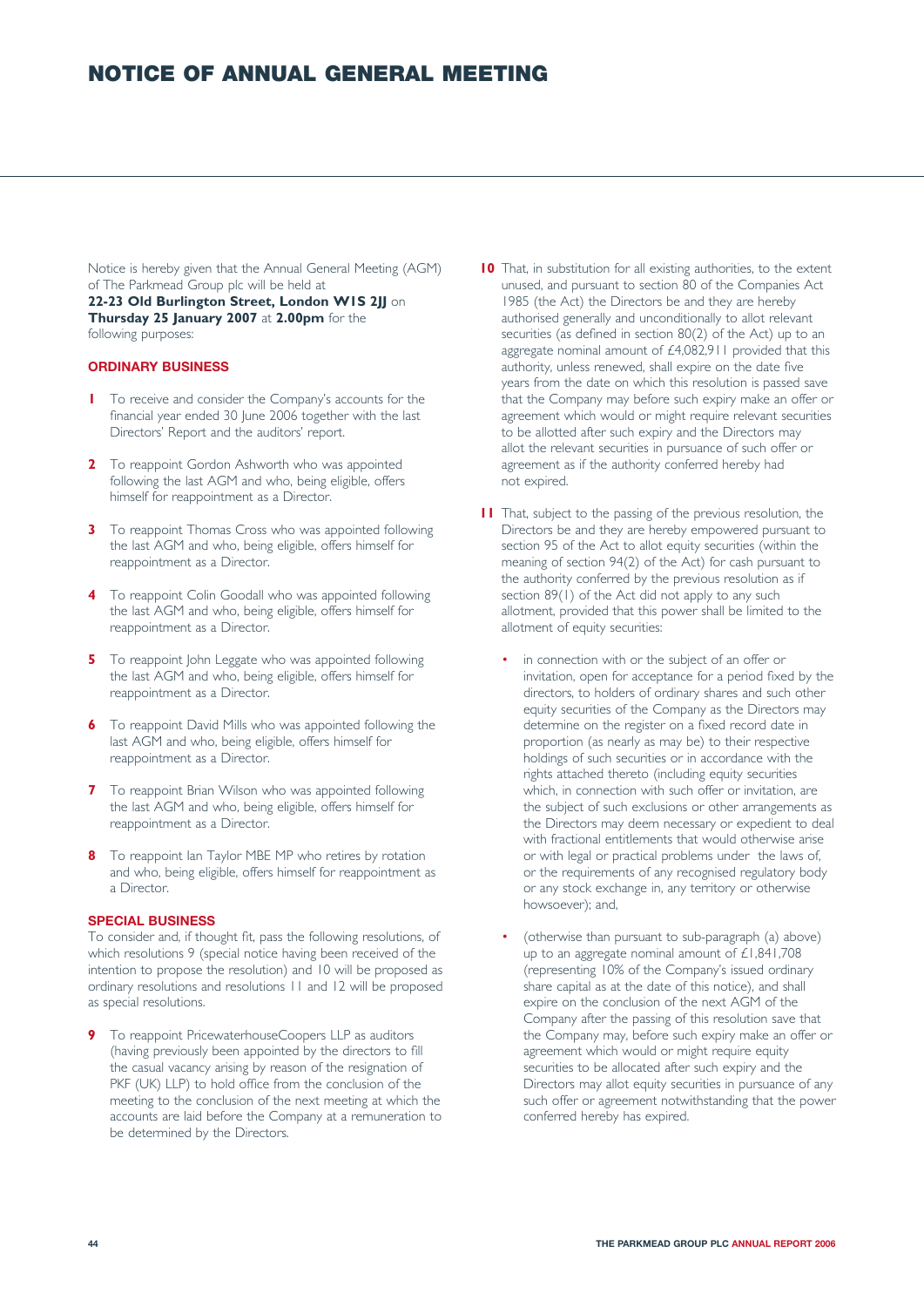- **12** That, the Company be and is hereby generally and unconditionally authorised for the purposes of section 166 of the Act to make one or more market purchases (within the meaning of section 163(3) of the Act) of ordinary shares of 5 pence each in the capital of the Company provided that:
	- the maximum aggregate number of ordinary shares hereby authorised to be purchased is 36,834,178 (representing 10% of the Company's issued ordinary share capital as at the date of this notice);
	- the minimum price (exclusive of expenses)which may be paid for such shares is 5 pence per share;
	- the maximum price (exclusive of expenses) which may be paid for an ordinary share shall not be more than 5 per cent above the average of the market values for an ordinary share as derived from the Appendix to the London Stock Exchange Daily Official List for the five business days immediately preceding the date on which the ordinary share is purchased;
	- unless previously renewed varied or revoked, the authority hereby conferred shall expire at the conclusion of the Company's next AGM or 15 months from the date of passing this resolution, if earlier; and
	- the Company may make a contract or contracts to purchase ordinary shares under the authority hereby conferred prior to the expiry of such authority which will or may be executed wholly or partly after the expiry of such authority and may make a purchase of ordinary shares in pursuance of any such contract or contracts.

By order of the Board

**Gordon Ashworth** Company Secretary 5 December 2006

**Registered office:** 22-23 Old Burlington Street London WIS 2II

# **NOTES**

- **1** Pursuant to Regulation 41 of the Uncertificated Securities Regulations 2001 the Company specifies that to be entitled to attend and vote at the meeting (and for the purposes of the determination by the Company of the number of votes they may cast), holders of ordinary shares must be entered on the relevant register of securities by 6.00pm on 23 January 2007. Changes to entries on the relevant register of securities after 6.00pm on 23 January 2007 shall be disregarded in determining the rights of any person to attend and vote at the meeting.
- **2** A member or the duly authorised representative of a corporation entitled to attend and vote at the meeting may appoint one or more proxies to attend and (on a poll) vote instead of him. A proxy need not be a member of the Company.
- **3** A form of proxy is enclosed. To be effective, it must be deposited at the office of the Company's registrars Capita so as to be received not later than 48 hours before the time appointed for holding the Annual General Meeting. Completion of the proxy does not preclude a member from subsequently attending and voting at the meeting in person if he or she so wishes.
- **4** Copies of the following documents are available for inspection at the registered office of the Company during normal business hours (Saturdays and public holidays excepted) from the date of this notice until the conclusion of the AGM, and are also available for inspection at the place of the AGM from 1.00pm on the day of the AGM until conclusion of the AGM:
	- **a.** the register of interests of the Directors and their families in the share capital of the Company; and,
	- **b.** contracts of service of the Directors with the Company or with any of its subsidiary undertakings.